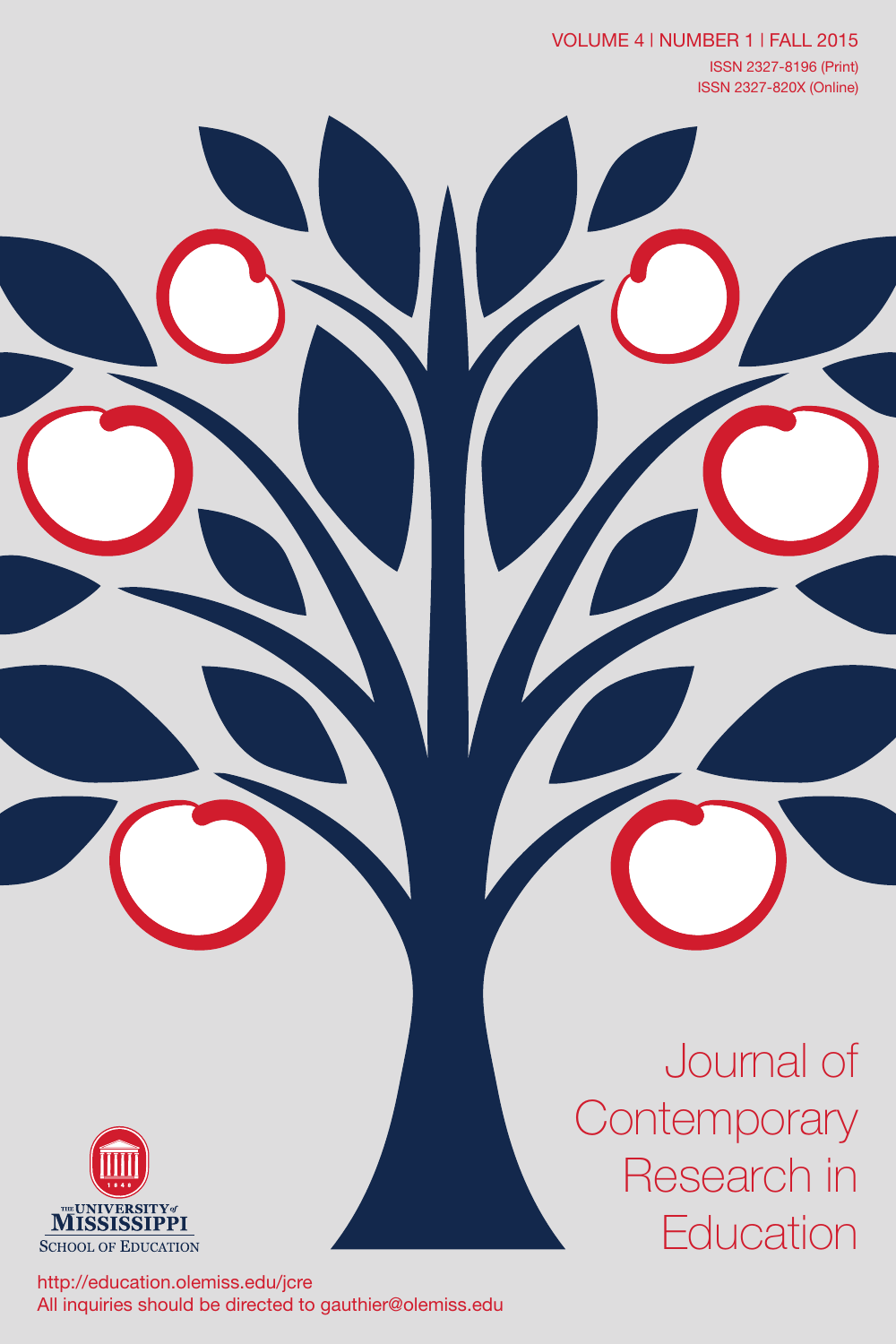# **Journal of Contemporary Research In Education**

VOLUME 4 | NUMBER 1 | FALL 2015

## **EDITOR**

**Lane Roy Gauthier** *University of Mississippi*

## \_\_\_\_\_\_\_\_\_\_\_\_\_\_\_\_\_\_\_\_\_\_\_\_\_\_\_\_\_\_\_\_\_\_\_\_\_\_\_\_\_\_\_\_\_\_\_\_\_\_\_\_\_\_\_\_\_\_\_\_\_\_\_\_\_\_\_\_\_\_\_\_\_\_\_\_\_\_ **EDITORIAL REVIEW BOARD**

*\_\_\_\_\_\_\_\_\_\_\_\_\_\_\_\_\_\_\_\_\_\_\_\_\_\_\_\_\_\_\_\_\_\_\_\_\_\_\_\_\_\_\_\_\_\_\_\_\_\_\_\_\_\_\_\_\_\_\_\_\_\_\_\_\_\_\_\_\_\_\_\_\_\_\_\_\_\_\_\_\_\_\_\_\_\_\_\_\_\_\_\_\_\_\_\_\_\_\_\_\_\_\_\_*

**Tawannah Allen** Kerry Holmes **Kerry Holmes** 

**RoSusan Bartee Susan McClelland** *University of Mississippi University of Mississippi*

**Cheryl Bolton K.B. Melear K.B. Melear K.B. Melear K.B. Melear K.B. Melear K.B. Melear Channel Staffordshire University (United Kingdom)** *Staffordshire University (United Kingdom) University of Mississippi*

**Dennis Bunch Evan Ortlieb**<br> *Evan Ortlieb*<br> *Chiversity of Mississippi* **Evan Ortlieb**<br> *St. John's University*  $University of Mississippi$ 

**Earl H. Cheek, Jr. Mark Ortwein** *Louisiana State University, Emeritus University of Mississippi*

**Kathleen** Cooter **Rosemary Papa** 

**Doug Davis Jim Payne** *University of Mississippi University of Mississippi*

**Lisa Ehrich Don Schillinger** *Queensland University (Australia) Louisiana Tech University*

**Jennifer Fillingim William Sumrall** *Austin Peay State University University of Mississippi*

**Tracey Kumar Conn Thomas** *Southeastern Louisiana University West Texas A&M University*

**Kimberly Hartman Frankie Williams**

**Peter S. Hlebowitsh David B. Yaden, Jr.**<br> *David B. Yaden, Jr.*<br> *University of Alabama* University of Arizona *University of Alabama University of Arizona*

**Michelle Wallace (Word Processing and Formatting)** *University of Mississippi*

*High Point University University of Mississippi*

*Bellarmine University University of Northern Arizona*

*St. Petersburg College Mississippi State University*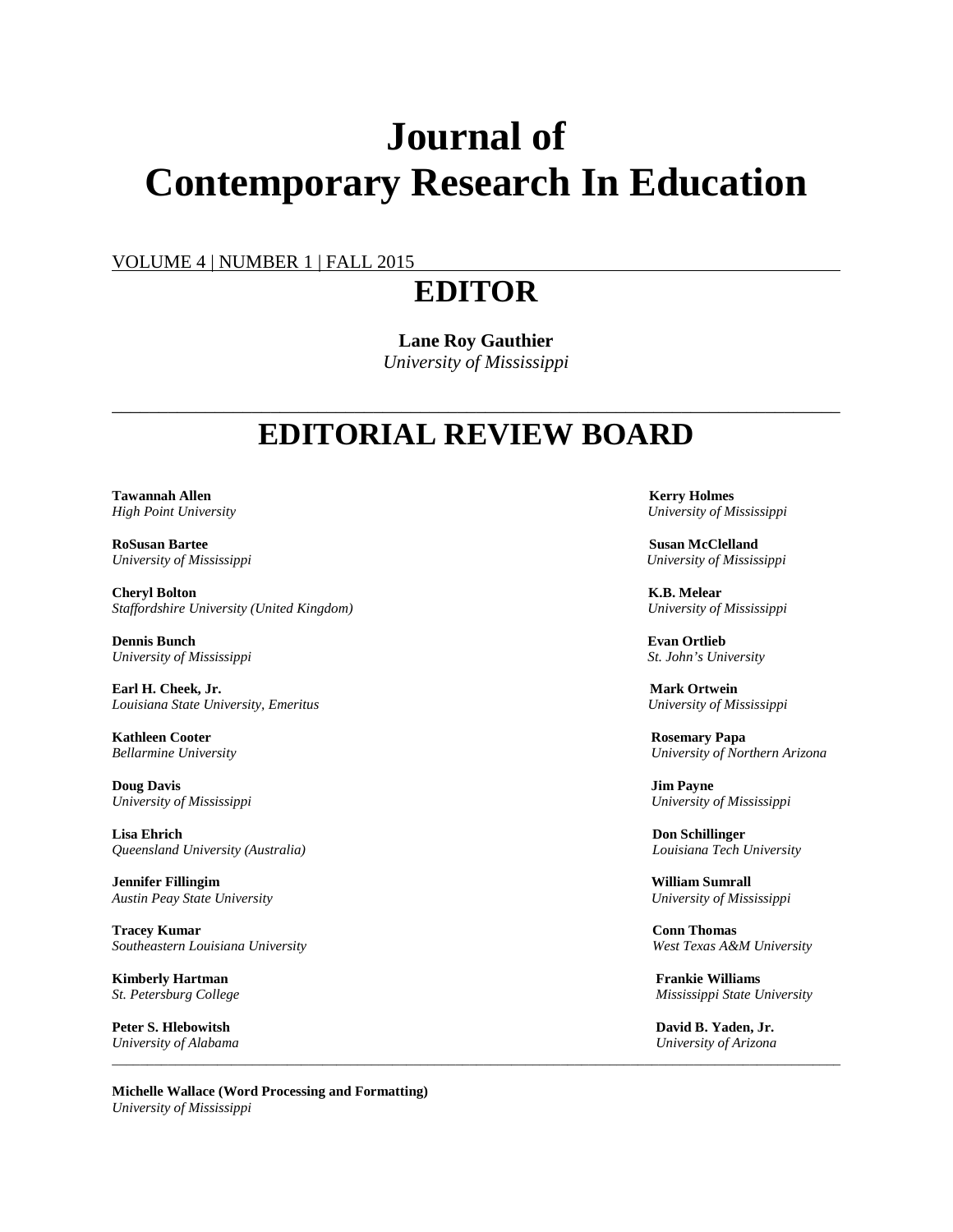# **Journal of Contemporary ResearchIn Education**

## VOLUME 4 | NUMBER 1 | FALL 2015

**The mission of JCRE is to disseminate original research, empirical or theoretical in nature, which involves the application of current philosophy, theory, and practice to address issues of social importance. While the journal will focus on research with the intent of improving the human condition, manuscripts addressing all aspects of the field of education, schoolbased and non-school-based alike, will be considered. JCRE is strongly committed to making the research findings of its authors accessible to all constituencies in the field of education.**

JCRE is a peer-reviewed publication sponsored by the School of Education at the University of Mississippi. Published 2 times annually (Fall, Spring), JCRE disseminates research which is judged to be clear and purposeful, with significant implications for positive changes in the field of education.

**Manuscript Preparation.** Manuscripts should be prepared according to the guidelines set forth in the 6th edition of the *Publication Manual of the American Psychological Association* (APA), should be approximately 15-25 pages in length, and must be accompanied by an abstract no longer than 200 words. A short biography of 2-3 sentences per author is requested. Manuscripts should be formatted for  $8\frac{1}{2}$ " x 11" paper with 1" margins on all sides, and double-spaced using 12-point type. Manuscript files, and any accompanying files, should be in MS Word format: PDFs will not be accepted.

**Manuscript Submission**. Email an electronic copy of your manuscript and a cover letter to [gauthier@olemiss.edu.](mailto:gauthier@olemiss.edu) Please do remove all names and other information from the manuscript which could potentially identify the author(s). The cover letter should contain the name(s) of the author(s), institutional affiliation(s), and contact information (email, phone number, address). The cover letter should also include a statement explicitly indicating that the manuscript has not been published, or is not under consideration, elsewhere.

**Manuscript Review**. Manuscripts submitted to JCRE for consideration are first reviewed internally by the editor. Those conforming to the initial review criteria and fulfilling the mission of JCRE will be submitted for external peer review. The criteria for judging the manuscripts include: (a) significance of research and/or theoretical contribution, (b) appropriateness of the research methodology, (c) clarity of the writing, (d) adherence to the guidelines set forth in the 6th edition of the *Publication Manual of the American Psychological Association* (APA). Manuscripts meeting the criteria will be reviewed by at least two peers, a process that lasts from 6 -8 weeks.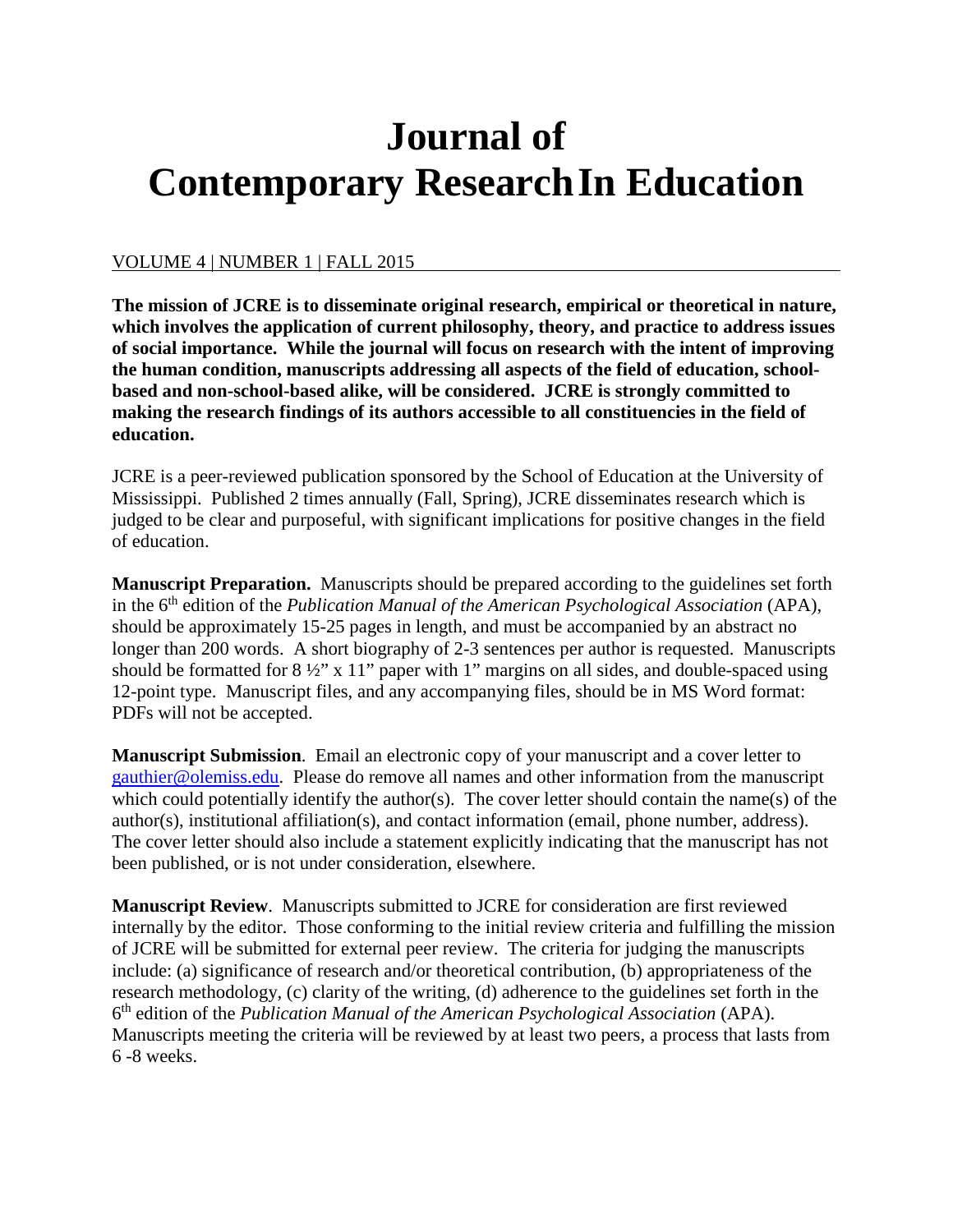# **Journal of Contemporary ResearchIn Education**

VOLUME 4 | NUMBER 1 | FALL 2015

| <b>TABLE OF CONTENTS</b>                                                                                                                                    |    |
|-------------------------------------------------------------------------------------------------------------------------------------------------------------|----|
| <b>Guest Column</b>                                                                                                                                         |    |
| A Legal Lens<br>Kerry B. Melear                                                                                                                             | 1  |
| <b>Feature Articles</b>                                                                                                                                     |    |
| <b>The Effects of Continuous Improvement Practices Using State</b><br><b>Value-Added Data for Reading Educator Program Enhancement</b><br>Kristin A. Gansle |    |
| Gerlinde Grandstaff-Beckers                                                                                                                                 |    |
| Angelle Stringer<br><b>Nancy Roberts</b>                                                                                                                    |    |
| Jeanne M. Burns                                                                                                                                             |    |
| George H. Noell                                                                                                                                             | 4  |
| <b>Protean and Boundaryless Career Attitudes:</b>                                                                                                           |    |
| <b>Do Teacher Candidates Have Theses?</b>                                                                                                                   |    |
| <b>Tony Michael</b>                                                                                                                                         |    |
| Kevin B. Stoltz                                                                                                                                             |    |
| Lori A. Wolff                                                                                                                                               |    |
| Laith Mazahreh                                                                                                                                              |    |
| Ann Monroe                                                                                                                                                  | 24 |
| <b>Praise in the Elementary Classroom</b>                                                                                                                   |    |
| <b>The Teachers Perspective</b>                                                                                                                             |    |
| Steven J. Bourgeois                                                                                                                                         | 35 |
| <b>Light Technology for Promoting Learning in Schools:</b><br><b>A Review of the Educational Research</b>                                                   |    |
| Jessica F. Simpson                                                                                                                                          |    |
| Michael S. Mott                                                                                                                                             |    |
| Virginia J. Moore                                                                                                                                           |    |
| Susan S. McClelland                                                                                                                                         |    |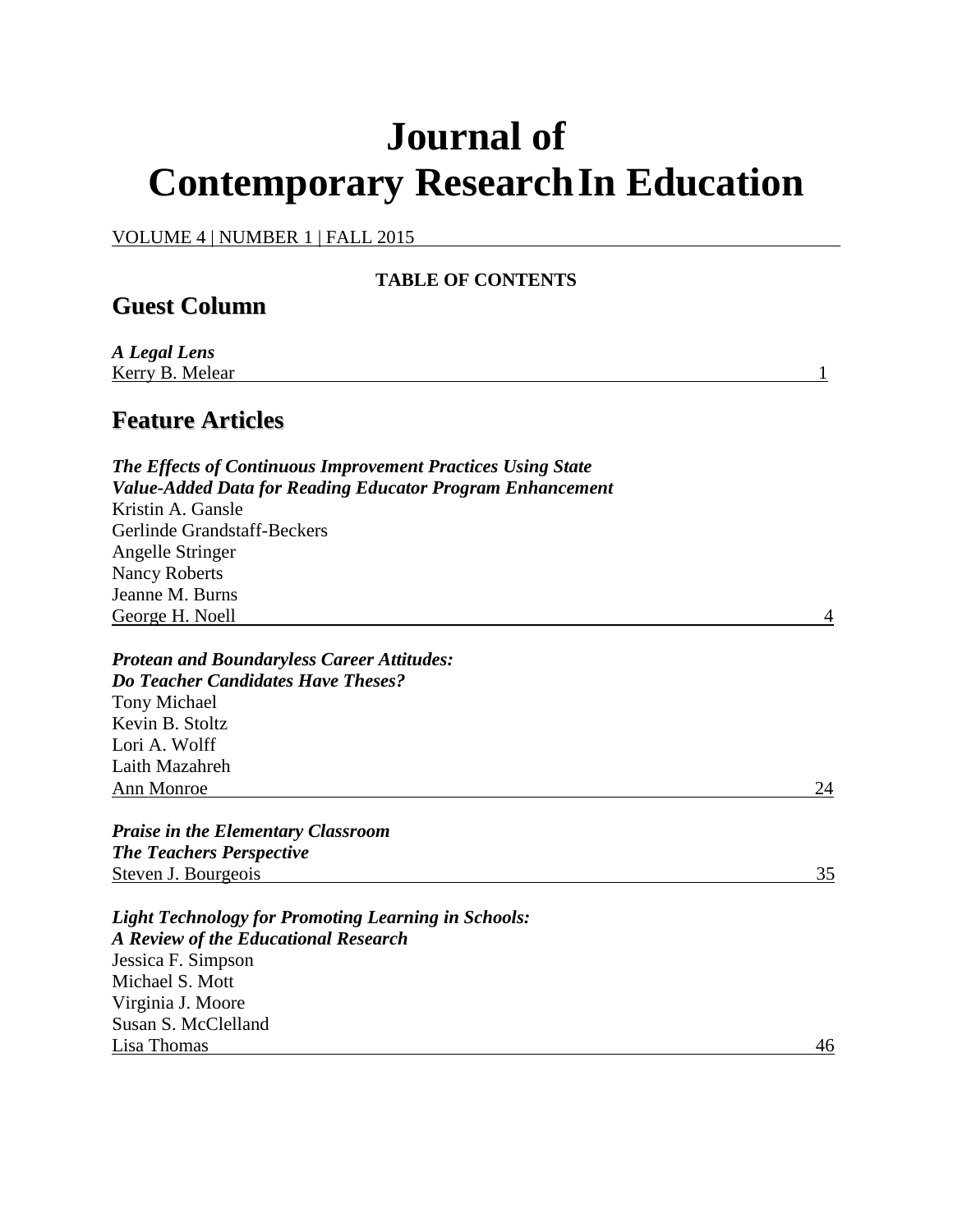------------------------------ Ideas and opinions expressed by the authors of the articles which appear in JCRE do not necessarily reflect the ideas and opinions of the Editors, Editorial Advisory Board, School of Education, or the University of Mississippi at-large.

## **\*\*\*\*\*\*\*\*Call for Manuscripts\*\*\*\*\*\*\*\***

The *Journal of Contemporary Research in Education* is soliciting manuscripts for future issues. Submissions should be prepared according to the guidelines set forth in the  $6<sup>th</sup>$  edition of the *Publication Manual of the American Psychological Association* (APA) and should be submitted electronically to the attention of the Editor at [gauthier@olemiss.edu.](mailto:gauthier@olemiss.edu) Manuscripts across all areas of educational inquiry will be considered. Cross-disciplinary collaboration is encouraged. For more information, see the section at the beginning of this issue addressing manuscript preparation, submission, and review.

## **--------------------------------------------------------------------- >>>>>>>>Subscriptions to JCRE<<<<<<<<**

The *Journal of Contemporary Research in Education* is published 2 times annually (Fall, Spring). Institutional/Library subscriptions are \$75.00, individual subscriptions are \$50.00, and individual copies are \$40.00. All inquiries regarding subscriptions should be directed to the Editor at [gauthier@olemiss.edu](mailto:gauthier@olemiss.edu) or via traditional mail at:

Lane Roy Gauthier, Editor *Journal of Contemporary Research in Education* 316 Guyton Hall University of Mississippi P.O. Box 1848 University, MS 38677-1848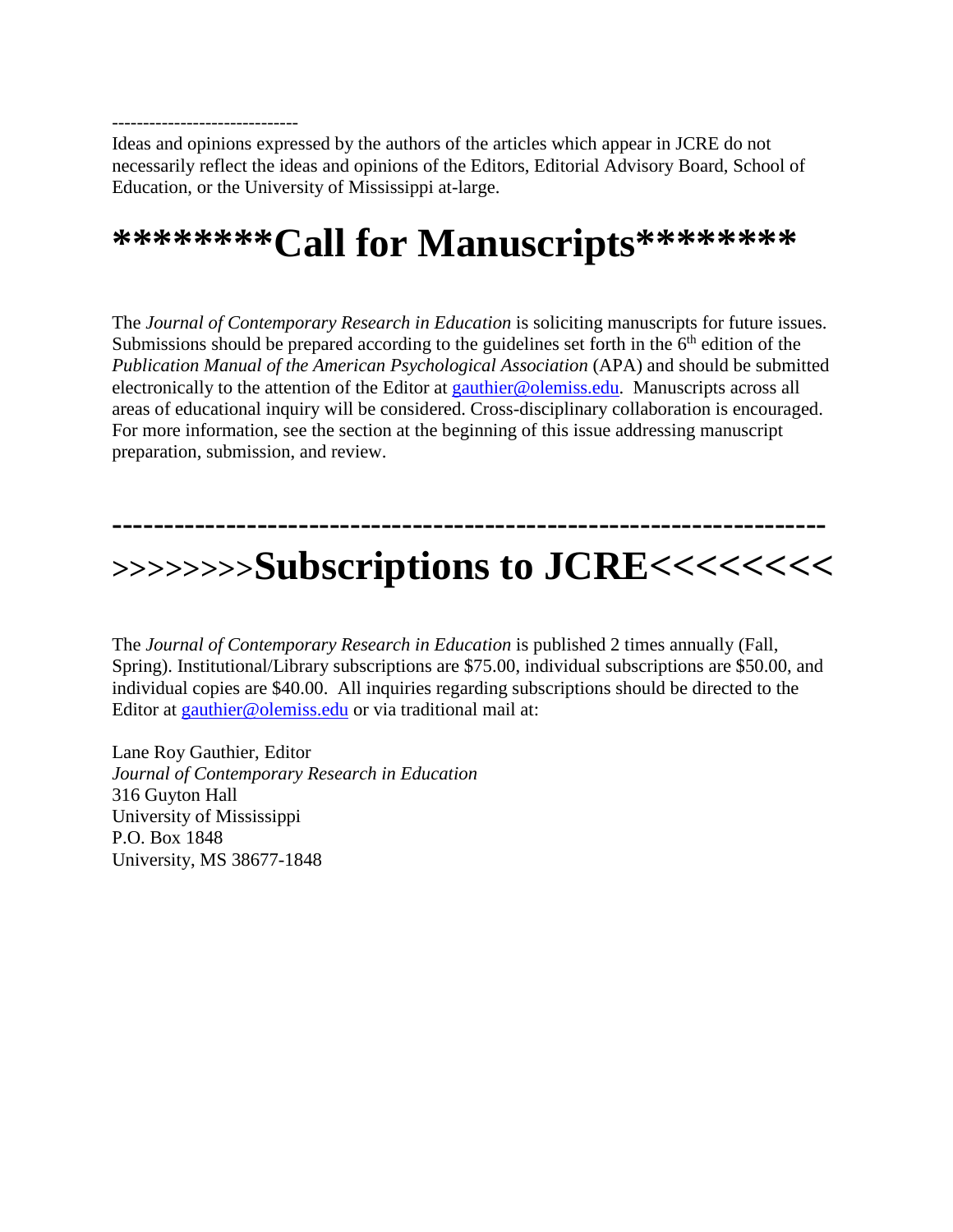## *A Legal Lens: Brexit, Access, and Equity in the United Kingdom and the United States*

\_\_\_\_\_\_\_\_\_\_\_\_\_\_\_\_\_\_\_\_\_\_\_\_\_\_\_\_\_\_\_\_\_\_\_\_\_\_\_\_\_\_\_\_\_\_\_\_\_\_\_\_\_\_\_\_\_\_\_\_\_\_\_\_\_\_\_\_\_\_\_\_\_\_\_\_\_\_\_\_\_\_\_\_\_

#### **Kerry Brian Melear**

Professor of Higher Education Leadership & Counselor Education *The University of Mississippi*

l -<br>17 u e s t C  $\overline{\mathbf{O}}$ l u m n

Journal of Contemporary Research in Education 4(1) 1-3

As I concluded teaching Comparative Higher Education in London in July 2016 and began preparations to return to Oxford (MS), I reflected on the unique and dramatic events that my American students and I enjoyed the unprecedented opportunity to observe firsthand.

We bore witness to the historic referendum ushering the "Brexit" (British Exit) from the European Union (EU), the resignation of a Prime Minister, and the fascinating political machinations inherent in selecting a new one. Theresa May has assumed the mantle of Prime Minister and has formed a government at the request of the Queen. Ms. May is the first female Prime Minister since Margaret Thatcher, another historic milestone.

London reeled as a result of the Brexit, as did the entire UK, and uncertainty abounds regarding the future outside of the EU. For example, a fundamental legal question remains debated concerning how Article 50 of the Lisbon Treaty will be initiated to effect the UK's withdrawal from the EU: in this constitutional monarchy, must Parliament first pass a measure invoking Article 50, which requires a negotiated withdrawal, or does the Prime Minister possess the authority to move forward? Regardless of the legal posture adopted, it is going to happen, apparently by 2019 according to *The Times* (Chorley, 2016).

The similarities and differences between our countries have resonated with me as of late, particularly with regard to issues related to education. What will the Brexit mean for the function of education across all sectors in the UK? Many professionals and scholars are rightly concerned because, as yet, the future is murky.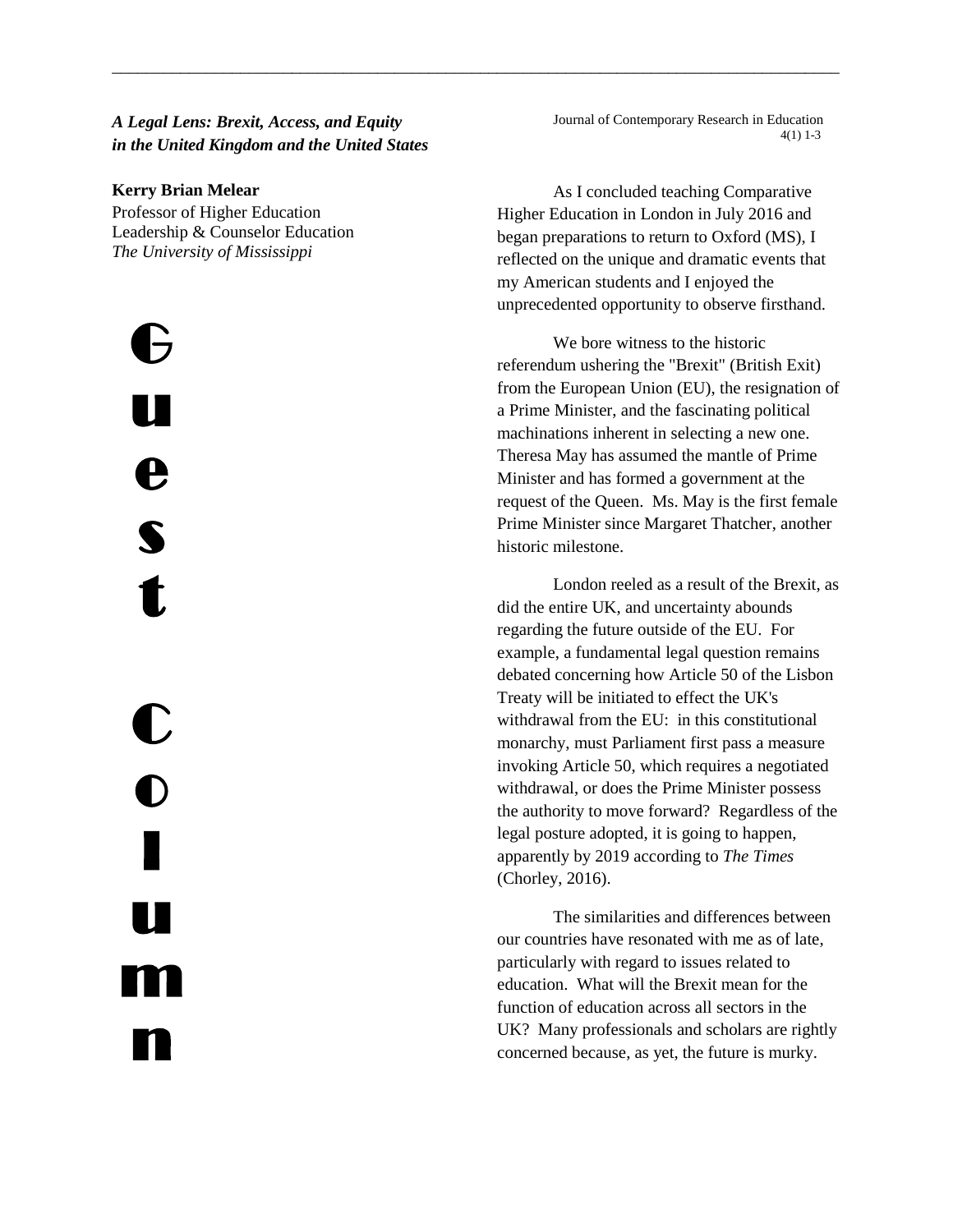Brows have already furrowed in the UK higher education sector about the deleterious effects of leaving the EU framework in the contexts of pensions, research, collaborations with EU institutions and colleagues, administrator and faculty recruitment, and a host of other issues. Access to education and equity are not least among these issues, in my view, which leads me to consider our own US efforts to improve on those scores---and how easily our efforts can be confounded by influences we may not anticipate.

When college tuition in the UK was increased to £9,000 per annum (approximately \$12,000) a few years ago, which is another controversy in its own right, this led to the drafting of access agreements between universities and the government. These agreements, in a quick summary, directed that certain revenue streams would flow toward increasing applications from low socio-economic status and under-represented students, increasing support for those students who were admitted, and buttressing efforts toward retention and completion (McGettigan, 2013). These laudable initiatives required millions of pounds and serious commitment.

Brexit, on the other hand, may have a different, unintended, and largely unconsidered effect on access and equity to education. To illustrate, according to the *Times Higher Education* (the UK equivalent of *The Chronicle of Higher Education*), non-UK European Union students, who currently pay the same fees as UK students, would eventually face international student tuition rates and ineligibility for the government loans and subsidies that they currently enjoy (Havergal, 2016). This will likely lead to a considerable decrease in post-secondary enrollments, which is material in a funding system based significantly on headcount figures.

There is also concern in the UK higher education community that this could lead to the closure of some master's programs, as access to them becomes financially impractical (Havergal, 2016). And what of undergraduate education? What implications might this have for the training of important professions, such as teaching? Likewise, UK students would face the same financial conundrum while studying in the EU. Similar concerns exist with regard to professional faculty and staff (Elmes, 2016). Lack of free movement will result in quality and qualified faculty and administrators from EU nations, and their children, eschewing the UK because of the prohibitive costs of living in a non-EU Great Britain.

Thus, the UK potentially stands to suffer in the education context because of the Brexit, not only as a result of significant unexpected difficulties related to research or collaboration, but also because of the loss of qualified students, faculty, and administrators who bring unique texture to UK education and skills that support the economy. This is a costly restriction on access to education for a commonwealth that has pledged to support access in other ways.

Access, equity, and adequacy of education: school finance litigation in the United States has hinged on these tenets for decades as courts seek to shape the contours of a free and appropriate public school education. In higher education, the United States Supreme Court recently upheld the use of affirmative action in admissions in *Fisher v. University of Texas*  (2016), underscoring that access as a concept reaches to law and policy in the United States. Colleges and universities in the US expend significant resources to support access to our campuses and see students through to completion. Schools across the country battle to do the same in the face of budget restrictions and evolving federal and state regulations related to K-12 education.

\_\_\_\_\_\_\_\_\_\_\_\_\_\_\_\_\_\_\_\_\_\_\_\_\_\_\_\_\_\_\_\_\_\_\_\_\_\_\_\_\_\_\_\_\_\_\_\_\_\_\_\_\_\_\_\_\_\_\_\_\_\_\_\_\_\_\_\_\_\_\_\_\_\_\_\_\_\_\_\_\_\_\_\_\_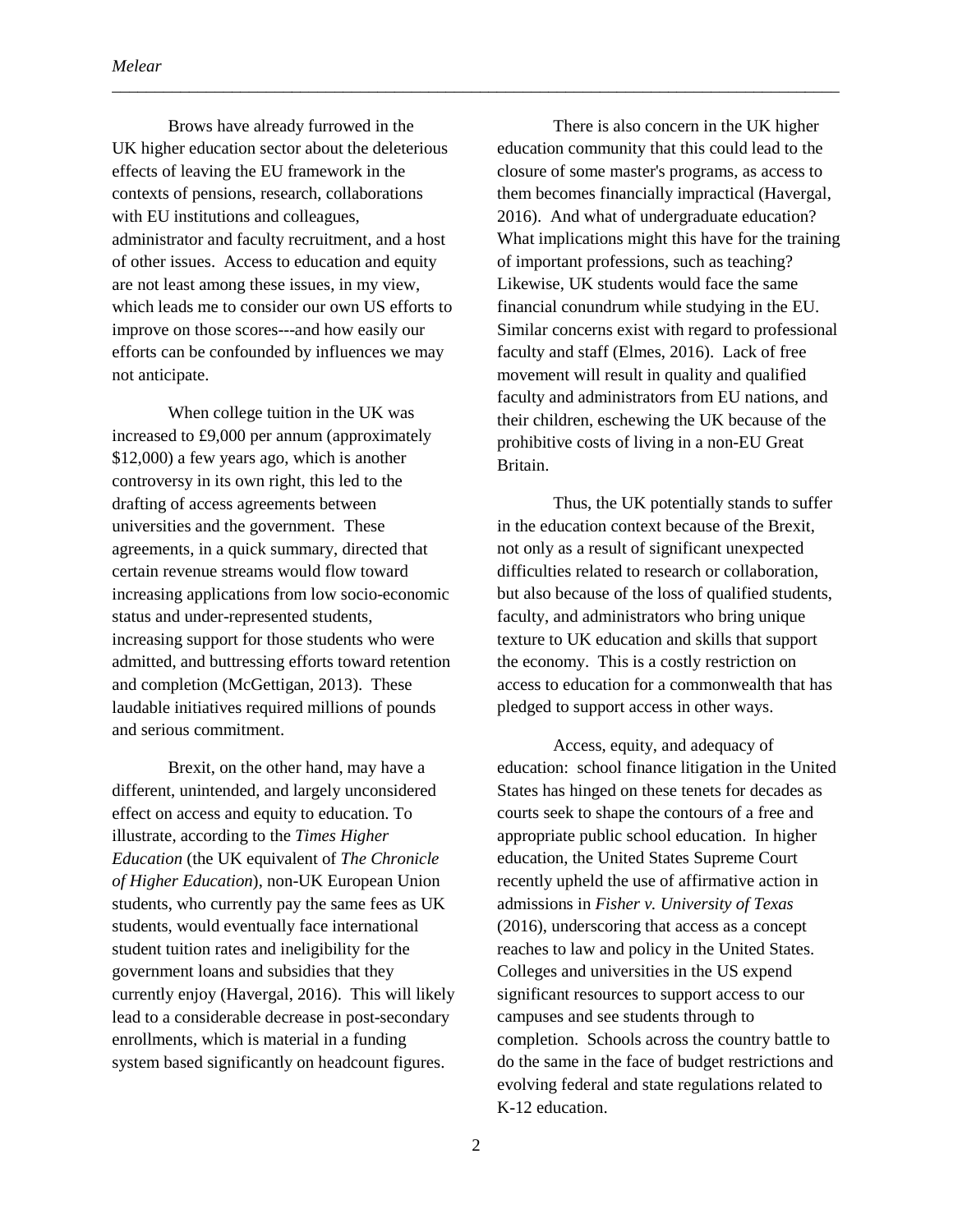Because we always have more to do, what can we learn from the Brexit? While the US does not face such a scenario, we are not without our public policy concerns, many of which reach the courts. To me, one major facet rings true: public policy decisions, massive and sweeping, statewide, or local, should be carefully considered and vetted, particularly with regard to tendrils that may reach into the future to unforeseen ends. The referendum in the UK to leave the European Union was roundly opposed by the education community and came as something of a surprise to those in governmental power, resulting in the resignation of a Prime Minister. In my view, public policy should not come as a surprise, but perhaps that is wishful thinking on my part.

Questions concerning the potential effects of the Brexit will persist for some time, including those with regard to the effect on access to education in the UK. The Brexit morass provides the US education community an opportunity to ask thoughtful questions and reflect on the importance of judicious policymaking as we press forward with initiatives designed to support our students, staff, administrators, and faculty. The historic Brexit also reminds us that we must be mindful of the challenges faced by other countries as we continue to evolve into a more globalized society.

#### **References**

- Chorley, M. (July 14, 2016). "Right wing returns to lead EU retreat." *The Times of London*, p. 5.
- Elmes, J. (July 14, 2016). "Brexit red tape would force hard decisions." *The Times Higher Education Supplement.*
- *Fisher v. University of Texas*, 579 U.S. \_\_\_ (2016).
- Havergal, C. (July 7, 2016). "Lower continental recruitment 'could force master's courses to close'." *The Times Higher Education Supplement*.
- McGettigan, A. (2013). *The Great University Gamble: Money, Markets, and the Future of Higher Education*. London: Pluto Press.

**Kerry Brian Melear** is a Professor of Higher Education in the Department of Leadership and Counselor Education at The University of Mississippi. **Dr. Melear** can be contacted at kbm@olemiss.edu.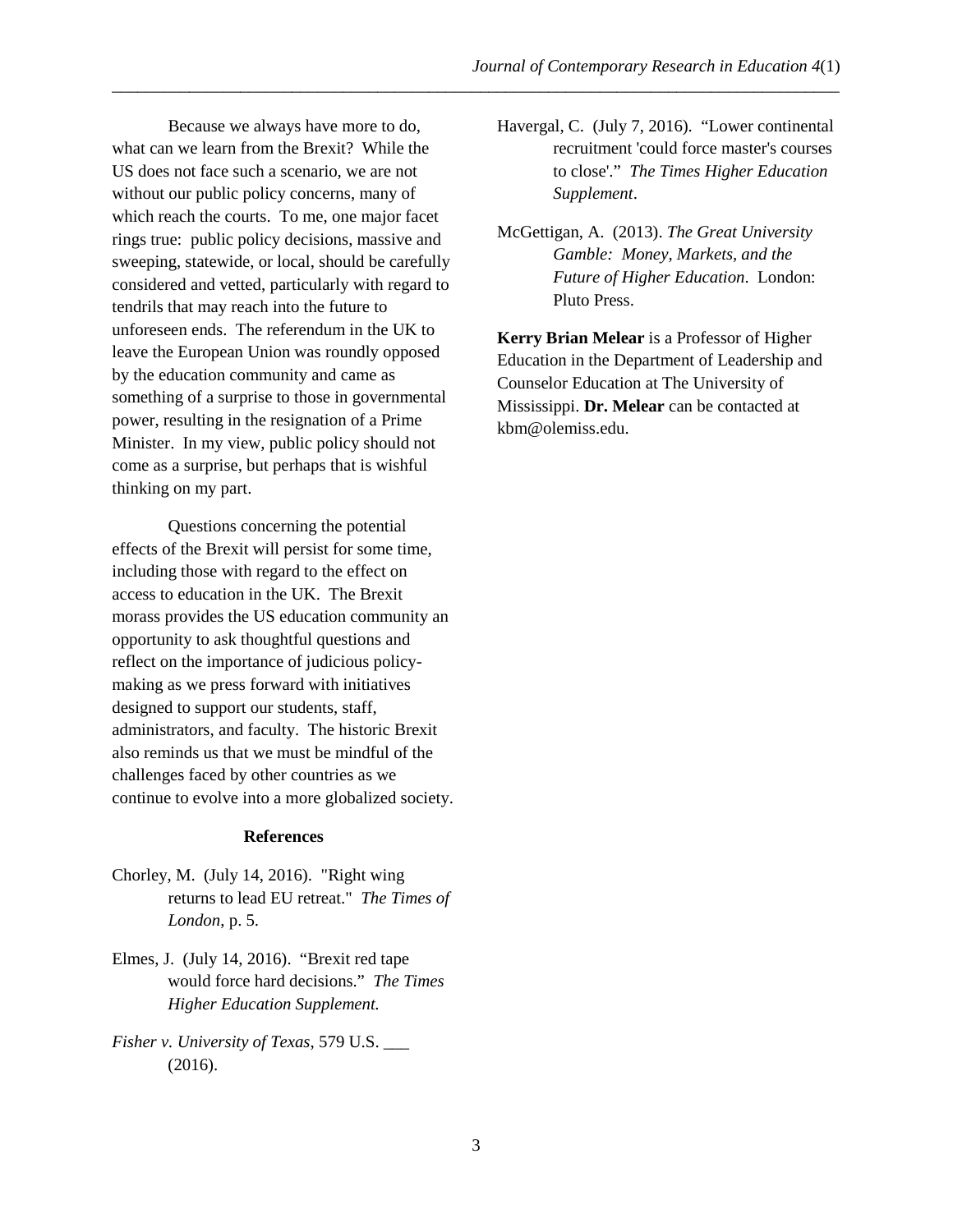## **The Effects of Continuous Improvement** Journal of Contemporary Research in Education *Practices Using State Value-Added Data for Added Data for A(1) 4-23* **<b>***A(1) 4-23 Reading Educator Program Enhancement*

**Kristin A. Gansle** *Louisiana State University* **Gerlinde Grandstaff-Beckers** *Southeastern Louisiana University* **Angelle Stringer** *East Ascension High School (LA)* **Nancy Roberts** *Louisiana Resource Center for Educators* **Jeanne M. Burns** *Louisiana Board of Regents* **George Noell** *Louisiana State University*

#### **Abstract**

Louisiana's value-added evaluation of teacher preparation programs has provided a salient impetus for program improvement; however, due to the nature of the assessment, teacher preparation programs need to use additional sources of data to identify actionable responses to the value-added results. This paper describes one teacher preparation program's approach to continuous program improvement in reading education and describes some of the limitations and benefits of value-added assessment results for that purpose.

\_\_\_\_\_\_\_\_\_\_\_\_\_\_\_\_\_\_\_\_\_\_\_\_\_\_\_\_\_\_\_\_\_\_\_\_\_\_\_\_\_\_\_\_\_\_\_\_\_\_\_\_\_\_\_\_\_\_\_\_\_\_\_\_\_\_\_\_\_\_\_\_\_\_\_\_\_\_\_\_\_\_\_\_\_

Challenges to business and industry that increased during the 1980s and 1990s, including surges in global competition, changes in markets, and escalation in the necessity to master ever-improving technology have dramatically heightened the need for organizations to collect and interpret data that informs accountability systems and contributes to organizational improvement (Locke & Jain, 1995). These challenges to business have had attendant effects on the educational system that feeds business its intellectual capital. The emphasis on quality and quantity in the development of that capital has augmented the need for accountability and the verification of teaching outcomes. In no content area is this need more evident than in evaluating reading instruction. Largescale national testing has indicated that primary and secondary students in the

United States are ill-prepared for reading decoding and comprehension (National Center for Education Statistics, 2007), critical skills for gaining knowledge from content-specific texts. Despite the fact that these testing data exist, are repeated measures of important outcomes, and could be used to evaluate teacher performance to improve educational systems to a competitive benefit (Reusser, Butler, Symonds, Vetter, & Wall, 2007; Stata, 1989), it has not been unusual for systems to either use them in only a punitive manner or choose not to use them at all. However, systematic use of student data in teacher evaluation is increasingly apparent (Papay, 2010); the advent of databases that link these data to evaluate teacher performance in the classroom are making the use of such evaluations possible (e.g., Anderman, Anderman, Yough, & Gimbert, 2010;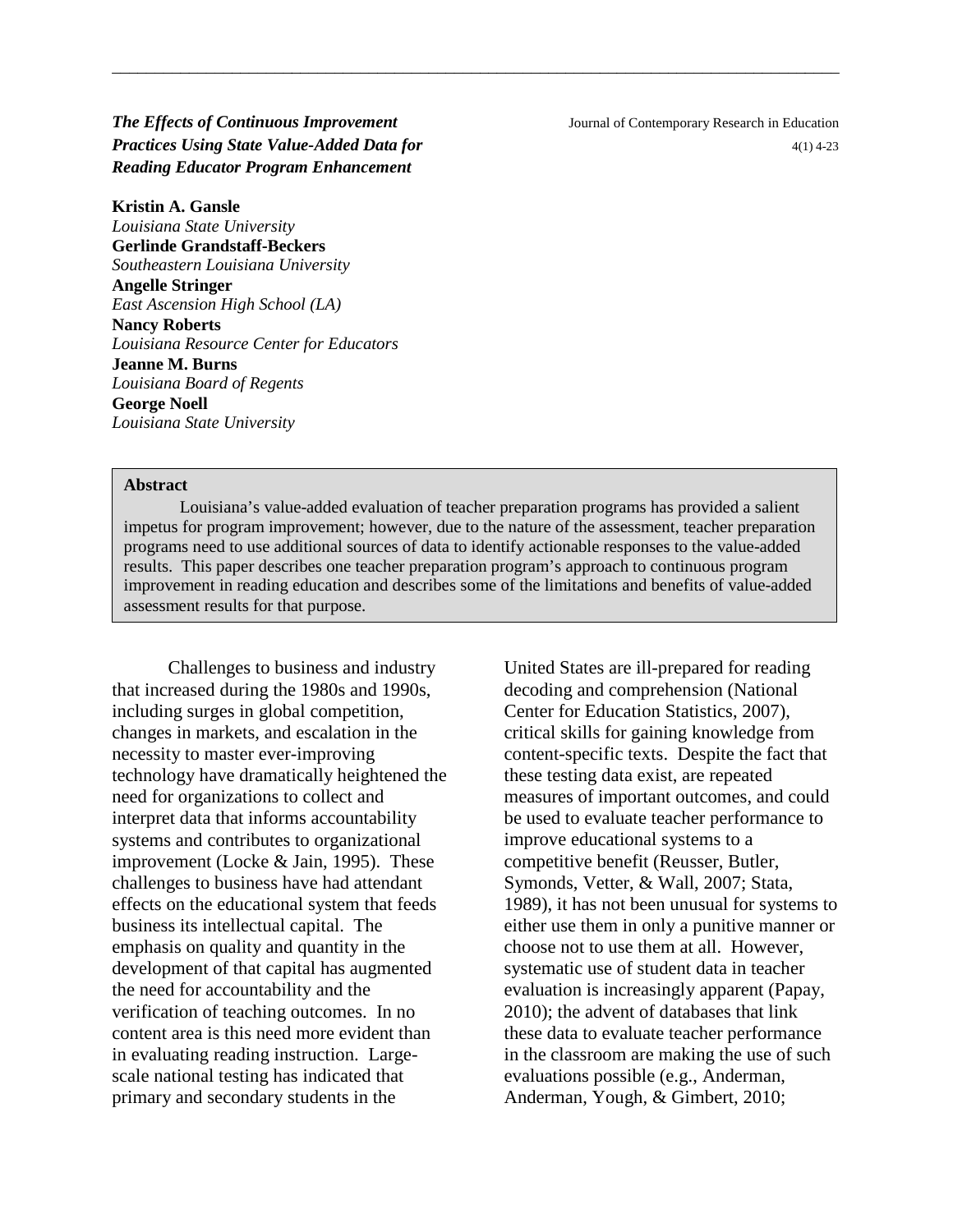Ballou, Sanders, & Wright, 2004; Gansle, Noell, & Burns, 2012; Hershberg, Simon, & Lea-Kruger, 2004; McCaffrey, Lockwood, Koretz, & Hamilton, 2003).

Value-added analysis or modeling (VAM) was originally developed in industry to support continuous improvement (CI: Bhuiyan & Baghel, 2005; Schroeder & Robinson, 1991) and is now possible within education in those domains for which educational systems collect critical outcome data (e.g., test scores, graduation rates, discipline referrals). VAM allows for the description of achievement outcomes for students at the individual teacher level in a given content area. What sets this approach apart from traditional single-measurement assessments is that teachers can be evaluated based on the extent to which their students' *observed* achievement is different from what would be *predicted* for them given information that is known about students and their classroom contexts. A range of variables that contribute to students' achievement are measured and included in the model. These are generally comprised of demographic data and previous achievement, attendance, teacher, and classroom information. These variables are used to predict what the current year's achievement score in a given content area (i.e., reading, English-language arts, mathematics, science, or social studies) would be under the conditions specified by the demographic and prior achievement variables, and this is compared to the student's measured achievement scores. The differences between predicted and observed scores are then used as an assessment of teachers' instruction (see Noell, Gansle, Patt, & Schafer, 2009, for a detailed description).

Although there is an ongoing debate surrounding the use of value-added data to

evaluate individual teachers (Baker et al., 2010; Glazerman, Loeb, Goldhaber, Staiger, Raudenbush, & Whitehurst, 2010; Hanson, 1988; Harris, 2009; Raudenbush, 2004; Tekwe et al., 2004; Viadero, 2008), states and school systems are increasingly using these data-based systems as an input to assessing teachers and making consequential employment decisions (Boyd et al., 2006; Heitin, 2011; Isenberg, Hock, & Mathematica Policy Research I, 2011; Lasley, Siedentop, & Yinger, 2006; Sawchuk, 2011). Indeed, with 33% of fourth-grade students and 24% of eighth grade students scoring below basic in reading (National Center for Education Statistics, 2011), and the increasing focus on accountability for teachers, there is a move toward data-based instructional problem solving in reading: effective, feasible, and time efficient instruction and intervention are crucial to the success of our children (Ross & Begeny, 2014).

School systems, however, are not the only educational institutions that are using value-added data. In evaluating the effectiveness of teachers, one potential logical source of variation among them that might be addressed in intervention is the teacher preparation program (TPP) that recruited, prepared, and recommended them for certification (Cochran-Smith & Zeichner, 2005; Darling-Hammond & Bransford, 2005; Rice, 2003; Wilson, Floden, & Ferrini-Mundy, 2001). TPP evaluation uses data from multiple teachers rather than individual teachers, collected across contexts and over time, which serves to ease *some* of the extant concerns about the use of value-added methods to evaluate individual teachers (see Gansle et al., 2012, for a discussion). This type of evaluation also provides data regarding the most important outcome of training teachers: the effectiveness of TPPs in training their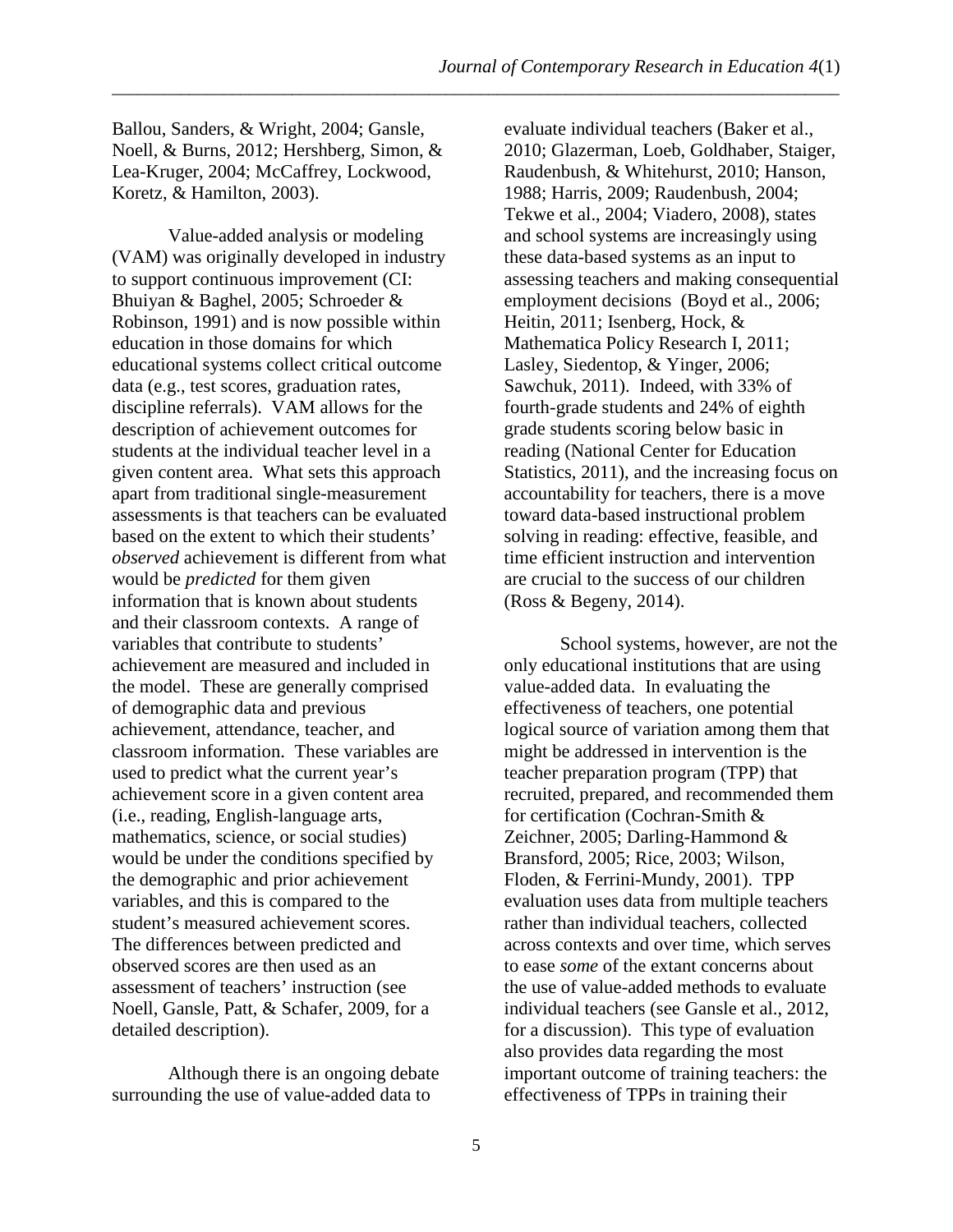completers to positively affect the achievement of the students entrusted to them.

### **Louisiana's Assessment of Teacher Preparation Programs**

Louisiana began using VAM in pilot form in 2003, followed by de-identified form, and then in program-identified form to evaluate TPPs (please see Noell & Burns, 2006; http://regents.louisiana.gov/academicaffairs/teacher-education-initiatives/valueadded-teacher-preparation-programassessment-model/). All students in grades 4 through 9 who take the standard state assessments in English-Language Arts, reading, mathematics, science, and social studies participate in the program. If a student is not included in the analysis, it is either because they are exempt from the testing program due to severe disability or they have been retained, making their scores not strictly comparable to others and inappropriate to include in teacher assessment. All teacher preparation pathways in the state are assessed in the same way (e.g., private providers, traditional undergraduate certification, master's degree alternate certification). Students' previous achievement scores, student, class, and school characteristics, and student and teacher attendance are used to predict the next year's scores through Hierarchical Linear Modeling (please see Noell et al., 2009 and Gansle et al., 2012, for descriptions). Annual achievement test scores for students on the *Louisiana Educational Assessment Program* (*LEAP;*  Louisiana Department of Education, 2008b) and the *integrated* Louisiana Educational Assessment Program (*i*LEAP*;* Louisiana Department of Education, 2008a) are used in the analysis.

New teachers' scores from TPPs with at least 25 teachers teaching in tested grades and subjects are used to create the program means (Gansle et al., 2012). These scores are compared to the means for both new teachers and for experienced certified teachers throughout the state. Program means are then assigned a rating according to pre-defined performance levels specified by the Board of Regents. Table 1 contains descriptions of the performance levels that have been used in the Board of Regents system that evaluates TPPs.

TPP assessment has historically shown that in Louisiana, there is considerable variation across programs: from much lower than average new teachers to much higher than experienced certified teachers. The most important issue in this CI model is that the evaluation process does not end with the assignment of programs to scores and performance levels. On the contrary, it is merely the beginning of the most important part of the process: evaluation and *revision* of the existing program and structures.

According to State policy (Louisiana Administrative Code, Title 28, February 2011), any TPP that is evaluated and receives a Performance Level 4 or 5 in any content area within a teacher preparation program is assigned a designation of *programmatic intervention* in that content area. Within one year of the release of the assessment results, programs assigned to programmatic intervention must (1) review their existing program with an expert in the field that is recognized nationally as well as with a content area specialist that is designated by the Louisiana State Superintendent of Education. Following that review, (2) a corrective action plan must be designed to remediate the perceived deficits in the program, including a time

\_\_\_\_\_\_\_\_\_\_\_\_\_\_\_\_\_\_\_\_\_\_\_\_\_\_\_\_\_\_\_\_\_\_\_\_\_\_\_\_\_\_\_\_\_\_\_\_\_\_\_\_\_\_\_\_\_\_\_\_\_\_\_\_\_\_\_\_\_\_\_\_\_\_\_\_\_\_\_\_\_\_\_\_\_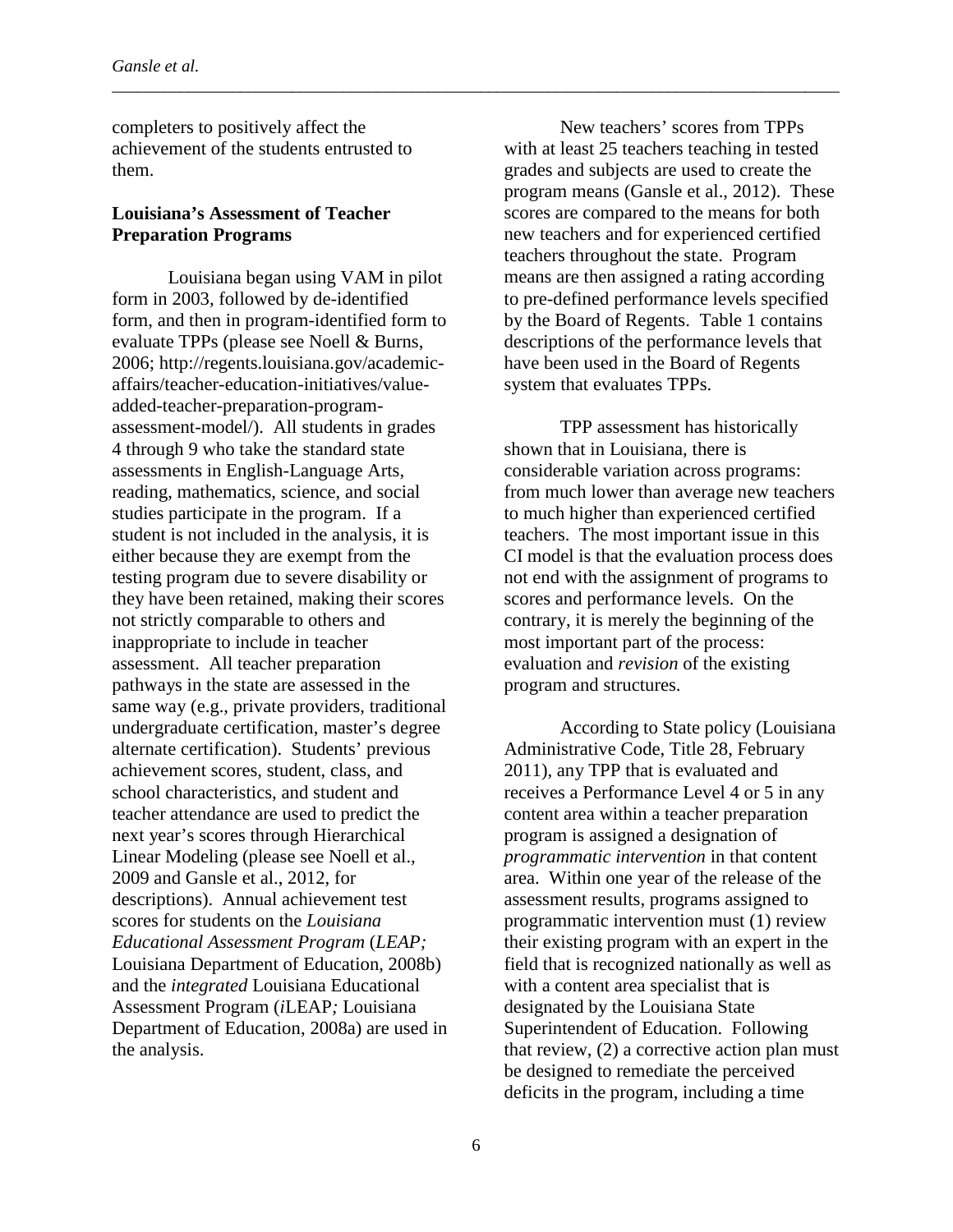frame for when results of the corrections made might be anticipated in future valueadded assessment assessments. Programs that do not improve are at risk of losing state approval to prepare teachers in that content area.

## **The Louisiana Resource Center for Educators (LRCE)**

LRCE is a private teacher preparation program provider and source for teaching materials and continuing education in Baton Rouge, Louisiana. They offer a practitioner program called Certification Solutions that has been preparing teachers since 2003. It has selective admissions criteria through which individuals with a bachelor's degree from an accredited institution may gain teacher certification. Those selected to attend the Certification Solutions program can achieve teacher certification concurrent with employment as teachers in between 15 and 36 months.

Admission into the LRCE program is predicated on the submission of records indicating passing Praxis I and Praxis II content area scores. In addition, a personal interview, evaluation of a writing sample, and a law enforcement background check are necessary for admission. During the summer prior to beginning a practitioner year, candidates participate in seven weeks of intensive, full-time training sessions on classroom organization and management, instructional delivery, childhood development, adolescent psychology, technology in the classroom, lesson planning, differentiated instruction, school law, reading in the content areas, and special education. In addition, candidates observe and complete clinical teaching hours at area schools with supervision from program staff. At the close of the summer institute, candidates are eligible to teach on a

practitioner license in a partner school and receive full-time salary and benefits. Partner schools must be a Louisiana public school or a State-approved private school. During the practitioner year, candidates attend content-specific learning team meetings every two weeks which are taught by master classroom teachers called Learning Team Leaders. They also receive guidance from program mentors known as Practitioner Advisors, who observe the candidate in the classroom setting. Practitioner Advisors are professional educators with classroom and supervisory experience. Candidates are required to pass the Principles of Learning and Teaching or Special Education components of the PRAXIS, and Early Childhood, Elementary, and Special Education candidates must pass the Teaching Reading PRAXIS. Following successful completion of these requirements and the practitioner year, positive evaluations from the school administrator, Practitioner Advisor, Learning Team Leader, and Certification Solutions staff, candidates may obtain their Level 1 Louisiana teacher license.

LRCE is neither a college nor university and is therefore not subject to the requirements of accrediting bodies such as the Southern Association of Colleges and Schools (SACS) and the National Council for Accreditation of Teacher Education (NCATE) for peer institutions. However, they and other private providers must demonstrate to the State that they meet state and national state/national teacher and content standards and other criteria to be approved to operate a teacher preparation program within the state that will result in teacher certification. The Louisiana State Department of Education requires all private providers to submit proposals that address guidelines that are aligned with guidelines for Practitioner Teacher Programs within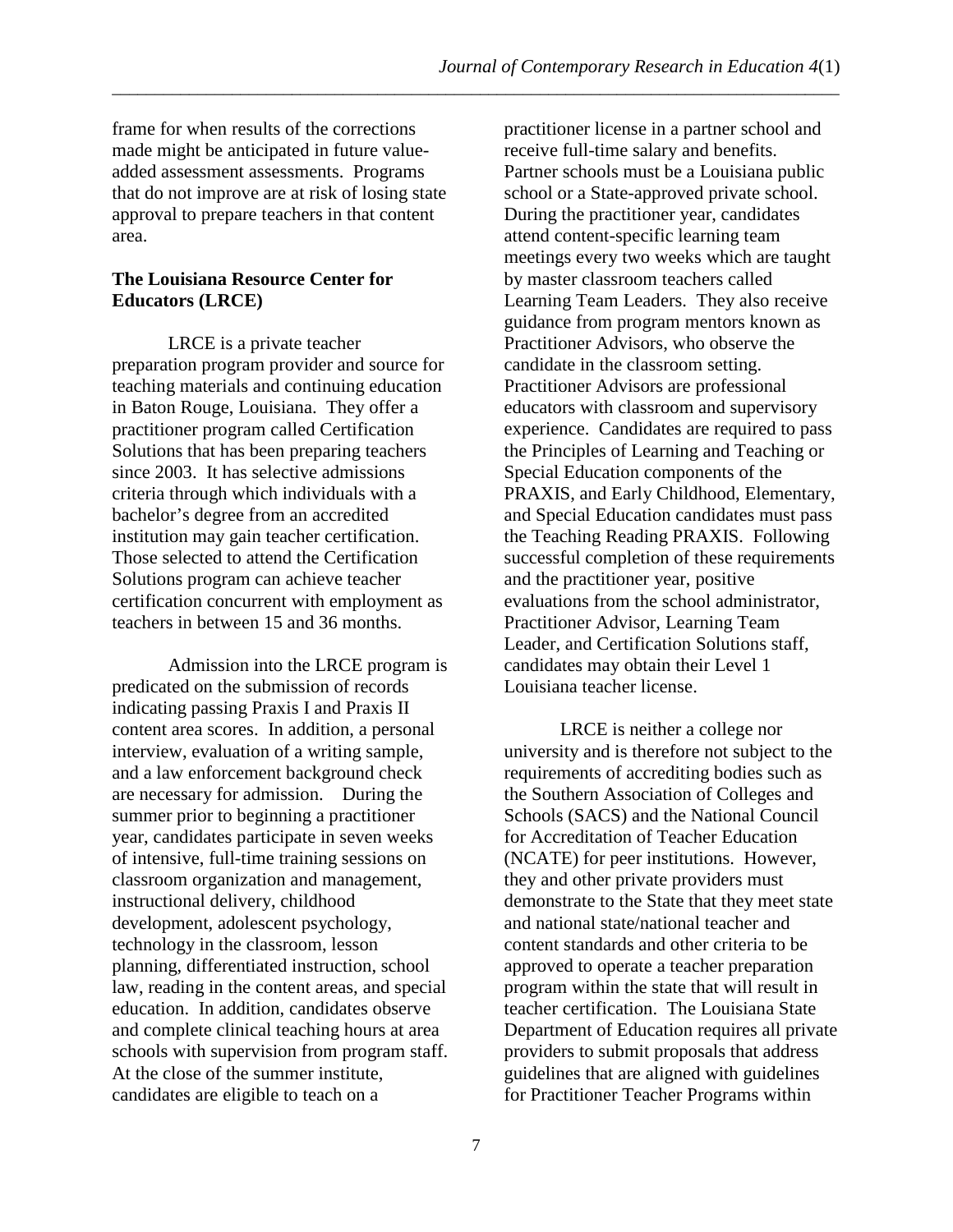universities. All proposals are evaluated by national experts and programs must address weaknesses identified by the national experts before the programs are approved by the Board of Elementary and Secondary to operate within the State. Any alterations to the program must be first approved by the Louisiana Department of Education.

### **Value-Added Assessment & Program Evaluation**

**1st stage assessment and programmatic intervention.** In fall 2008, Louisiana released the first value-added results for LRCE: their result in reading was -6.2 points (test mean is approximately 300,  $sd = 50$ ; Noell, Porter, Patt, & Dahir, 2008). This indicated that the mean effect of LRCE's teachers on student achievement as measured by the State's standardized achievement tests (*LEAP* and *i*LEAP) in reading was on average 6.2 points below that of experienced certified teachers (which is set as the reference at 0 points). In other words, students in LRCE-trained teachers' classrooms were losing, on average, 6.2 points on the assessment *per year* versus an experienced certified teacher, which put them at Performance Level 5. The next nearest program effect estimate in reading for another teacher preparation program was -2.4 points at Performance Level 3. The mean effect for new reading teachers was - 1.8. In English-language arts, mathematics, science, and social studies, LRCE results did not meet the standard for State-mandated programmatic intervention areas.

Shortly after release of these results, LRCE began programmatic intervention in reading instruction. Although evaluation of teacher candidates occurred on a regular basis, no formal formative assessment or evaluation that specifically addressed intensive reading instruction had been used

by LRCE prior to the implementation of programmatic intervention. In order to improve their capacity in this regard, LRCE's first step was to design an informational survey of individuals who had just completed the summer institute on effective reading instruction and classroom management (available from the authors). This survey of three pages asked open-ended questions to assess candidates' level of comfort with and use of five specific fundamentals of reading instruction in their summer teaching (e.g., vocabulary, comprehension, phonics, phonemic awareness, fluency), as well as specific teacher behaviors such as grouping students, managing several groups, transitions, and learning centers.

Based on feedback from the survey, staff was increased to two doctoral-level and one masters-level reading educators in addition to those trained in general education. This allowed for doubling the concentrated reading instruction that previously had been offered at the summer institute to 35 hours. Five core areas of reading were designated as the focus of this instruction: phonemic awareness, phonemes, fluency, vocabulary, and comprehension. In addition, this training in effective literacy instruction was provided to the Learning Team Leaders and Practitioner Advisors who would work with the practitioner teachers throughout the academic year. This created a *strategy* for a coherent plan of instruction in reading aligned with the critical areas identified by the National Reading Panel's findings (2000).

However, LRCE would be unable to rely on frequent measurement to inform and improve their program changes. Valueadded assessment occurs only once per year, and there is a consequential delay between when the evaluative data become available

\_\_\_\_\_\_\_\_\_\_\_\_\_\_\_\_\_\_\_\_\_\_\_\_\_\_\_\_\_\_\_\_\_\_\_\_\_\_\_\_\_\_\_\_\_\_\_\_\_\_\_\_\_\_\_\_\_\_\_\_\_\_\_\_\_\_\_\_\_\_\_\_\_\_\_\_\_\_\_\_\_\_\_\_\_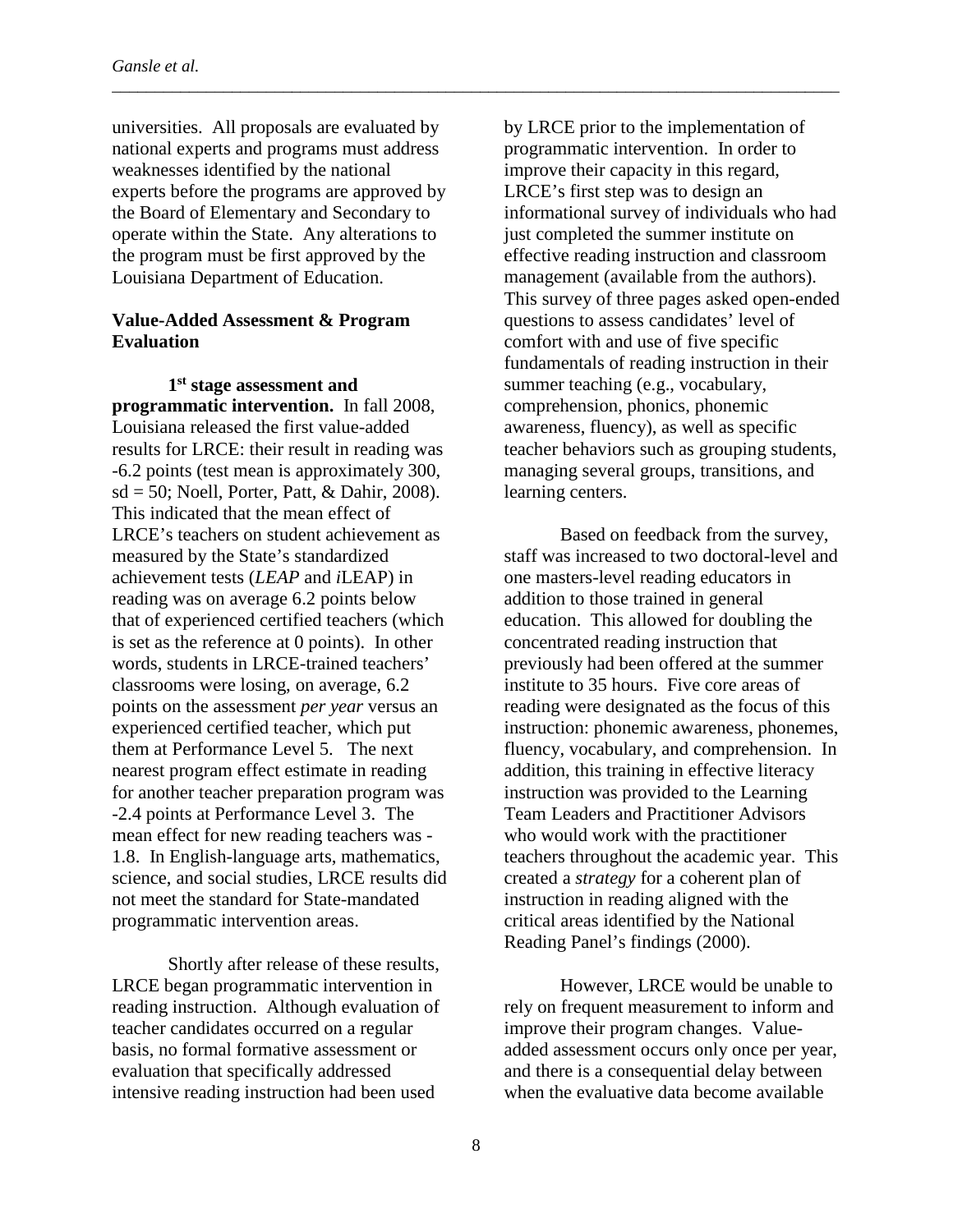and when teachers are prepared. For example, a candidate who completed a TPP in 2012 would be eligible to receive their Level 1 teaching license in 2012-13 and count as a new teacher for a TPP with the spring 2013 achievement testing data. However, several months of data cleaning, database merging, and value-added analysis typically makes value-added results ready for release by the Board of Regents in the summer following (2014). This delay necessitates additional data collection and evaluation for TPPs to engage in effective CI. In order for LRCE to truly improve their program, it would be necessary to collect the data that would be formative in nature on a more frequent basis. Additionally, valueadded data are global outcome indicators. They do not provide any indicators that programs might use to make constructive change and do not answer questions regarding what to do in terms of instructional modifications. In order to act, programs have to closely examine their processes as well as their results. Consequently, a direct observation of teaching behavior was designed to score the presence or absence and quality of the several aspects of reading instruction on a 3 point scale: 1 (*emerging*), 2 (*acceptable*), and 3 (*proficient*, please see figure 1 for the instrument used for direct observation). This instrument was used following the first redesign of curriculum and training procedures.

The summary report on the formal evaluations using this instrument indicated that of the 40 teachers observed, an average of 34 practitioners per item were rated either *acceptable* or *proficient*. Evaluators determined that the redesigned program produced teacher performance at or above the level expected of first-year teachers. However, the extent to which these reported behaviors would be detectable by valueadded scores had yet to be determined.

**2nd stage assessment and programmatic intervention.** The following year's results in reading during fall 2009 were similar in magnitude but better in terms of level. LRCE's mean teacher reading effect estimate was -6.3 points (Noell et al., 2009). This indicated that the mean effect of teachers on student achievement as measured by the state's standardized achievement tests (*LEAP* and *i*LEAP) in reading was on average 6.3 points below that of experienced certified teachers. Although the size of the effect estimate for the program in reading was approximately the same as the previous year, the mean new teacher effect was -2.8 in reading in 2009, which led to the difference in level as the LRCE effect was closer to the mean of new teachers. It is important to recognize that these results were obtained for teachers who completed the program before the programmatic changes described above had been implemented.

Although LRCE's level in reading had increased to Performance Level 4, programmatic intervention was still required according to state policy. At this point, LRCE contracted with one national reading expert and one State reading expert per the Louisiana Department of Education's directive. The possible selections for the national expert had been provided as a discrete list by the Louisiana Department of Education. The State expert could be chosen from any available in Louisiana but had to be approved by the state based on an evaluation of the expert's credentials in curriculum, standards and pedagogy in reading, practical experience, service, and scholarly contribution to the field.

**National expert.** The national reading expert chosen suggested that LRCE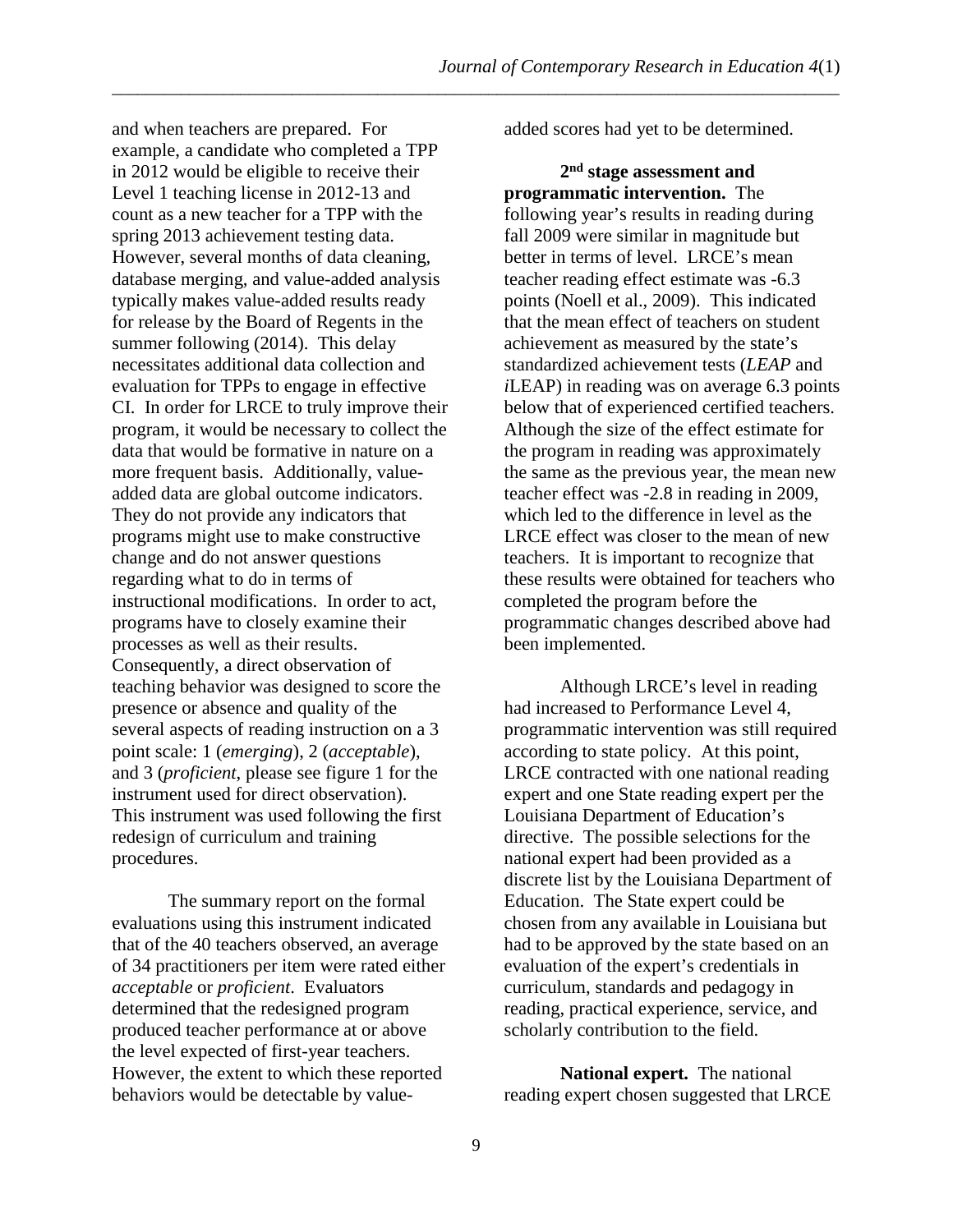perform an assessment that specifically rated the levels of student engagement and presence of features of effective instruction in phonological awareness, phonics and word study, fluency, vocabulary and oral language, comprehension, and writing. The items were tailored to either early reading skills or later reading skills (checklists are available from the authors). Each teacher candidate was observed and the level of student engagement was rated by Practitioner Advisors and Team Leaders as one of three choices on the data collection sheet: low (less than 80%), medium (80% to 90%), and high (greater than 90%). Five features of effective instruction were marked as present or absent with respect to each of the areas above (phonological awareness through writing): evidence of explicit, systematic instruction; efficient use of time; opportunities to respond; immediate corrective feedback; and differentiated instruction. Further, appropriateness of the teacher's lesson pace, and conduciveness of the environment for learning were evaluated. For the 30 teachers evaluated at the PreK-3 level, the only areas in which fewer than 85% of practitioner teachers were rated as successful were in teaching fluency (77%), teaching vocabulary and oral language (75%), and utilizing differentiated instruction (60%). At the Grades 4-9 level, for 35 teachers, the only area in which fewer than 84% of practitioner teachers were rated as successful was in teaching writing (77%).

**State expert.** Following these evaluations, the curriculum of the summer institute was reviewed by the state expert. Additional instructional materials were assembled to better align the LRCE curriculum with empirically-derived best practices in direct instruction in reading as indicated in Carnine, Silbert, Kame'enui, and Tarver (2010). The curriculum detailed in *Direct Instruction Reading* (Carnine et al.,

2010) indicates that teachers must be knowledgeable in the five areas of essential skills for reading process and procedures defined by the National Reading Panel (NRP; 2000): phonemic awareness, phonics, vocabulary, fluency, and comprehension. Review of the previous reading curriculum in use at LRCE indicated that despite those five areas having been addressed by the original assessment and revision of curriculum, the scope and sequence of the curriculum was not appropriately aligned with state standards to meet the needs of all students, and furthermore, the curriculum did not demonstrate explicit and systematic instructional approaches to each of those five areas outlined above. Adjustments were instituted to align the scope and sequence to meet standards.

An appraisal was done of the procedures for evaluating, selecting, and modifying programs to meet needs of all students based on researched based best practices of the National Reading Panel (2000) and Carnine et al. (2010). The extent to which the LRCE staff taught techniques to candidates for effectively presenting lessons, pacing tasks, motivating students to do their best work, and diagnosing and correcting errors was evaluated. This evaluation again demonstrated a lack of awareness and implementation of systematic, explicit, instruction. Further, the program was evaluated to determine the extent to which students were instructed to use assessments to create and modify instructional programs, and whether they were taught to use strategies to maximize time spent with students engaged in literacy instruction.

Based on the state expert's review, a meeting was held in which she and the program staff addressed areas of concern within LRCE's reading program by delineating skills and incorporating a

\_\_\_\_\_\_\_\_\_\_\_\_\_\_\_\_\_\_\_\_\_\_\_\_\_\_\_\_\_\_\_\_\_\_\_\_\_\_\_\_\_\_\_\_\_\_\_\_\_\_\_\_\_\_\_\_\_\_\_\_\_\_\_\_\_\_\_\_\_\_\_\_\_\_\_\_\_\_\_\_\_\_\_\_\_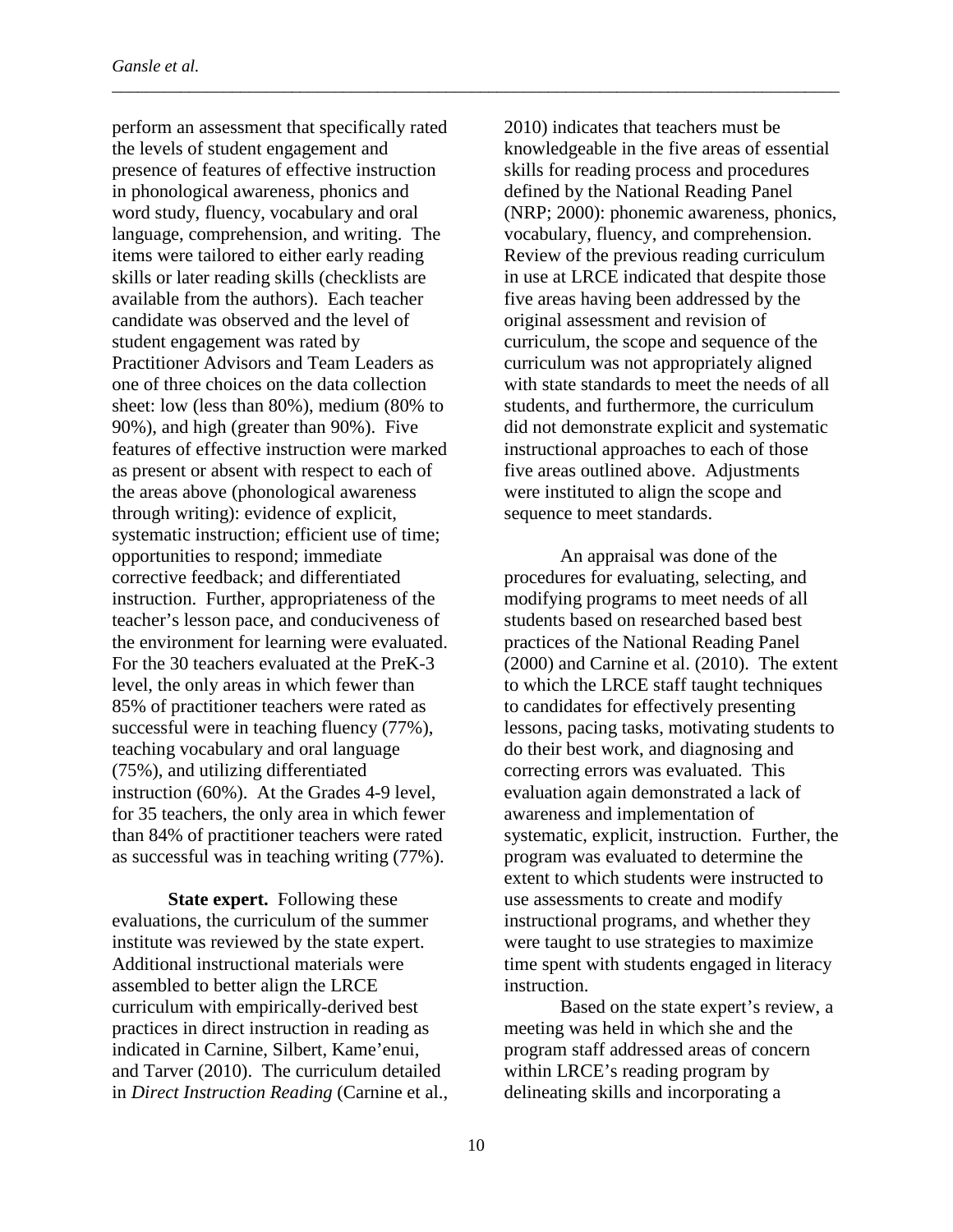sequence of instruction aligned with empirically-supported outcomes such as pacing tasks and assessment to allow for increased student engagement (Fisher & Frey, 2008; Greenwood, Arreaga-Mayer, & Carta, 1994; Palincsar & Herrenkohl, 2002; Shanahan & Shanahan, 2008). Several sets of master lesson plans were rewritten to delineate the scope and sequence of reading instruction specific to various K-12 settings that were aligned with the evaluation tool and State grade level expectations to identify necessary and specific aspects of appropriate reading instruction. Following lesson plan creation, the state expert assessed the resources and professional literature available to candidates at LRCE. Deficiencies in the resources available were identified. A library of the empirically supported practices and professional literature in phonemic awareness, fluency, phonics, vocabulary, and comprehension to be used in the Summer Institute was created (a list of these is available from the authors). These resources were intended to range from an introductory level to an advanced level and were made available to candidates to be used in learning team seminars throughout the academic year. The assessment system and subsequent curricular changes implemented by the state expert were aligned with the tenets of the National Reading Panel (2000) as well best practice sequenced instruction as documented through the available professional literature.

The state expert provided professional development to Team Leaders as well as on-site evaluators (Practitioner Advisors) in content areas on systematic, explicit instruction in literacy. Participants were provided with an overview of the lesson, assessed for practical knowledge by dividing them into groups and asking them to create lesson plans for literacy or integrating literacy into content area lesson

plans. The facilitator then used an "I do…We do…You do" approach whereby the activity was first demonstrated to the participants, after which they were guided through the activity with feedback, and finally, the group individually practiced the skill while the facilitator evaluated the participants' ability to complete the task (Juel & Minden-Cupp, 2000; Stanovich, 1994).

Next, Team Leaders and Practitioner Advisors taught lessons to the group in order to demonstrate explicit instruction in literacy. An exit evaluation was conducted to determine remaining supports needed which subsequently were addressed individually. Remaining supports requested were additional research and references on explicit systematic instruction and integrating content literacy strategy instruction. Throughout the program evaluation and redesign of the program, numerous strategic planning meetings with LRCE management team and the experts were convened to discuss evaluations, findings, content of the curriculum, empirically-based instructional practices and future directions of the reading program.

**2nd round results.** Following the second round of programmatic intervention, the value-added score released by the Louisiana Board of Regents during fall 2011 was -5.0 points (Gansle, Noell, Knox, & Schafer, 2010). Although this was a Performance Level 4 result, LRCE was informed that results for recent completers were showing gains, and they chose to stay the course with the last round of program changes after consulting with the valueadded assessment team. It is important to note that these results would not include the impact of the second round of more extensive program improvement efforts.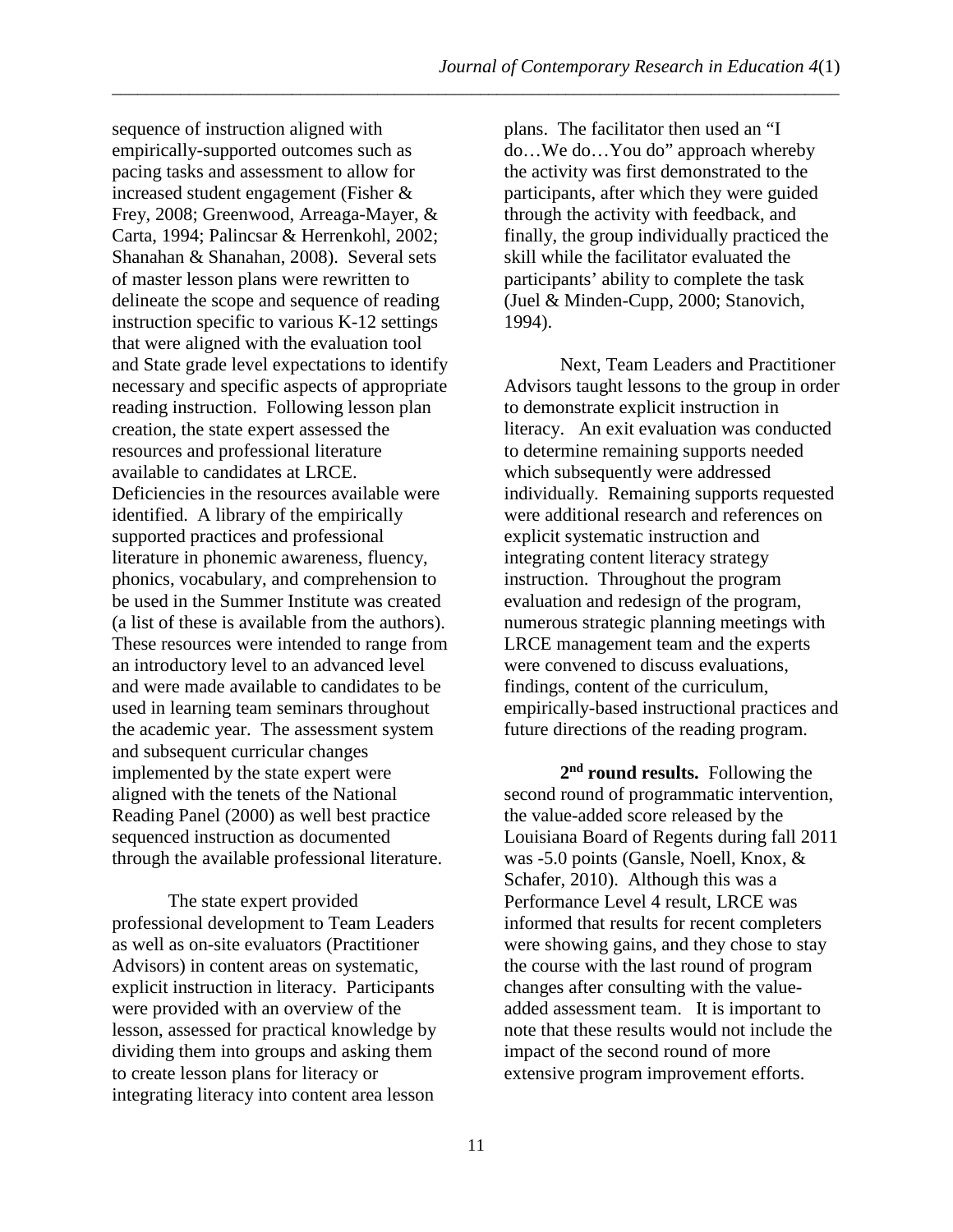Building on the previous data gathered in 2010-2011 academic year, LRCE sought to continue gathering data depicting the practitioners' ability to provide effective literacy/reading instruction. Using previous assessment instruments as well as site field notes, evaluators (Learning Team Leaders and Practitioners Advisors) were able to pinpoint strengths and challenges of candidates' abilities to teach literacy foundations and adjust practices accordingly. Although the state expert designed the assessment and evaluation procedures, she has taught the LRCE staff to implement the assessment and evaluate the results, and make program changes according to those results. LRCE continues to collect the data that Learning Team Leaders and Practitioner Advisors use to make changes to the Summer Institutes and program curricula. Specifically, concerns with pacing, literacy centers, and classroom environments have been addressed in the past, and they continue to compile data on the effectiveness of literacy instruction and adjust instruction accordingly.

**Next round value-added results**. During fall 2011, the State made a decision to use an adaptation of the VAA-TPP to examine the effectiveness of teacher preparation programs. Louisiana Department of Education and the VAA-TPP worked together to adapt the Value-Added Teacher Preparation Assessment to create a value-added teacher evaluation model to assess practicing teachers in grades 4-9 in tested content areas per the requirements of a recent change in law. Results for LRCE in reading were quite similar across either assessment approach and yielded the same substantive conclusions. The fall 2011 result for LRCE in reading was 0.4 points (standard error of measurement: 1.0 points; Gansle, Burns, & Noell, 2011). For new teachers, the mean effect was -1.2 points

(standard error of measurement, 0.2 points; Gansle et al., 2011). These results for LRCE have been considered as a substantial improvement in their reading score and they have since moved out of programmatic intervention.

**Comparison of results across reading and mathematics.** Although the results described above appear to indicate that the program was improving over time, it is possible that there were other factors that might account for the changes in reading scores of new teachers trained by LRCE. Their mathematics scores had not been sufficiently low to meet standards for programmatic intervention; as a result LRCE had made no program changes to their mathematics instruction classes or activities. Although this was a program evaluation, rather than a controlled study, we opted to compare the mathematics scores and the reading scores for the same years' new teachers. A graph of this comparison is contained in Figure 3. New teachers' reading scores made considerable gains over the 4 years, while the mathematics scores remained largely the same over the same period, suggesting that the changes in reading scores were related to the changes made in the LRCE program.

## **Discussion and Future Directions**

Continuous improvement is increasingly being used in education, and the advent of recent data systems and improvement of analytic capacity of systems have allowed for the incorporation of databased evaluation of teacher and TPP effectiveness (Anderman et al., 2010; Ballou et al., 2004; Bhuiyan & Baghel, 2005; Gansle et al., 2012; Hershberg et al., 2004; McCaffrey et al., 2003; Schroeder & Robinson, 1991). Value-added assessment can provide TPPs with data designed for

\_\_\_\_\_\_\_\_\_\_\_\_\_\_\_\_\_\_\_\_\_\_\_\_\_\_\_\_\_\_\_\_\_\_\_\_\_\_\_\_\_\_\_\_\_\_\_\_\_\_\_\_\_\_\_\_\_\_\_\_\_\_\_\_\_\_\_\_\_\_\_\_\_\_\_\_\_\_\_\_\_\_\_\_\_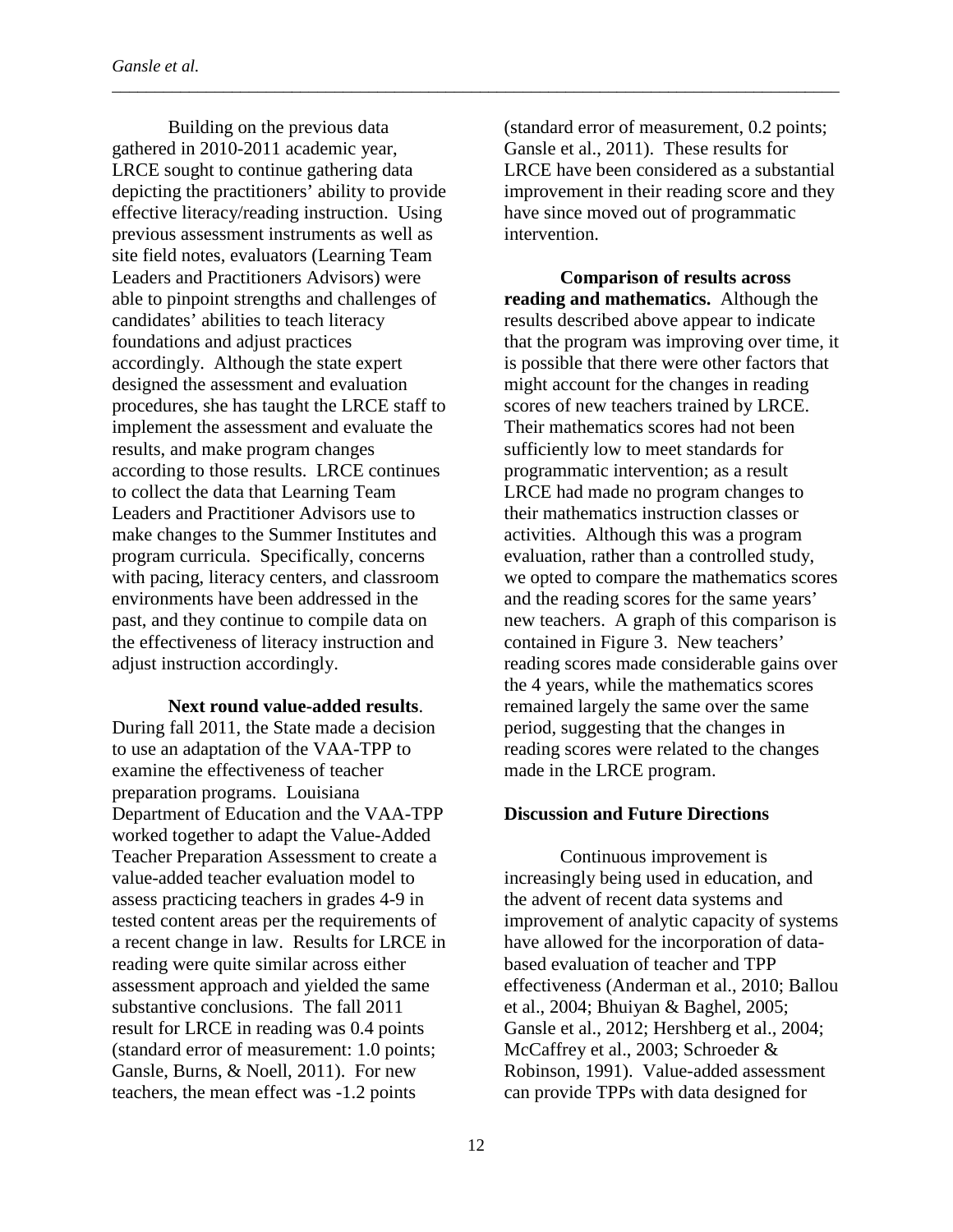program improvement; what makes this kind of assessment unique is that it assesses what students with similar previous achievement and demographics achieve relative to their predicted achievement (McCaffrey et al., 2003). This is a giant step forward compared to single-data-point measures of educational outcomes where, for example, high socioeconomic status schools are identified as more effective than those serving high poverty student bodies as the result of testing data from a single spring assessment that does not account for the progress those students made. Obviously, end point only assessments are inadequate.

However, one critical limiting issue associated with using value-added scores as outcomes in a CI model is delay. To date, when an alternate certification model program such as LRCE has made major changes to its training, from the moment the new training plan is implemented, it has been a minimum of three years until the first cohort contributes to a value-added result, and this assumes that the initial cohort completed the program in 15 months. Please see figure 2 for a sample timeline. Clearly, not all candidates finish this quickly and commence employment immediately following program completion. This creates a less than ideal situation for monitoring the progress of TPPs toward the improved outputs of quality teachers if changes are made to the program. Essentially, the critical issue is the lack of sensitivity of the measure used to determine teachers' effectiveness (Jenkins, Deno, & Mirkin, 1979). Because it provides only one measurement occasion per year, the standardized testing program used by the state is not designed to assess short-term progress made during the course of or even following intervention (Gansle, Noell, VanDerHeyden, Slider, Hoffpauir, Whitmarsh, & Naquin, 2004). Although it

might provide limited data for formative evaluation, additional measures would be extraordinarily useful. Using the new program that Louisiana has in place for individual teacher evaluation, the timeline should improve to a minimum of two years following program changes, but this is still a period of time that makes the formative use of these value-added data problematic.

LRCE chose to use direct assessment of their candidates' teaching skills during training as a more sensitive measure of their progress toward best practice in reading instruction. Although this is clearly not a direct assessment of their *students'* academic achievement, it does provide program administrators with a clearer indication of their *candidates'* skills. The assessment utilized focuses on behaviors that can be demonstrated as related to positive outcomes for students, behaviors that are assessed reliably, and provides results that can be used for program improvement. Continuous improvement may be realized by the use of more sensitive program assessments (Gilham, Lucas, & Sivewright, 1997) that may be combined with summative evaluation opportunities provided by yearly value-added assessment conducted by the state.

**Limitations and areas for improvement.** Although the intent of the LRCE staff was excellent with respect to assessment of and revision of their curricular practices, the instruments that were used to collect data and the training provided to the staff to use them revealed substantive gaps as they were more closely examined. For example, the Team Leaders and Practitioner Advisors who were charged with collecting data neither participated in formal training nor were held to any specific standard for judging the items. For example, they watched the classroom and determined the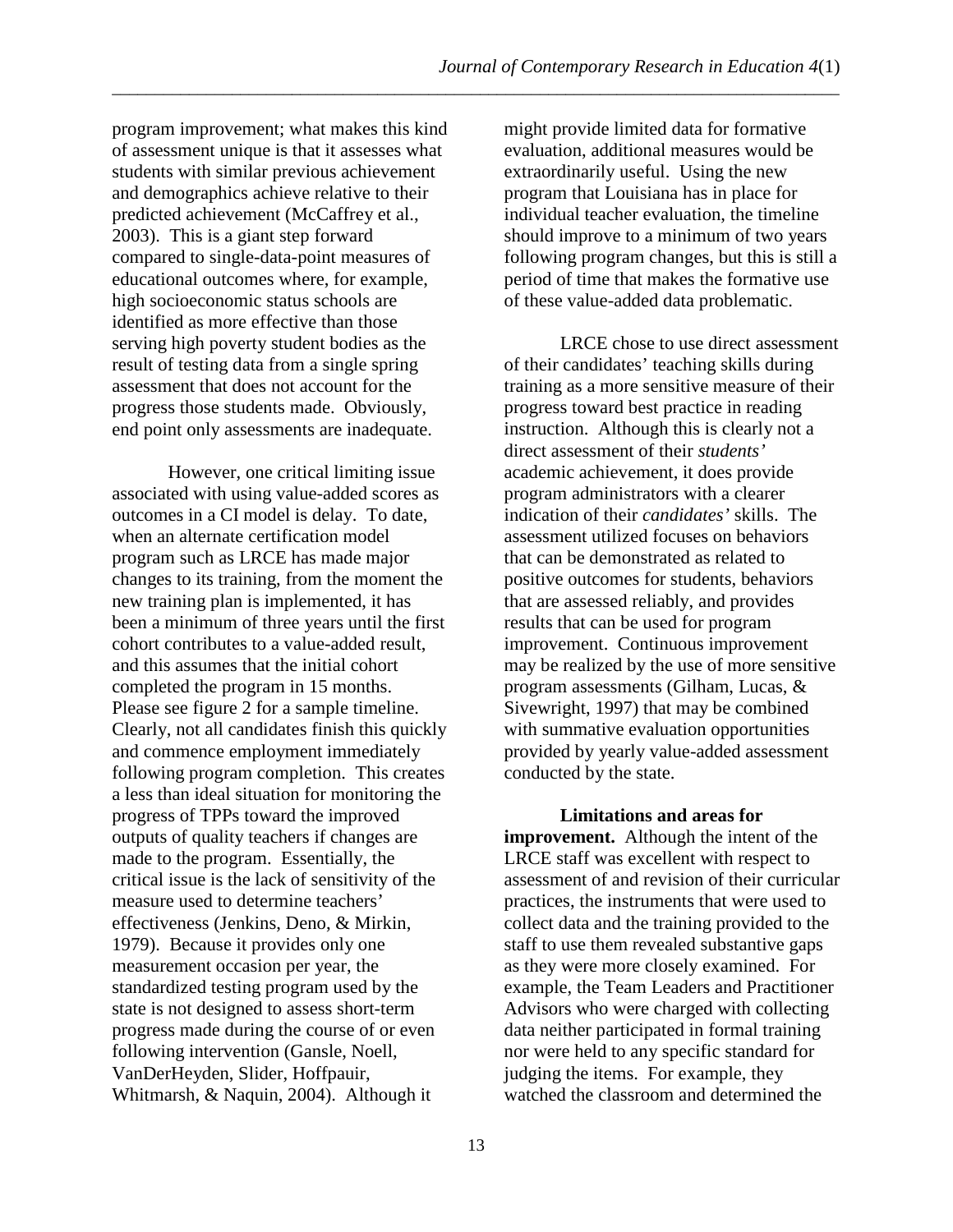level of engagement without a schedule, procedure, or data collection instrument for determining that percentage of engagement. Observer training, operational definitions of variables, and using specific defined observational techniques certainly would have contributed to an improved observational scheme and perhaps more descriptive and useful data (Cooper, Heron, & Heward, 2007).

Despite these limitations, however, it appears that LRCE made substantive progress toward improving their program in reading through their response to a global outcome measure that suggested concern followed by more micro-analytic and recursive assessments of preparation practices to identify gaps and make changes. Their value-added scores suggested to the state and to their staff that programmatic intervention was needed. The program's evaluation indicated that their curriculum needed revision, which was undertaken and was followed by substantive changes in value-added results. Further, these changes were considerable, especially when compared to the lack of change in mathematics, a content area that was not changed in response to value-added results. LRCE's experience with data-informed continuous improvement may be a harbinger of challenges that will confront teacher preparation programs across the country as these sorts of analyses become more widely available. Value-added results may suggest areas that teacher educators will be concerned about, but they will not provide information about why the results occur in the pattern they do or how to improve them. In order for this type of data to support beneficial program revision it will have to be married with thoughtful and honest assessment of current admissions, preparation, and assessment practices inside programs. This is a process challenge for

\_\_\_\_\_\_\_\_\_\_\_\_\_\_\_\_\_\_\_\_\_\_\_\_\_\_\_\_\_\_\_\_\_\_\_\_\_\_\_\_\_\_\_\_\_\_\_\_\_\_\_\_\_\_\_\_\_\_\_\_\_\_\_\_\_\_\_\_\_\_\_\_\_\_\_\_\_\_\_\_\_\_\_\_\_

continuous improvement that will be broadly shared across many preparation programs. The role of the value-added results in this process is to highlight areas of concern, motivate change, focus effort, and provide objective external feedback on the impact of change efforts.

#### **References**

- Anderman, E. M., Anderman, L. H., Yough, M. S., & Gimbert, B. G. (2010). Value-added models of assessment: Implications for motivation and accountability. *Educational Psychologist, 45,* 123-137. doi: 10.1080/00461521003703045
- Baker, E. L., Barton, P. E., Darling-Hammond, L., Haertel, E., Ladd, H. F., Linn, R. L., Ravitch, D., Rothstein, R., Shavelson, R. J., & Shepard, L.A. (2010). Problems with the use of student test scores to evaluate teachers. Washington, DC: The Economic Policy Institute. [http://epi.3cdn.net/b9667271ee6c154](http://epi.3cdn.net/b9667271ee6c154195_t9m6iij8k.pdf) [195\\_t9m6iij8k.pdf](http://epi.3cdn.net/b9667271ee6c154195_t9m6iij8k.pdf)
- Ballou, D., Sanders, W., & Wright, P. (2004). Controlling for student background in value-added assessment of teachers. *Journal of Educational and Behavioral Statistics, 29,* 37-65. doi: 10.3102/10769986029001037
- Bhuiyan, N., & Baghel, A. (2005). An overview of continuous improvement: From the past to the present. *Management Decision*, *43*, 761-771. doi: 10.1108/00251740510597761
- Boyd, D. J., Grossman, P., Lankford, H., Loeb, S., Michelli, N. M., & Wyckoff, J. (2006). Complex by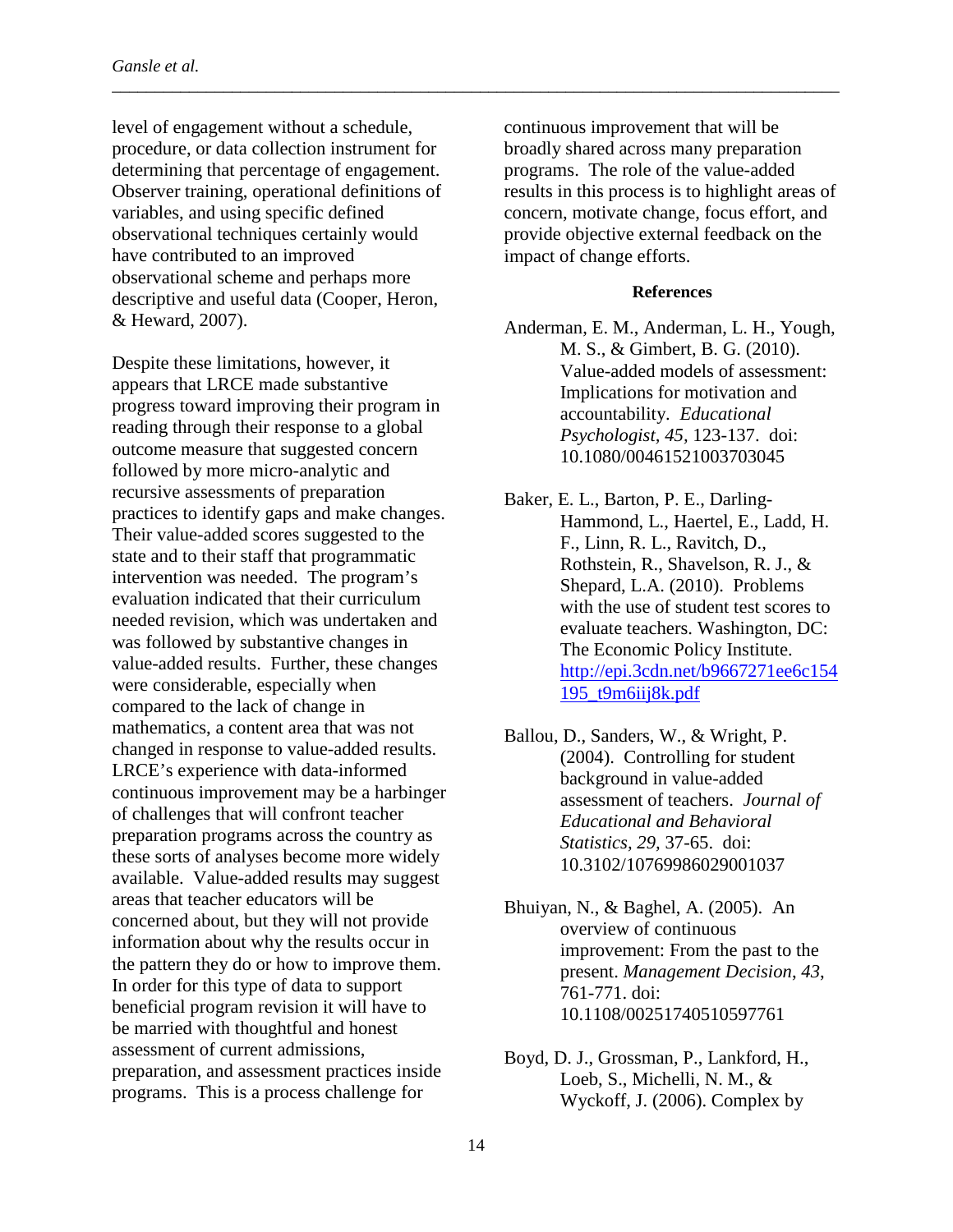Design: Investigating Pathways into Teaching in New York City Schools. *Journal of Teacher Education*, *57*, 155-166. doi: 10.1177/0022487105285943

- Carnine, D. W., Silbert, J., Kame'enui, E. J., & Tarver, S. G. (2010). *Direct Instruction Reading* (5<sup>th</sup>ed.). Boston, MA: Merrill.
- Cochran-Smith, M. & Zeichner, K. M. (2005). *Studying teacher education.* New York: Routledge.
- Cooper, J. O., Heron, T. E., & Heward, W. L. (2007). *Applied behavior analysis*  $(2<sup>nd</sup>ed.)$ . Upper Saddle River, NJ: Pearson.
- Darling-Hammond, L., & Bransford, J. (2005). *Preparing teachers for a changing world*. San Francisco: Jossey-Bass.
- Fisher, D. & Frey, N. (2008). *Better learning through structured teaching: A framework for the gradual release of responsibility.*  Alexandria, VA: Association for Supervision and Curriculum Development.

Gansle, K. A., Burns, J. M., & Noell, G. (2011). *Value-added assessment of teacher preparation programs in Louisiana: 2007-08 to 2009-10, Overview of 2010-11 results.* Retrieved from [http://www.regents.doa.louisiana.gov](http://www.regents.doa.louisiana.gov/assets/docs/TeacherPreparation/2010-11ValueAddedAssessmentOverviewofResultsNov212011.pdf) [/assets/docs/TeacherPreparation/201](http://www.regents.doa.louisiana.gov/assets/docs/TeacherPreparation/2010-11ValueAddedAssessmentOverviewofResultsNov212011.pdf)  $0-$ [11ValueAddedAssessmentOverview](http://www.regents.doa.louisiana.gov/assets/docs/TeacherPreparation/2010-11ValueAddedAssessmentOverviewofResultsNov212011.pdf) [ofResultsNov212011.pdf](http://www.regents.doa.louisiana.gov/assets/docs/TeacherPreparation/2010-11ValueAddedAssessmentOverviewofResultsNov212011.pdf)

Gansle, K. A., Noell, G. H., & Burns, J. M. (2012). Do student achievement outcomes differ across teacher preparation programs? An analysis of teacher education in Louisiana. *Journal of Teacher Education, 63,* 304-317. doi:10.1177/0022487112439894

- Gansle, K. A., Noell, G. H., Knox, R. M., & Schafer, M. J. (August, 2010). Value-added Assessment of Teacher Preparation in Louisiana: 2005-2006 to 2008-2009. Baton Rouge, LA: Louisiana State University, Department of Psychology.
- Gansle, K. A., Noell, G. H., VanDerHeyden, A. M., Slider, N. J., Hoffpauir, L. D., Whitmarsh, E. L., & Naquin, G. M. (2004). An examination of the criterion validity and sensitivity to brief intervention of alternate curriculum-based measures of writing skill. *Psychology in the Schools*, *41*, 291-300. doi:10.1002/pits.10166

Gilham, S. A., Lucas, W. L., & Sivewright, D. (1997). The impact of drug education and prevention programs: Disparity between impressionistic and empirical assessments. *Evaluation Review, 21,* 589-613. doi: 10.1177/0193841X9702100504

Glazerman, S., Loeb, S., Goldhaber, D., Raudenbush, S., Staiger, D., & Whitehurst G. (2010). *Evaluating teachers: The important role of value-added.* Washington, DC: The Brown Center on Education Policy at Brookings.

Greenwood, C. R., Arreaga-Mayer, C., & Carta, J. J. (1994). Identification and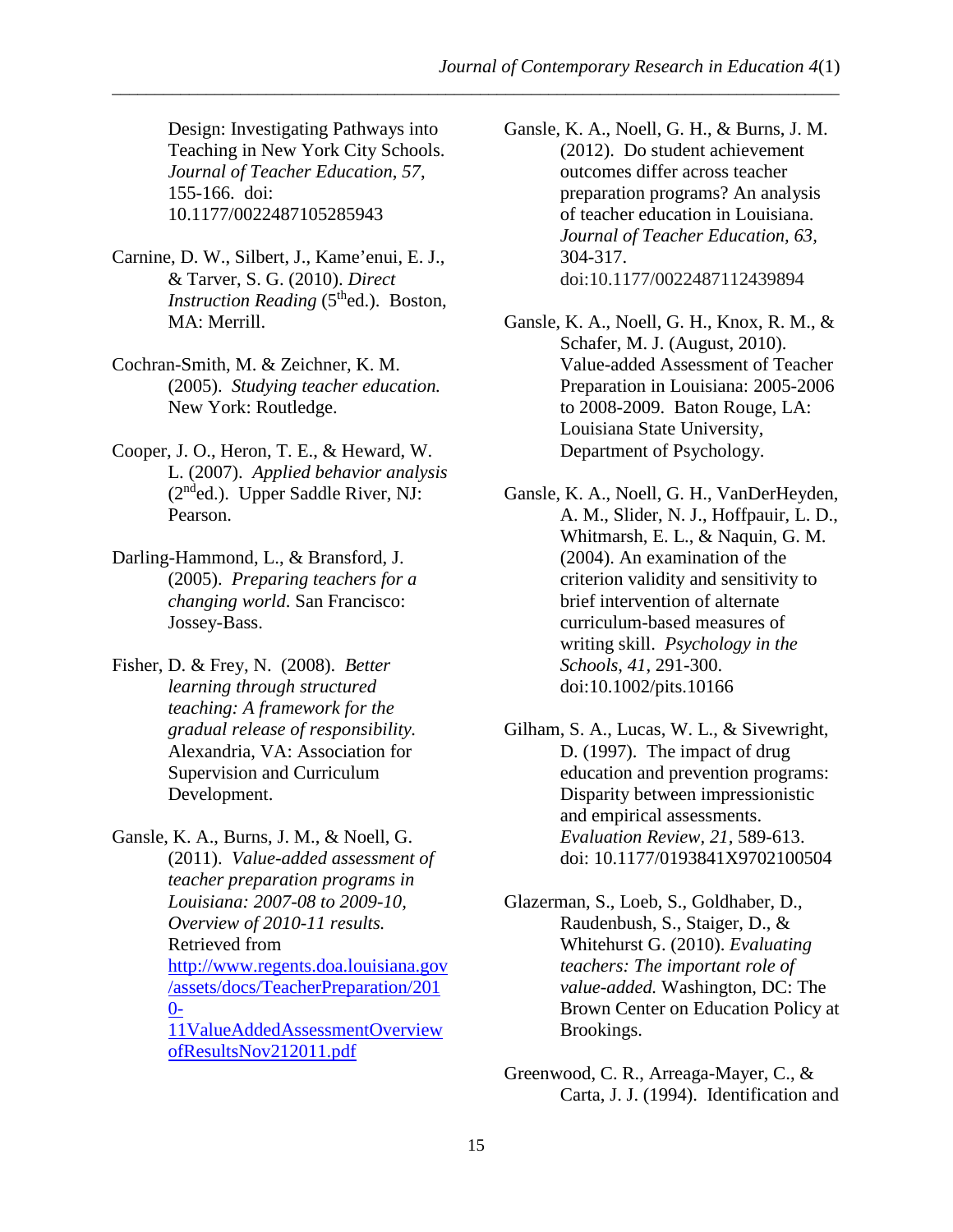translation of effective teacherdeveloped instructional procedures for general practice. *Remedial and Special Education*, *15*, 140-151. doi:10.1177/074193259401500302

\_\_\_\_\_\_\_\_\_\_\_\_\_\_\_\_\_\_\_\_\_\_\_\_\_\_\_\_\_\_\_\_\_\_\_\_\_\_\_\_\_\_\_\_\_\_\_\_\_\_\_\_\_\_\_\_\_\_\_\_\_\_\_\_\_\_\_\_\_\_\_\_\_\_\_\_\_\_\_\_\_\_\_\_\_

- Hanson, G. R. (1988). Critical issues in the assessment of value added in education. *New Directions for Institutional Research, 59,* 53-67. doi: 10.1002/ir.37019885907
- Harris, D. (2009). The policy uses and policy validity of value-added and other quality measures. In D. Gitomer (Ed.). *Measurement issues and assessment for teaching quality* (pp. 99-130). Thousand Oaks, CA: Sage.
- Heitin, L. (2011). Evaluation system weighing down Tennessee teachers. *Education Week*, *31*(8), 1, 14-15.
- Hershberg, T., Simon, V., & Lea-Kruger, B. (2004). The revelations of valueadded: An assessment model that measures student growth in ways that NCLB fails to do. *School Administrator*, *61*(11), 10–13.
- Isenberg, E., Hock, H., & Mathematica Policy Research, Inc. (2011). *Design of Value-Added Models for IMPACT and TEAM in DC Public Schools, 2010-2011 School Year. Final Report*. Princeton, NJ: Mathematica Policy Research, Inc.
- Jenkins, J.R., Deno, S.L., & Mirkin, P.K. (1979). Measuring pupil progress toward the least restrictive environment. *Learning Disability Quarterly, 2,* 81–92.
- Juel, C., & Minden-Cupp, C. (2000). Learning to read words: Linguistic units and instructional strategies. *Reading Research Quarterly*, *35*, 458-492. doi:10.1598/RRQ.35.4.2
- Lasley, T., Siedentop, D., & Yinger, R. (2006). A systemic approach to enhancing teacher quality: The Ohio model. *Journal of Teacher Education*, *57*, 13-21.
- Locke, E. A., & Jain, V. K. (1995). Organizational learning and continuous improvement. *International Journal of Organizational Analysis*, *3*, 45-68. doi: 10.1108/eb028823
- Louisiana Administrative Code, Title 28, Education, Part XLV., Bulletin 996, *Standards for approval of teacher and/or educational leader preparation programs,* February 2011.
- Louisiana Department of Education (2008a). i*LEAP 2008 technical summary*. Retrieved from http://www.louisianaschools.net/lde/ uploads/13125.pdf
- Louisiana Department of Education (2008b). *LEAP GEE 2008 technical summary*. Retrieved from http://www.louisianaschools.net/lde/ uploads/13306.pdf

McCaffrey, D. F., Lockwood, J. R., Kortez, D. M., & Hamilton, L. S. (2003). *Evaluating value-added models for teacher accountability.* Santa Monica, CA: RAND Corporation.

National Center for Education Statistics. (2007). Mapping 2005 state proficiency standards onto the NAEP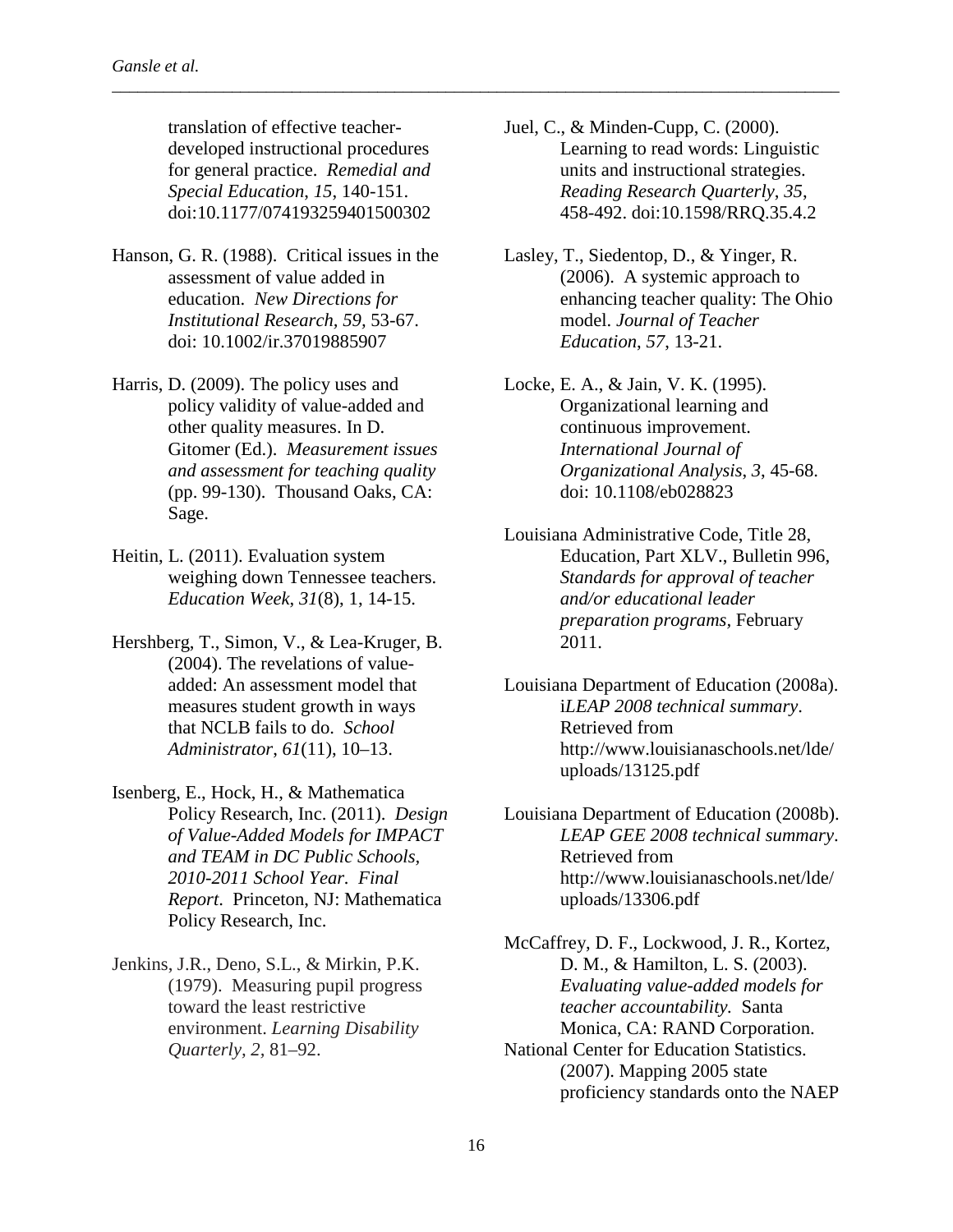scales (NCES 2007–482). Washington, DC: Government Printing Office.

- National Center for Education Statistics (2011). The Nation's report card: Reading 2011 (NCES 2012–457). Washington, DC: Institute of Education Sciences, U.S. Department of Education. Retrieved June, 2012 from http://nces.ed.gov/nationsreportcard/ pdf/main2011/2012457.pdf.
- National Reading Panel (2000). *Teaching children to read: An evidence-based assessment of the scientific research literature on reading and its implications for reading instruction*. Washington, DC: National Institute of Child Health and Human Development.
- Noell, G. H., & Burns, J. L. (2006). Valueadded assessment of teacher preparation: An illustration of emerging technology. *Journal of Teacher Education*, *57*, 37–50. doi: 10.1177/0022487105284466
- Noell, G. H., Gansle, K. A., Patt, R. M., & Schafer, M. J. (2009). *Value-added assessment of teacher preparation in Louisiana: 2005-2006 to 2007-2008.*  Baton Rouge, LA: Louisiana State University Department of Psychology. Retrieved from Louisiana Board of Regents website: [http://www.laregentsarchive.com/Ac](http://www.laregentsarchive.com/Academic/TE/2009/2008-09VATechnical) [ademic/TE/2009/2008-](http://www.laregentsarchive.com/Academic/TE/2009/2008-09VATechnical) [09VATechnical](http://www.laregentsarchive.com/Academic/TE/2009/2008-09VATechnical) (8.24.09).pdf
- Noell, G. H., Porter, B. A., Patt, R. M., & Dahir, A. (2008). *Value-added assessment of teacher preparation in*

*Louisiana: 2004-2005 to 2006-2007.* Baton Rouge, LA: Louisiana State University Department of Psychology. Retrieved from Louisiana Board of Regents website: [http://www.laregentsarchive.com/Ac](http://www.laregentsarchive.com/Academic/TE/2009/2008-09VATechnical(8.24.09).pdf) [ademic/TE/2009/2008-](http://www.laregentsarchive.com/Academic/TE/2009/2008-09VATechnical(8.24.09).pdf) [09VATechnical\(8.24.09\).pdf](http://www.laregentsarchive.com/Academic/TE/2009/2008-09VATechnical(8.24.09).pdf)

- Palincsar, A. S. & Herrenkohl, L. R. (2002). Designing collaborative learning contexts. *Theory into Practice, 41,* 26-32.
- Papay, J. P. (2010). Different tests, different answers: The stability of teacher value-added estimates across outcome measures. *American Educational Research Journal, 48,* 163-193. doi: 10.3102/0002831210362589
- Raudenbush, S. W. (2004). What are valueadded models estimating and what does this imply for statistical practice? *Journal of Educational and Behavioral Statistics, 29,* 121- 129. doi:10.3102/10769986029001121
- Reusser, J., Butler, L., Symonds, M., Vetter, R., & Wall, T. J. (2007). An assessment system for teacher education program quality improvement. *International Journal of Educational Management, 21*, 105-113. doi: 10.1108/09513540710729908
- Rice, J. K. (2003). *Teacher quality: Understanding the effectiveness of teacher attributes.* Washington, DC: Economic Policy Institute.
- Ross, S. G., & Begeny, J. C. (published online September, 2014). An examination of treatment intensity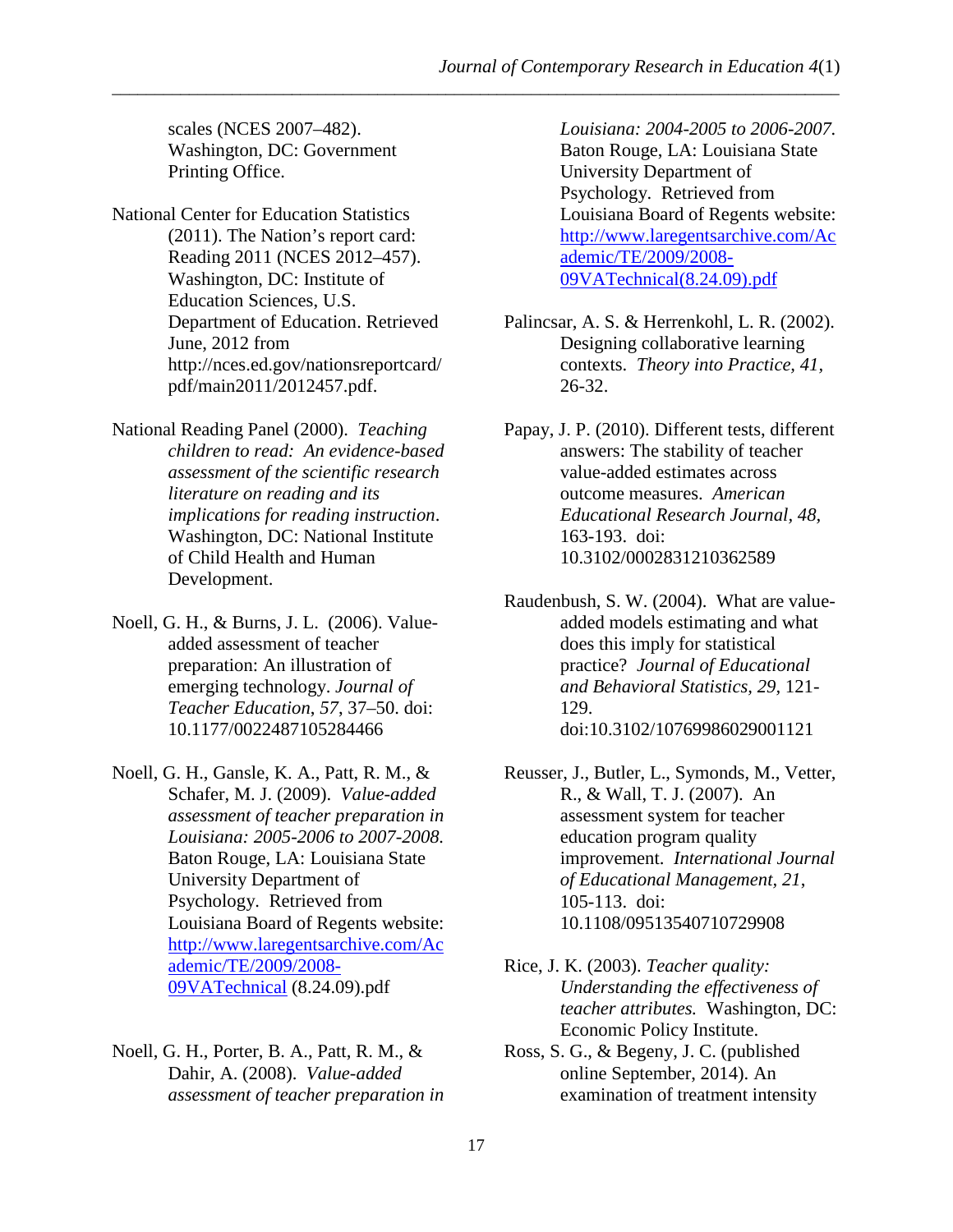with an oral reading fluency intervention: Do intervention duration and student–teacher instructional ratios impact intervention effectiveness? *Journal Of Behavioral Education*. doi:10.1007/s10864-014-9202-z

\_\_\_\_\_\_\_\_\_\_\_\_\_\_\_\_\_\_\_\_\_\_\_\_\_\_\_\_\_\_\_\_\_\_\_\_\_\_\_\_\_\_\_\_\_\_\_\_\_\_\_\_\_\_\_\_\_\_\_\_\_\_\_\_\_\_\_\_\_\_\_\_\_\_\_\_\_\_\_\_\_\_\_\_\_

- Sawchuk, S. (2011). Wanted: ways to assess the majority of teachers. *Education Week*, *30*(19), 1, 15.
- Schroeder, D. M., & Robinson, A. G. (1991). America's most successful export to Japan: Continuous improvement programs. *Sloan Management Review, 32(3),* 67-81.
- Shanahan, T. & Shanahan, C. (2008). Teaching disciplinary literacy to adolescents: Rethinking content-area literacy. *Harvard Educational Review,* 78, 40-59.
- Stanovich, K. E. (1994). Constructivism in reading education. *Journal of Special Education, 28,* 259-274.
- Stata, R. (1989). Organizational learning: The key to management innovation. *Sloan Management Review, 30(3),* 63-74.
- Tekwe, C. D., Carter, R. L., Ma, C., Algina, J., Lucas, M. E., Roth, J., Ariet, M., Fisher, T., & Resnick, M. B. (2004). An empirical comparison of statistical models for value added assessment of school performance. *Journal of Educational and Behavioral Statistics, 29,* 11-37. doi:10.3102/10769986029001011
- Viadero, D. (2008). Scrutiny heightens for "value added" research methods. *Education Week*, *27*(36), 1, 12-13.

Wilson, S., Floden, R. Y., & Ferrini-Mundy, J. (2001). *Teacher preparation research: Content knowledge, gaps and recommendations.* Washington, D.C: U.S. Department of Education.

**Kristin A. Gansle** is a professor of education and serves on the Special Education Program faculty of the College of Human Sciences and Education at Louisiana State University. Her research interests include evaluation of teacher preparation programs, improvement of teacher preparation programs, and assessment of academic skills for children with high-incidence disabilities. **Dr. Gansle** is the corresponding author for this article and can be contacted at ckgansle@lsu.edu.

**Gerlinde Grandstaff-Beckers** is an assistant professor in the College of Education, Department of Teaching & Learning, at Southeastern Louisiana University. She has eleven years of teaching experience in the public schools. Her areas of expertise are content literacy and at-risk and struggling readers. She has several publications and has conducted numerous presentations at the national, regional, and state level.

**Angelle Stringer** is an instructional coach in Ascension Parish Schools. Her interests are encouraging and mentoring teachers to provide high quality and challenging instruction for all students. Dr. Stringer has been a classroom teacher, college instructor, alternative certification program director, and teacher mentor. She is a perpetual student and plans to continue further studies in curriculum and instruction education and English literature.

**Nancy Roberts** is the founder and Executive Director of the Louisiana Resource Center for Educators. With the support of the community and the state, Roberts has taken a small organization with a budget of \$30,000 a year to a statewide service for teachers with an annual budget of \$2.2 million. Ms. Roberts holds Bachelor of Science and Master's degrees in Education from LSU.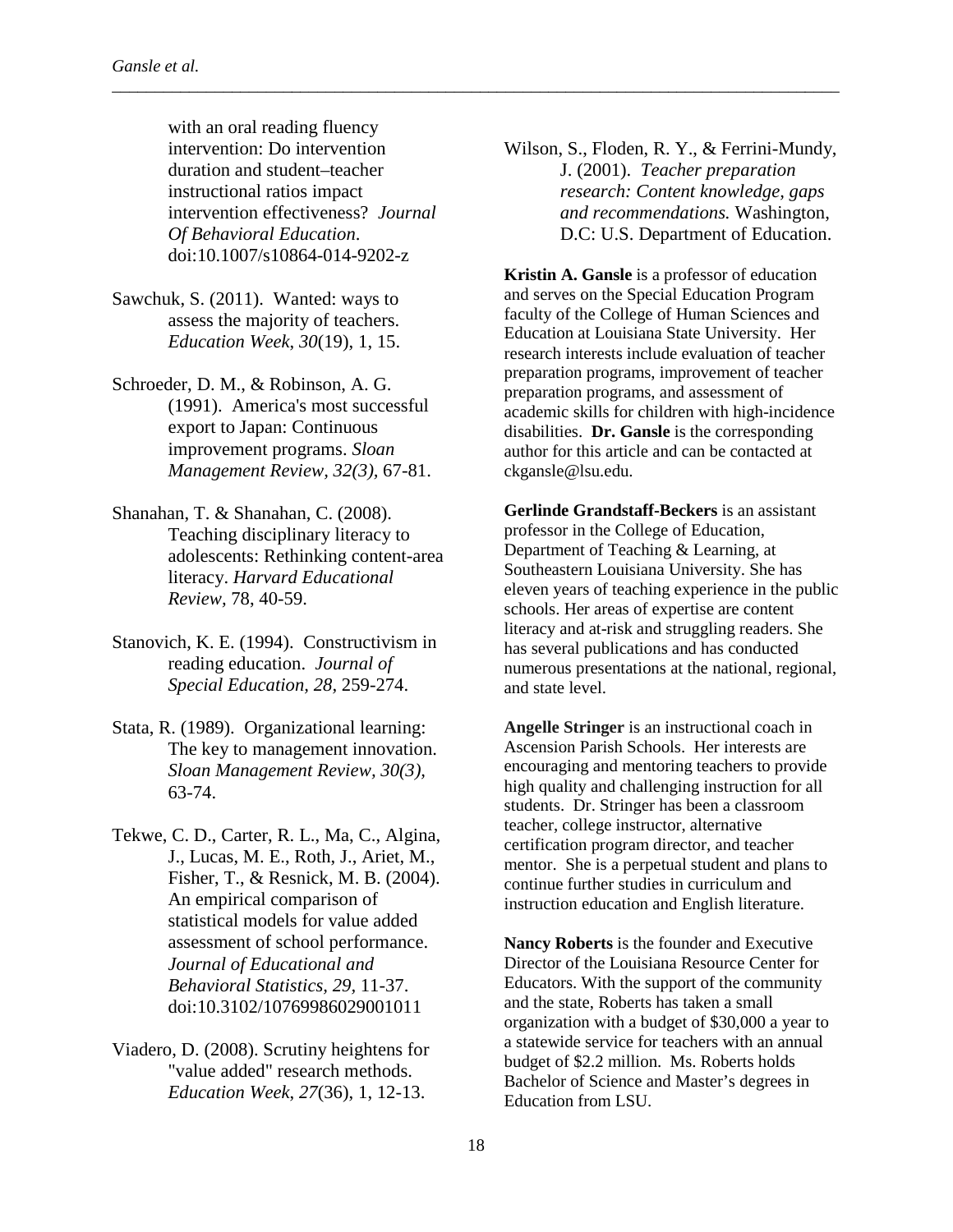**Jeanne M. Burns** has previously taught and served in district administrative roles in Florida and Louisiana and has been a faculty member at Stetson University and Southeastern Louisiana University. She is currently the Associate Commissioner for Teacher and Leadership Initiatives for the Louisiana Board of Regents. She has directed and co-directed millions in grant programs to improve teacher preparation and educational leadership preparation in Louisiana, all of which are initiatives that have been jointly supported by the Governor, Board of Regents, Board of Elementary and Secondary Education, and Louisiana Department of Education.

**George H. Noell** is a professor of psychology at Louisiana State University. His research has focused on improving the quality and implementation of treatment plans for children in need of psychological services. Dr. Noell has been engaged in educational policy work that has sought to develop data analytic systems that could support time sensitive and long term policy making. Dr. Noell's scholarship has been acknowledged by election to scholarly societies, awards, research journal editorial board appointments, and an appointment as editor-inchief.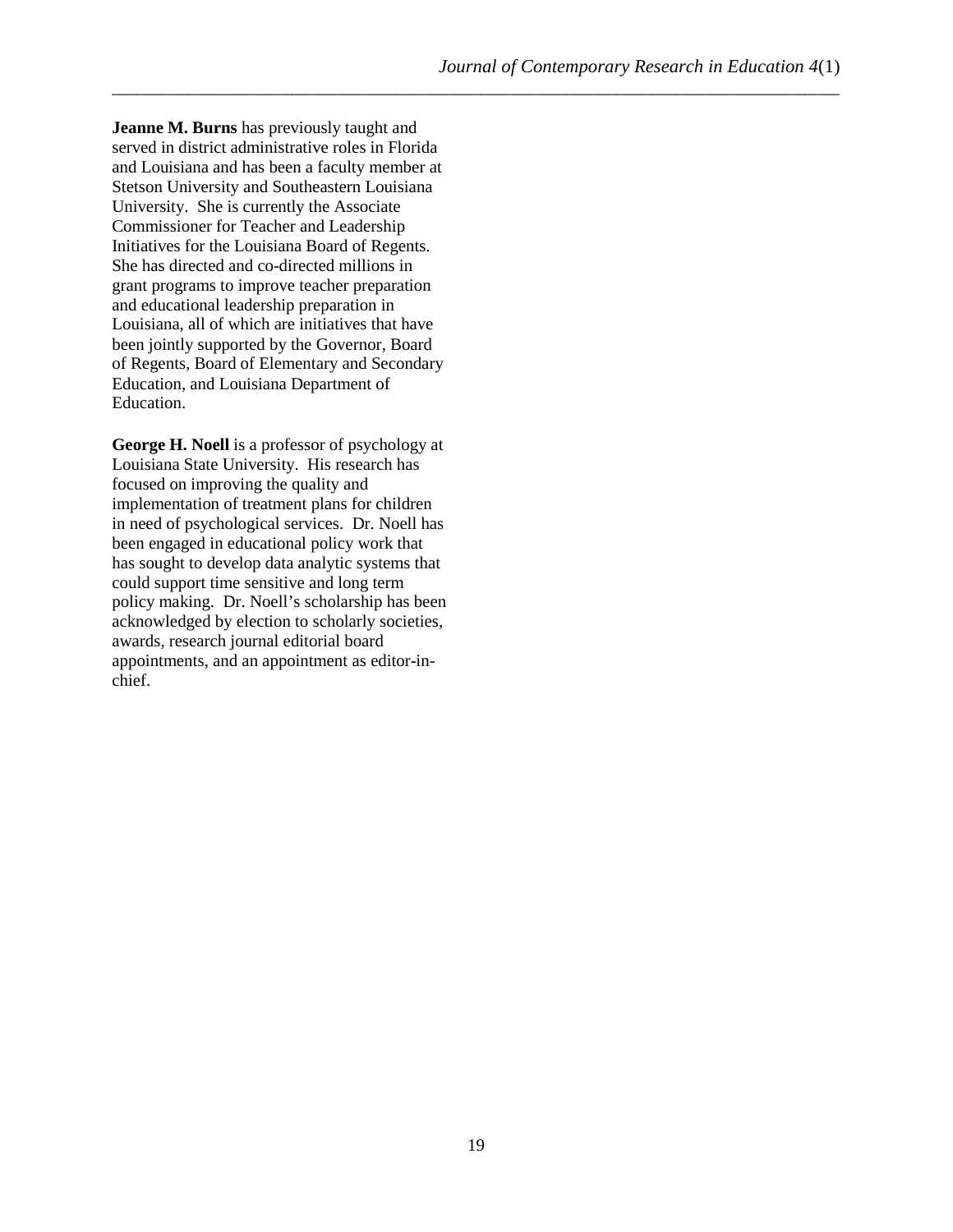## Appendix

\_\_\_\_\_\_\_\_\_\_\_\_\_\_\_\_\_\_\_\_\_\_\_\_\_\_\_\_\_\_\_\_\_\_\_\_\_\_\_\_\_\_\_\_\_\_\_\_\_\_\_\_\_\_\_\_\_\_\_\_\_\_\_\_\_\_\_\_\_\_\_\_\_\_\_\_\_\_\_\_\_\_\_\_\_

Table 1

*Performance Levels for Teacher Preparation Programs*

| Level 1 | Programs whose effect estimate is above the mean effect for experienced<br>teachers by its standard error of measurement or more. These are programs for<br>which there is evidence that new teachers are more effective than experienced<br>teachers, but this is not necessarily a statistically significant difference. |
|---------|----------------------------------------------------------------------------------------------------------------------------------------------------------------------------------------------------------------------------------------------------------------------------------------------------------------------------|
| Level 2 | Programs whose effect estimate is above the mean effect for new teachers by<br>its standard error of measurement or more. These are programs whose effect is<br>more similar to experienced teachers than new teachers.                                                                                                    |
| Level 3 | Programs whose effect estimate is within a standard error of measurement of<br>the mean effect for new teachers. These are programs whose effect is typical<br>of new teachers.                                                                                                                                            |
| Level 4 | Programs whose effect estimate is below the mean effect for new teachers by<br>its standard error of measurement or more. These are programs for which<br>there is evidence that new teachers are less effective than average new<br>teachers, but the difference is not statistically significant.                        |
| Level 5 | Programs whose effect estimate is statistically significantly below the mean for<br>new teachers.                                                                                                                                                                                                                          |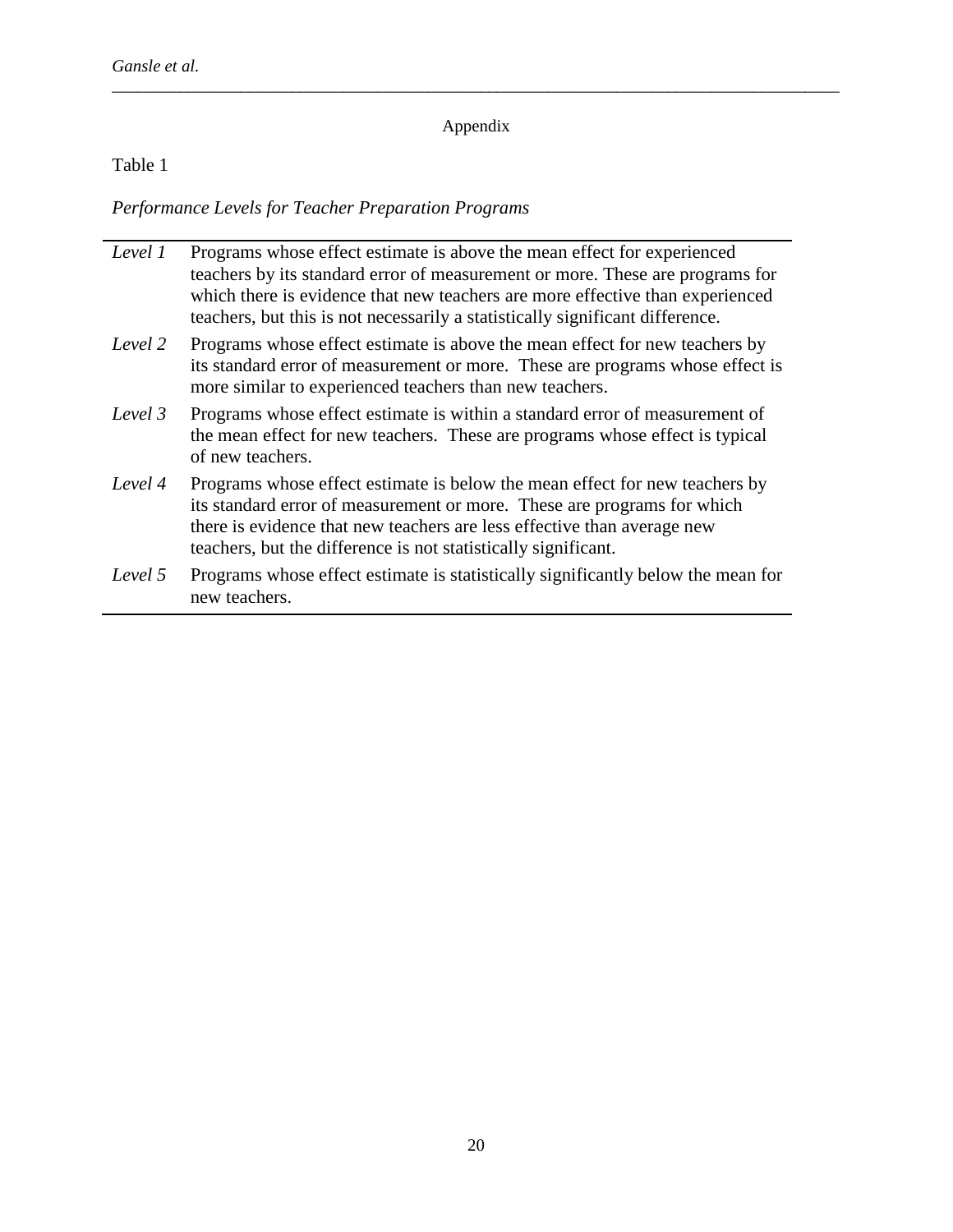## **Formal Assessment System for Reading Instruction**

\_\_\_\_\_\_\_\_\_\_\_\_\_\_\_\_\_\_\_\_\_\_\_\_\_\_\_\_\_\_\_\_\_\_\_\_\_\_\_\_\_\_\_\_\_\_\_\_\_\_\_\_\_\_\_\_\_\_\_\_\_\_\_\_\_\_\_\_\_\_\_\_\_\_\_\_\_\_\_\_\_\_\_\_\_

| Teacher: _______ |                                                                                                                                                                                                                                                                                                                  | Subject/Grade:   |
|------------------|------------------------------------------------------------------------------------------------------------------------------------------------------------------------------------------------------------------------------------------------------------------------------------------------------------------|------------------|
| School:          |                                                                                                                                                                                                                                                                                                                  | Date/Time:       |
|                  | Evaluator's Name:                                                                                                                                                                                                                                                                                                | Title of Lesson: |
| N/O<br>N/A       | 1 Emerging $=$ inadequate performance or progress, needs guidance<br>2 Acceptable = adequate/acceptable progress or performance with potential for improvement<br>3 Proficient = progress/performance exceeds normal expectations of a beginning teacher<br>$=$ not observed yet/not known<br>$=$ not applicable |                  |

| <b>Reading Instruction</b>                               | <b>SCORE</b> | <b>COMMENTS</b> |
|----------------------------------------------------------|--------------|-----------------|
| Knowledge of Components                                  |              |                 |
| <b>Vocabulary Development</b>                            |              |                 |
| Comprehension                                            |              |                 |
| Other (phonics, phonemic<br>awareness, fluency, writing) |              |                 |

## **Engagement of Students**

| Provides hands-on activities |  |
|------------------------------|--|
| Variety, meaningful          |  |

## **Effective Grouping**

| Management / Control       |  |
|----------------------------|--|
| <b>Monitors Engagement</b> |  |

## **Planning**

| Preparation    |  |
|----------------|--|
| Implementation |  |

#### **Evaluating**

| <b>Documents Mastery</b>  |  |
|---------------------------|--|
| <b>Adapts Instruction</b> |  |

## **Classroom Technique**

| Enthusiasm / Motivation   |  |
|---------------------------|--|
| <b>Smooth Transitions</b> |  |

*Figure 1.* Instrument used in direct observation of teacher behavior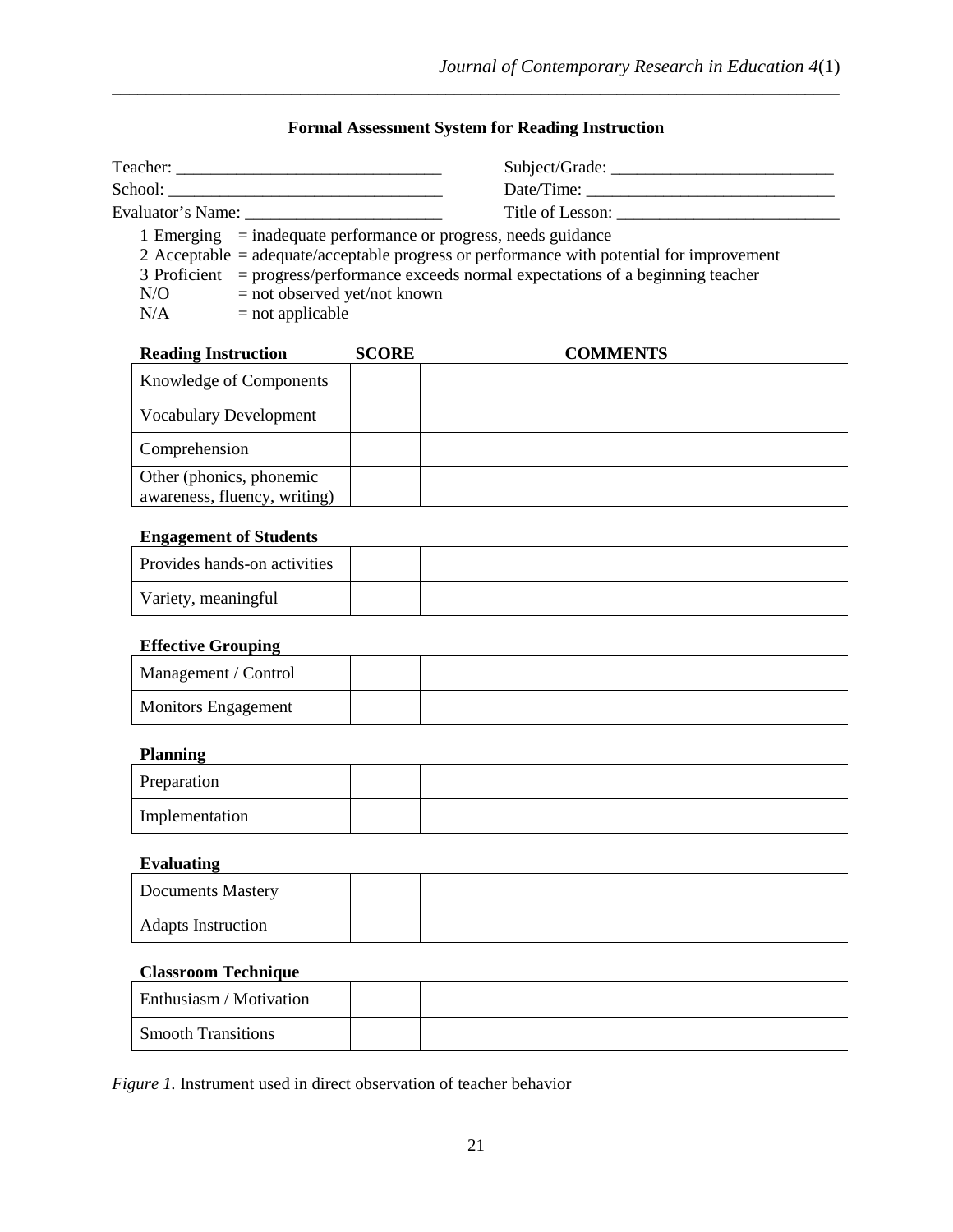

*Figure 2.*Sample timeline for release of value-added report from time of program change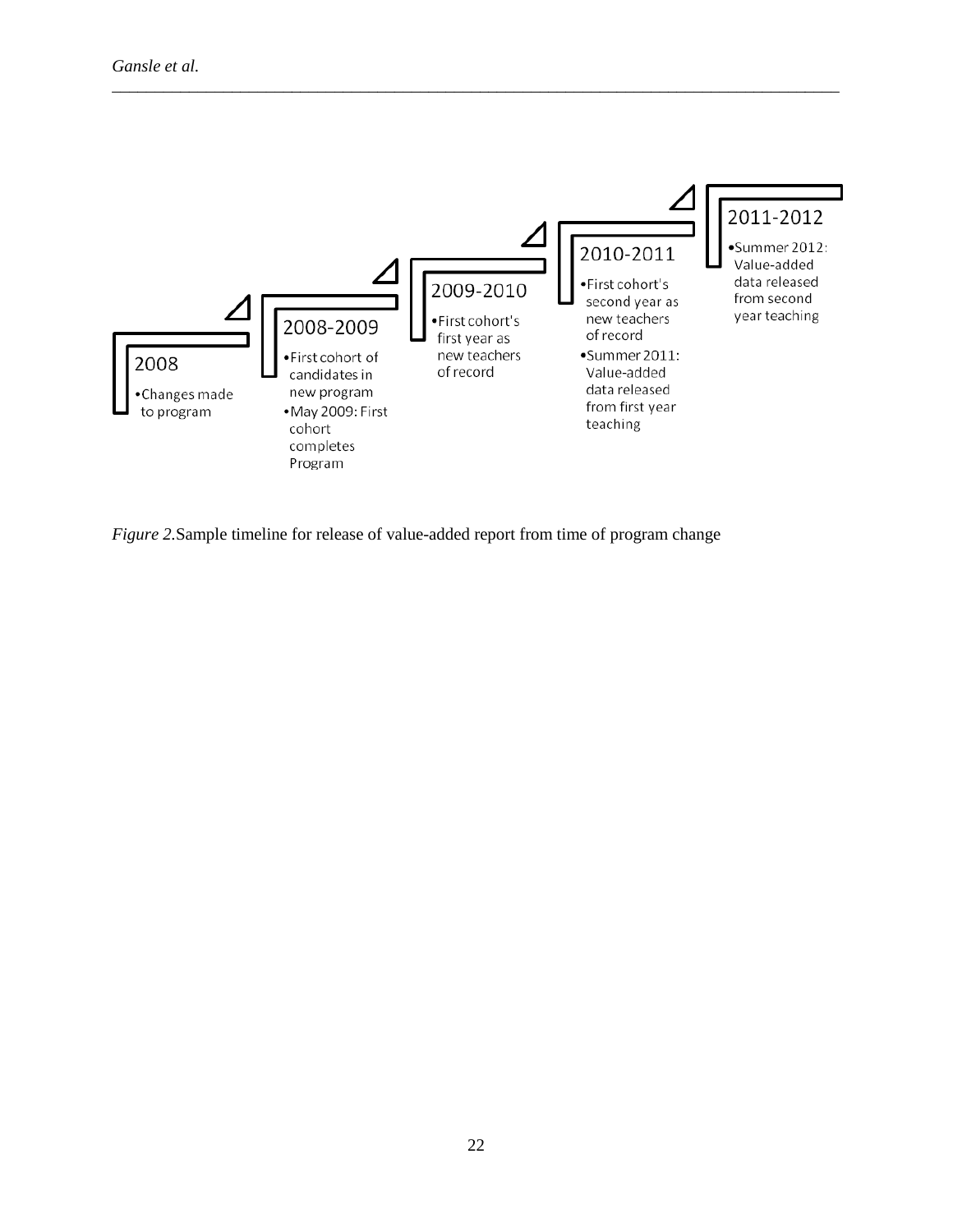

*Note.* \*2011 estimate based on original hierarchical linear model.

*Figure 3.* LRCE program effect estimates over time for reading and mathematics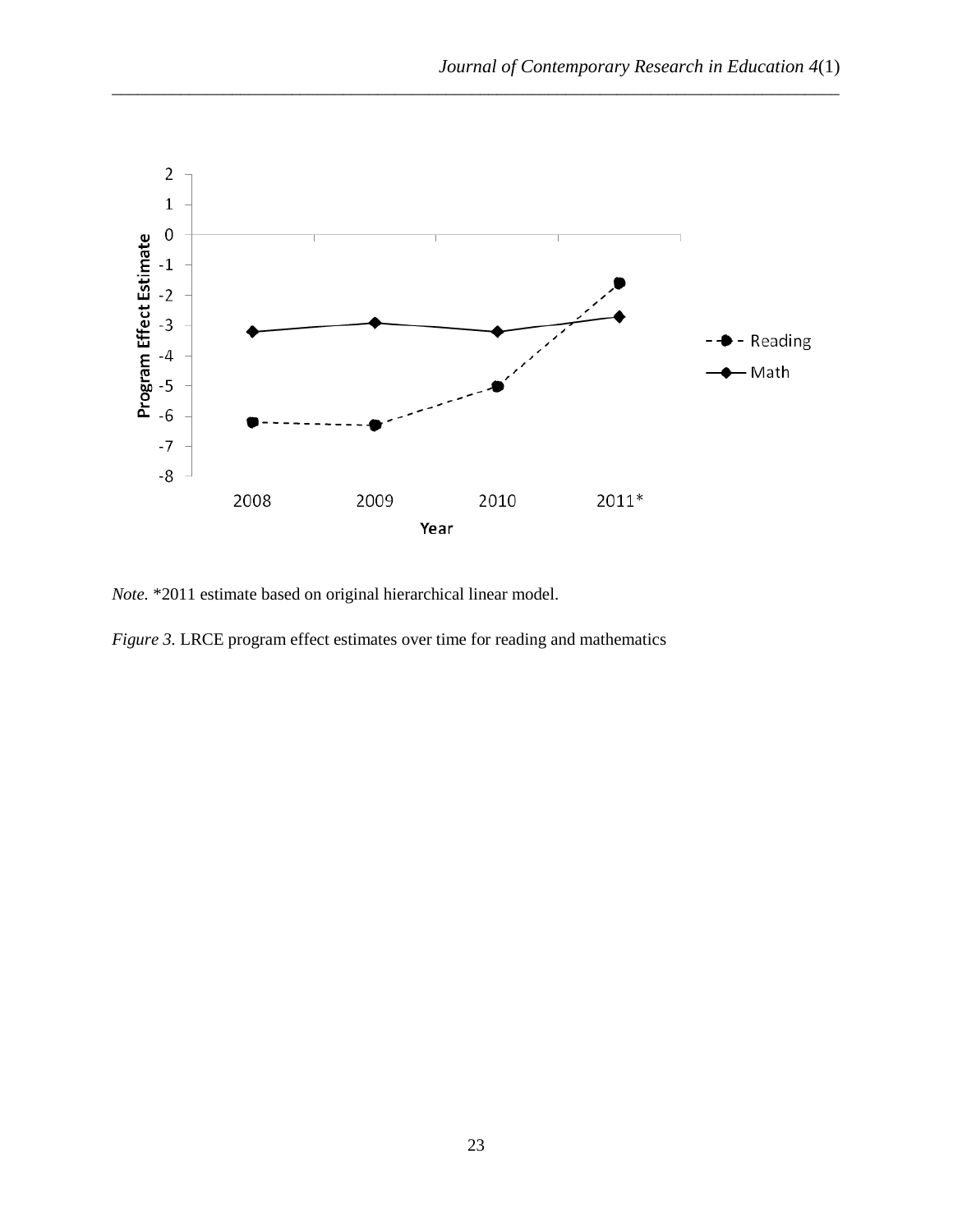**Protean and Boundaryless Career Attitudes:** Journal of Contemporary Research in Education *Do Teacher Candidates Have These?*  $4(1)$  24-34

**Tony Michael**

*Tennessee Technological University* **Kevin B. Stoltz** *University of Central Arkansas* **Lori A. Wolff** *Fordham University* **Laith G. Mazahreh** *Mississippi State University* **Ann E. Monroe** *The University of Mississippi*

#### **Abstract**

Since the late 20th century, the Protean (Hall, 1996) and Boundaryless (Arthur, 1994) career concepts have been posited as explanations for employment transformations in corporate structures. While previous research (Briscoe, Hall, & Fratschy DeMuth, 2006) provides evidence of these constucts with business students, research has lacked in evaluating the Protean and Boundaryless Career Attitudes Scale (PBCAS) with other professions. The purpose of this study was to investigate the factor structure of the PBCAS with 350 undergraduate teacher candidates and to test the new model with a second sample  $(n = 194)$ . The results showed moderate support for the validity of the PBCAS with teacher candidates. The data produced a five-factor model similar to the factor structure reported by de Bruin and Buchner (2010). These results support previous findings and indicate the need for further research with the instrument.

\_\_\_\_\_\_\_\_\_\_\_\_\_\_\_\_\_\_\_\_\_\_\_\_\_\_\_\_\_\_\_\_\_\_\_\_\_\_\_\_\_\_\_\_\_\_\_\_\_\_\_\_\_\_\_\_\_\_\_\_\_\_\_\_\_\_\_\_\_\_\_\_\_\_\_\_\_\_\_\_

In 1996, Hall and Associates proclaimed, "the career is dead, long live the career" (p. 1) thereby announcing a paradigm shift was underway in how the western world experienced a lifelong career. Previously, career was conceptualized by Super (1990) as a progression of stages that unfolded over a lifetime of work with mini-cycles occurring throughout the lifespan. Hall (1996) and Arthur and Rousseau (1996), however, proposed a shift in this sequential phenomena. Recent literature described below, supports the idea the teaching profession may be experiencing similar shifts in employment trends.

According to Ingersoll (2001), the profession of teaching has been experiencing *migration*, or job transitioning. Henke, Chen, and Geis

(2000) found one in five teacher program graduates left teaching within four years of beginning a teaching career. Goldring, Taie, & Riddles (2014) report that teacher attrition is still evident. Many factors, including teacher compensation, professional prestige, available resources and support, and narrowed career path alternatives (Johnson & Birkeland, 2003), are proposed as reasons for the high rates of teacher attrition. According to Johnson and Birkeland, teachers cited organizational support and work environment as strong determinants for the decision to stay or leave a school or the profession. The authors also found training in traditional versus non-traditional teacher preparation programs was a predictor of attrition.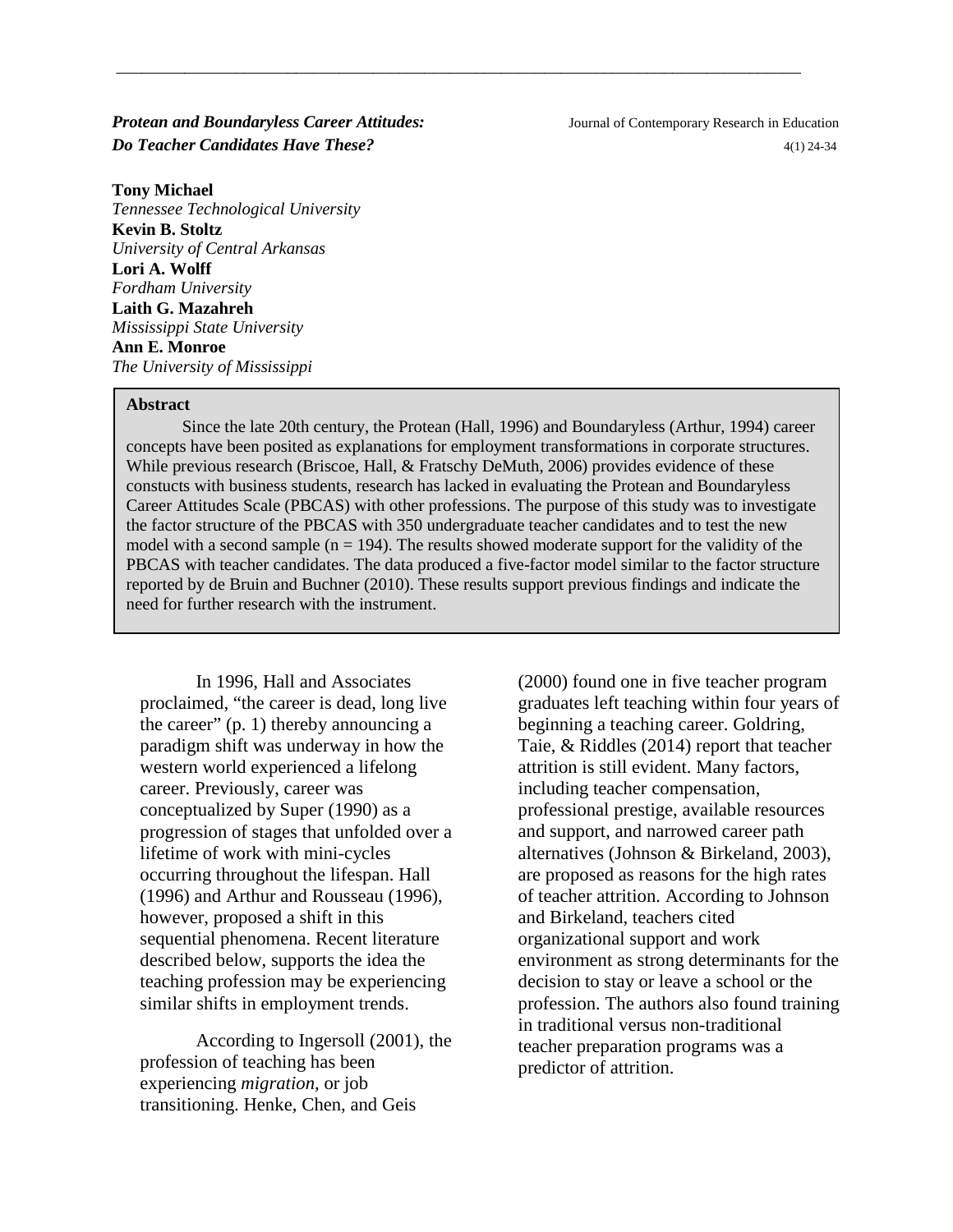Johnson and Birkeland (2003) discussed that teacher candidates experience more career options and may possess a different value set than the population of teachers now retiring. Recognizing the array of career alternatives and opportunities available to the new generation of teachers, Johnson and Birkeland promoted the understanding of current teachers, allowing administrators to consider what incentives will attract and keep teachers.

Watt and Richardson (2007) developed an instrument to measure aspects of personal motivation in selecting teaching as a career and, noting gaps in the literature, proposed using a model focused on personal motivation to understand and address teacher migration. With this in mind, we sought to test a model from the organizational development literature concerning the Protean (Hall et al., 1996) and Boundaryless (Arthur & Rousseau, 1996) career concepts.

The purpose of this study was to test the factor structure of an instrument, validated on business school students, with teacher candidates to investigate whether the proposed model would replicate in teacher education candidates. Our intent was to explore possible similarities of attitudes and values toward self-directed careers and career mobility between business school and teacher education students. If these two populations are comparable and the model replicates a similar factor structure, then this construct may be an additional variable for inclusion into exploratory models concerning teacher migration and professional departure.

## **The Protean and Boundaryless Constructs**

Hall et al. (1996) suggested a construct for explaining the vast changes noted in employment trends. They focused on the adaptability of workers to change constantly to meet the demands of job loss, new training, and continual learning. Personal flexibility and an individually driven career path are emphasized in this model of career development. The individual is the focus in the protean career, as the protean careerist assumes responsibility for his or her own career development and embraces a mindset of continual evolution in skill building and moving across employment opportunities. In essence, the protean career model posits individuals are no longer governed by *corporate ladder mentality*, where one looks to organizations for linear career growth or career path definitions (Briscoe & Hall, 2006; Briscoe & Finkelstein, 2009). Cabrera (2009) referenced that the organization is a setting where individuals are presented the occasion to bring into line their career with their personal values, and thus, to convey personal values through work. Furthermore, the protean career orientation posits that self-directed individuals are proactive about managing career behavior such that they develop competencies that assure their employability (McArdle et al., 2007; Briscoe et al., 2012). Therefore, career success for such people becomes internal and psychological, and is indicated in a communicated meaning of achievement (Cabrera, 2009).

Arthur (1994) foretold the implications of the Boundaryless career in business and industry. He discussed how ridged organizational boundaries were showing signs of advanced decay with the entry of the global economy. Workers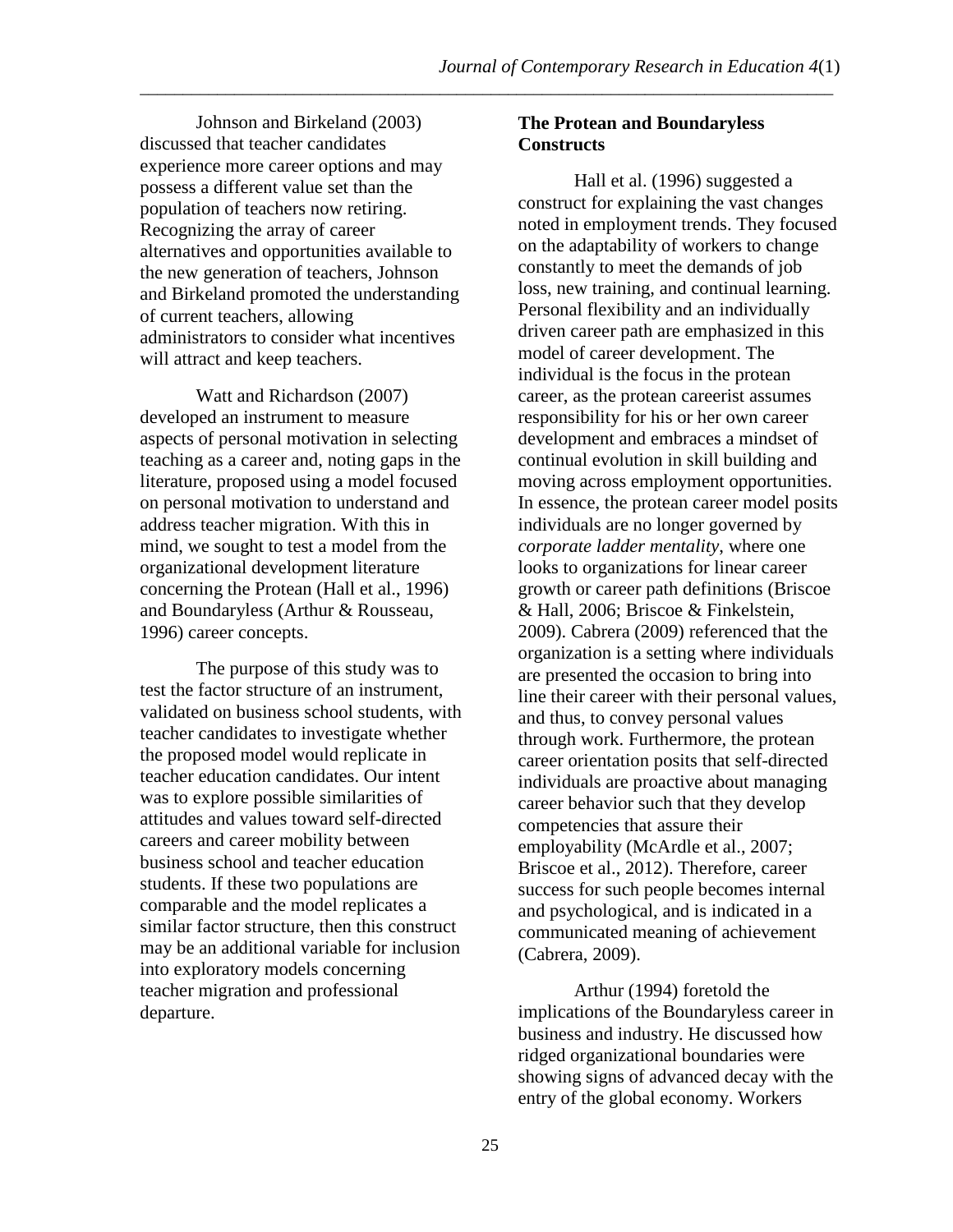were moving within industries from company to company and venturing outside the umbrella of the organizational framework, thus building independent networks of career opportunities. Arthur noted the construct of boundarylessness could be conceptualized as a set of attitudes and beliefs a person acquired to be free from organizational definitions. He supported these concepts with market information of worker migration, corporate decentralization, and continued job creation. These employment trends led Arthur to assert the global work force was developing a new set of attitudes about work, including being mobile and untethered to a lifelong career. Since Arthur, the boundaryless has been commonly recognized as a valuable tool for career theory and practice in an age where mobility and self-driven careers are a major focus of attention (e.g., Sullivan & Baruch, 2009; Rodrigues & Guest, 2010).

According to Briscoe and Hall (2006), combining the protean and boundaryless dimensions provides a more precise picture of the variety of contemporary career profiles. Both the Protean and Boundaryless career development models have empirical support (Segers, Inceoglu, Vloeberghs, Bartram, & Henderickx, 2008; Sullivan & Baruch, 2009). Briscoe, Hall, and Frautschy DeMuth, (2006) developed a measure to assess constructs of the Protean and Boundaryless models, citing the popularity of the Protean and Boundaryless constructs in theoretical work and recognizing the need for an empirical measure to explore theoretical tenets.

#### **The Protean and Boundaryless Teacher**

Reflecting on these constructs brings about the question of teacher

candidates and whether or not they possess these career Protean and Boundaryless attitudes. As noted earlier, Johnson and Birkeland (2003) argued teacher candidates currently entering university preparation programs come to the profession with set of attitudes different from their predecessors. Johnson and Birkeland cited the different work context (Protean & Boundaryless) in which these candidates were raised, and the larger array of employment opportunities available to them outside of teaching. Those opportunities may include higher income and social status, as well as benefits such as adequately supplied and resourced work environments, developmental training for higher positions, and rapid advancement.

Rippon (2005) explored the question of teacher Protean and Boundaryless attitudes in Scotland. In a qualitative analysis, Rippon found two cultures predominated in the participants she interviewed. The largest and most powerful was the traditional *secure* culture, which identified with the status and independence of teachers in the classroom and included attitudes of resistance to change and mistrust and cynicism toward those individuals promoting change. Promotion was expected to take place in periodic steps based on length of experience, and deviation from those standards was seen as deleterious to the organization. The second culture, the *investment* culture, was growing in influence in the participant's organizations yet seen as a threat by the secure culture. The investment culture supported change via making a personal difference (Protean attitudes) in the work setting, encouraged teamwork, and often was involved in extracurricular activities (Boundaryless attitudes). This group was more willing to take risks and consider

\_\_\_\_\_\_\_\_\_\_\_\_\_\_\_\_\_\_\_\_\_\_\_\_\_\_\_\_\_\_\_\_\_\_\_\_\_\_\_\_\_\_\_\_\_\_\_\_\_\_\_\_\_\_\_\_\_\_\_\_\_\_\_\_\_\_\_\_\_\_\_\_\_\_\_\_\_\_\_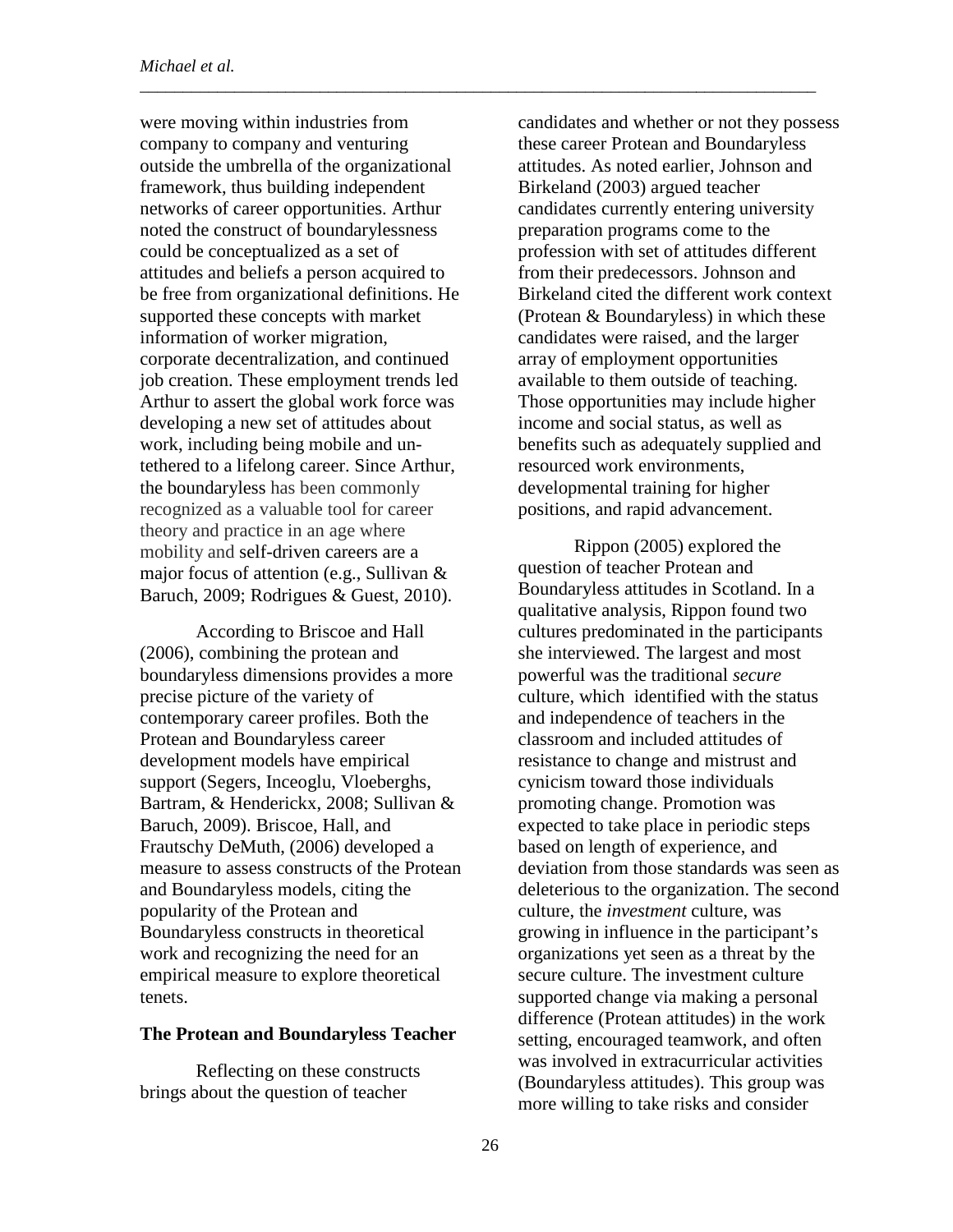jobs outside the traditional limits of education (Boundaryless attitudes) by using their teacher training in business and consultation opportunities (Boundaryless attitudes).

Okurame and Fabunmi (2014) also referenced that literature on protean and boundaryless does not provide a clear depiction of the role of gender in new career attitudes because gender studies within the context of PCO and BCO are sparse and inconclusive. The researchers noted a need for further studies to clarify the effects of gender on PCO and BCO career orientation. According to U.S. Department of Education (2012), public and private school teaching in elementary and secondary schools is an overwhelmingly female profession with 76.3% of the total population.

Given the evidence teacher candidates come to university training with a different set of attitudes than previous generations (Johnson & Birkeland, 2003), the outcomes of Rippon's (2005) research, and Okurame and Fabunmi's (2014) references on the need for additional studies evaluating gender with the protean and boundaryless constructs, we believe testing an instrument that measures the Protean and Boundaryless constructs with teacher candidates may result in helping to further research on teacher migration and career orientation.

## **Method & Results**

## **Study 1: Exploratory Factor Analysis (PAF)**

**Participants and Procedures.**  Study one partcipants were undergraduate teacher education candidates recruited from several sections of an introduction to teaching class taken during the first year of

admittance to the teacher education program at a mid-sized southern university in the United States. From the original number of invited participants (360), a total of (n=350) research packets were completed properly and used in the study. The sample included a gender distribution of (n=308) females and (n=42) males. There were  $(n=316)$  Whites,  $(n=26)$ African Americans, and (n=8) other races. The mean age of the participants was 21.76 years.

Recruiting took place in introductory education classes. Each participant received an envelope with the research instrument and demographics sheet enclosed, and was given approximately one hour to complete the packet. Data from the non-identifiable packets were used in the data analysis.

## **Measures: Protean and Boundaryless Career Scales (PBCAS).**

Hall et al. (1996) and Arthur (1994) developed the Protean and Boundaryless career concepts as models to explain the drastic changes in business and corporate structures of the late 20th century. In an attempt to quantify these constructs, Briscoe et al. (2006) combined these two models and created the Protean and Boundaryless Career Attitudes scales (PBCAS). Within the two separate but related scales, there are 27 items: 14 items concentrated on Protean Career Attitudes scales (PCAS) and 13 items on Boundaryless Career Attitudes scales (BCAS). Additionally, within each scale there are two subscales: a) items P1-P8 for Self-Directed Career Management (SDCM) and items P9-P14 for Values Driven (VD) in the PCAS; and b) items B1-B8 for Boundaryless Mindset (BM) and items B9-B13 for Organizational Mobility Preference (OMP) in the BCAS. The SDCM subscale signifies an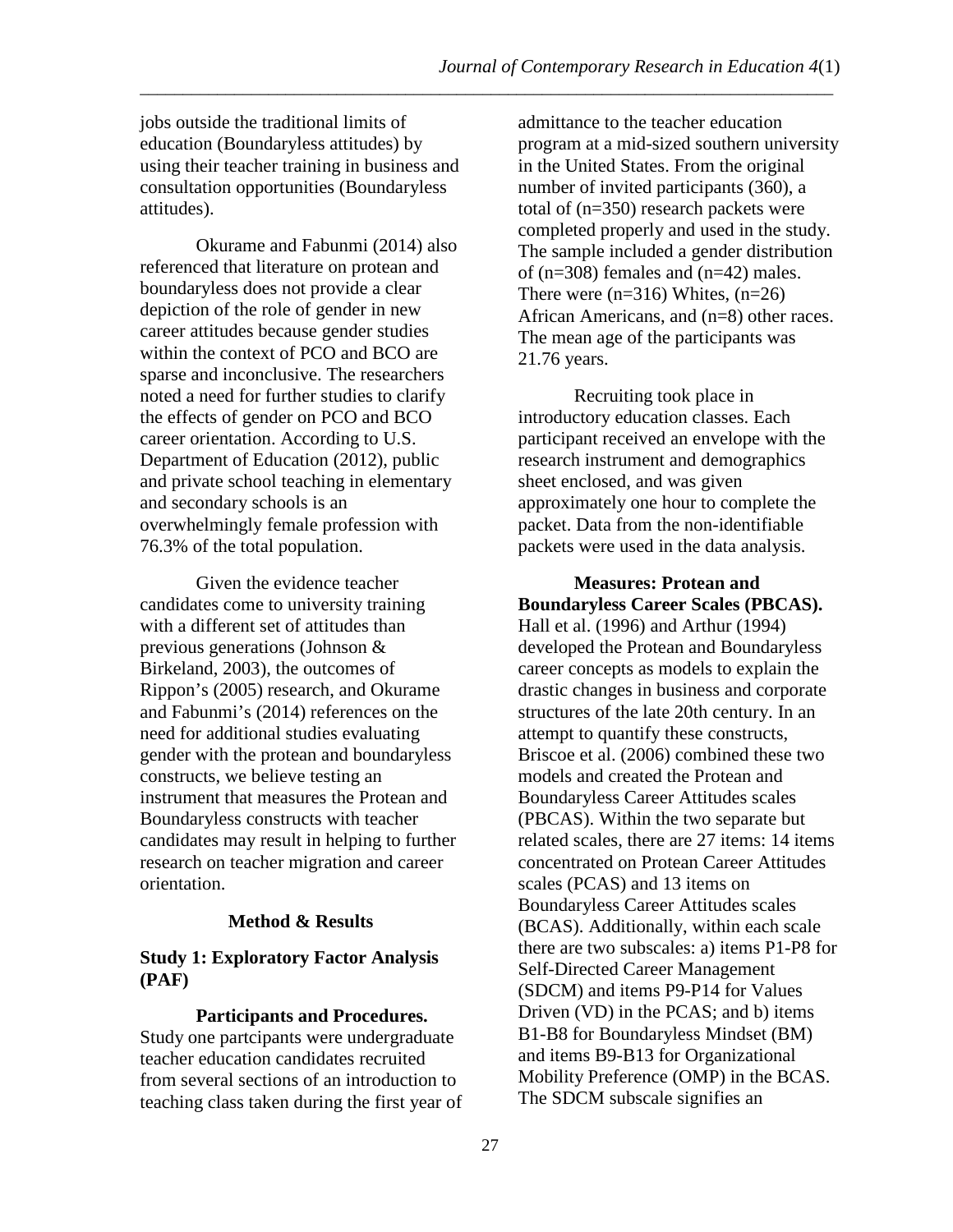independence function in managing a career while the VD subscale denotes the level to which an individual's work behaviors are internally or externally influenced by values. Furthermore, the BM subscale designates the extent one perceives organizational boundaries as limitations and the OMP subscale displays the appeal of employment consistency within the same organization.

\_\_\_\_\_\_\_\_\_\_\_\_\_\_\_\_\_\_\_\_\_\_\_\_\_\_\_\_\_\_\_\_\_\_\_\_\_\_\_\_\_\_\_\_\_\_\_\_\_\_\_\_\_\_\_\_\_\_\_\_\_\_\_\_\_\_\_\_\_\_\_\_\_\_\_\_\_\_\_

Respondents are instructed to rate each item based on a 5-point Likert response: 1) to little or no extent, 2) to a limited extent, 3) to some extent, 4) to a considerable extent, and 5) to a great extent. Raw scores are determined by totaling the response from each question. There are reversed scoring procedures for items B9-B13 of the OMP sub-scale. Briscoe et al. (2006) reported the following internal consistency numbers: SDCM (.81), VD (.69), BM (.89), and OMP (.76). Validity was supported by results from exploratory factor analysis using principal axis factoring (PAF) and direct oblimin rotation (DOR). A confirmatory factory analysis also was performed with a second sample, which verified the original factor structure. A third study examined validity using convergent validity methods, thereby providing further empirical support. The PBCAS, however, was tested by de Bruin and Buchner (2010) and found to have validity issues regarding the Values Driven scale and specific items. The authors performed several analyses and determined a five-factor model with two factors representing the VD scale best fit the data. Hence, de Bruin and Buchner called for more study of the instrument. All existing items were included to represent the original scales in this study.

**Results.** KMO (.848) and Bartlett's test  $[\chi^2 (351) = 4198.290, p =$ 

.000] supported the conclusion the data were appropriate for factor analysis. The 27 items from the original PBCAS were factor analyzed using PAF and DOR. The original analysis yielded six components with eigenvalues greater than 1.0, accounting for 62.78% of the cumulative variance. Examination of the pattern matrix revealed the boundaryless mindset scales remained consistent, but the Protean Attitudes scales loaded on four scales (P8  $-$  P11; P12 – P14 negative loading; P1; & P2 – P7). As with previous studies, the VD scale split onto two factors. Item P8 (a SDCM item) loaded with items P9 -P11 (VD scale). Additionally, item P1 loaded as an independent factor. This prompted us to explore the structure of the two scales (Protean & Boundaryless) independently before analyzing them together again, as suggested by de Bruin & Buchner (2010). The analysis identified specific items for removal and changes to the overall factor structure.

We then analyzed the two scales (Protean & Boundaryless Attitudes) together again. However, based on our previous analysis, we removed items P1 and P8. This analysis was not restrained by a specific number of factors and resulted in five eigenvalues over one. The five factors accounted for 61.27% of the total variance. Both the pattern (Table 1) and structure matrices indicated agreement on the factor loadings. Before conducting the second study, we calculated alpha coefficients for the scales (Table 1), which were in the moderate to high range, suggesting this model fit the data well.

### **Study 2: Confirmatory Factor Analysis**

In study two, we sought to validate the PBCAS with a second sample of teacher candidates. For this study, we used confirmatory factor analysis (CFA)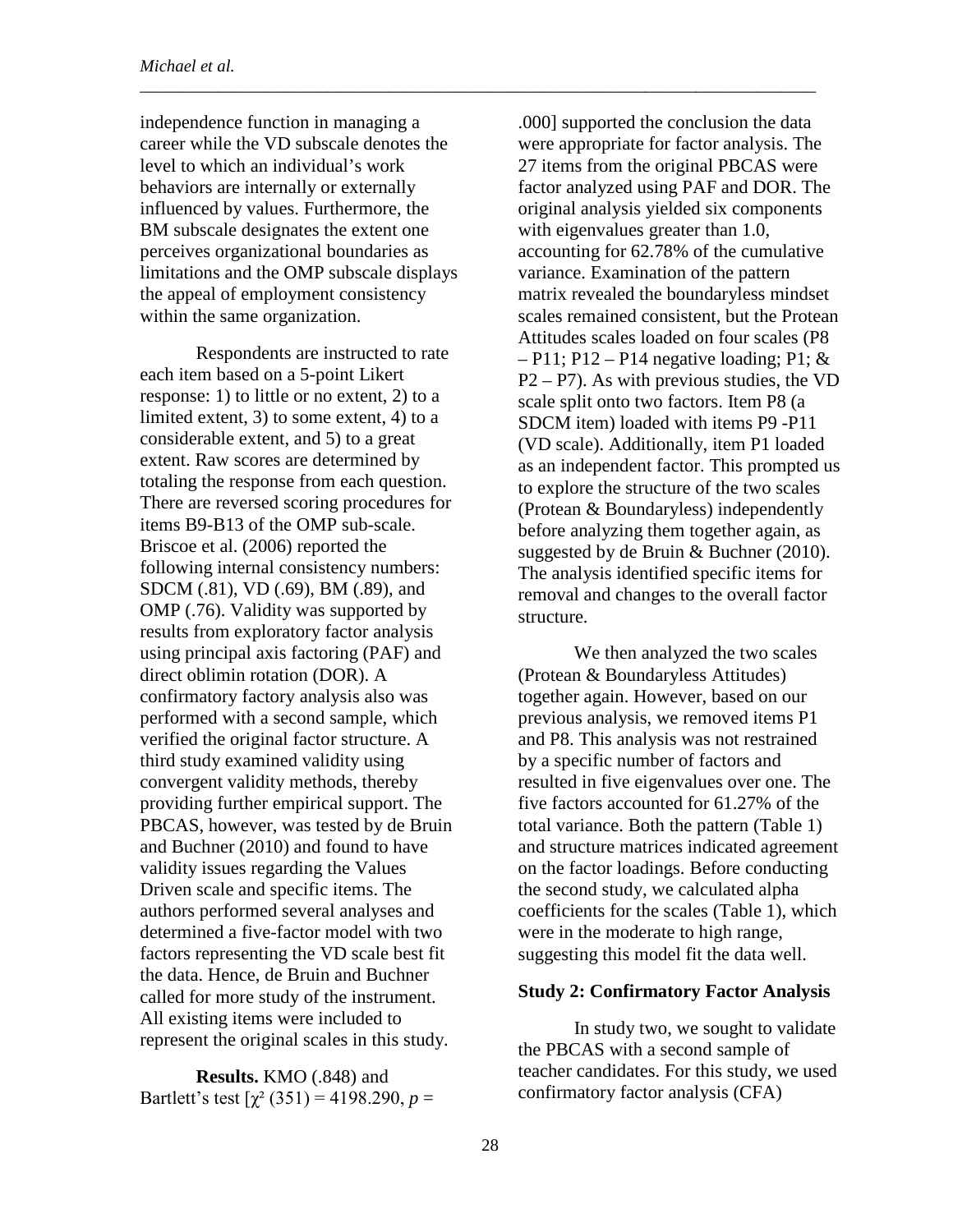procedures to investigate the factor structure of the instrument. The resulting five-factor EFA model from study one, with items P1 and P8 removed, was used as our hypothesized model for the CFA with the PBCAS.

**Participants and Procedures.** We surveyed ( $n = 212$ ) teacher candidates in their final year of the teacher preparation program who were involved in the student teaching portion of their program. Of the original number of participants,  $(n = 194)$ completed the research instruments correctly. There were  $(n = 168)$  females and  $(n = 26)$  males. The race distribution included ( $n = 169$ ) Whites, ( $n = 21$ ) African-Americans, and  $(n = 4)$  other races. The mean age for this group was 22.94 years. Data was collected during an unrelated research study and the PBCAS was included in the research packet and completed by the participants. The PBCAS and a demographics sheet were removed from the packets and transferred to the first author for data entry, cleaning, analysis, and reporting.

**Results.** We used CFA from the AMOS software to test the factor structure. The results of the hypothesized model included a significant  $\chi^2$  ( $\chi^2$  = 477.125,  $p = .000$ ) indicating that the model fit was poor. As a significant  $\chi^2$  is common with larger sample sizes (Byrne, 2010; Jöreskog & Sörbom, 1993), thus, we used additional fit statistics to evaluate the model. First, we examined the SRMR (.071) and found that this value was larger than specified for a well-fitting model (SRMR <.05; Byrne, 2010). Additionally, the GFI  $(.838)$ , and the AGFI  $(.801)$  also indicated a less than adequate fit, while the results of the RMSEA value (.064; CI .055 to .074) indicated a moderate fit (Byrne, 2010).

Next, we turned to the standardized residual covariance matrix. Five values were found over the established  $(>2.58)$ ; Jöreskog & Sörbom, 1993) level for significance. This indicated items P7 (SDCM), B1, B2 (BM), B9, and B10 (OMP) all contributed to lowered model fit. We then viewed the modification indices and saw one high covariance in error terms (items B5 & B6). This indicated identifying one additional parameter might improve model fit. After covarying these two items, the RMSEA value was  $.058$  (CI =  $.048$  to  $.067$ .). Our findings from study two indicate a low to moderate fit, and suggest further investigation and revision to improve model fit.

#### **Discussion**

The purpose of this study was to investigate the factor structure of the PBCAS with teacher candidates in an effort to determine another significant variable contributing to teacher migration. We believe the PBCAS demonstrated moderate validity and internal consistency reliability with the teacher candidate data; however, remaining issues require additional study. In study one, we found a five-factor model best fit the data. Our model replicated the two major scales: Protean Career Attitudes and Boundaryless Career Attitudes proposed by Briscoe et al. (2005). We experienced a split in the VD scale and removed items P1 and P8 from the SDCM scale. When reviewing the VD scales items, there are qualitative differences that emerge between the scale questions. Items (P9- P11) refer to making career decisions based on personal priorities compared to other peoples' thoughts in general. Items P12-P14 refer to a direct conflict between the person's values and an employer's values. These qualitative differences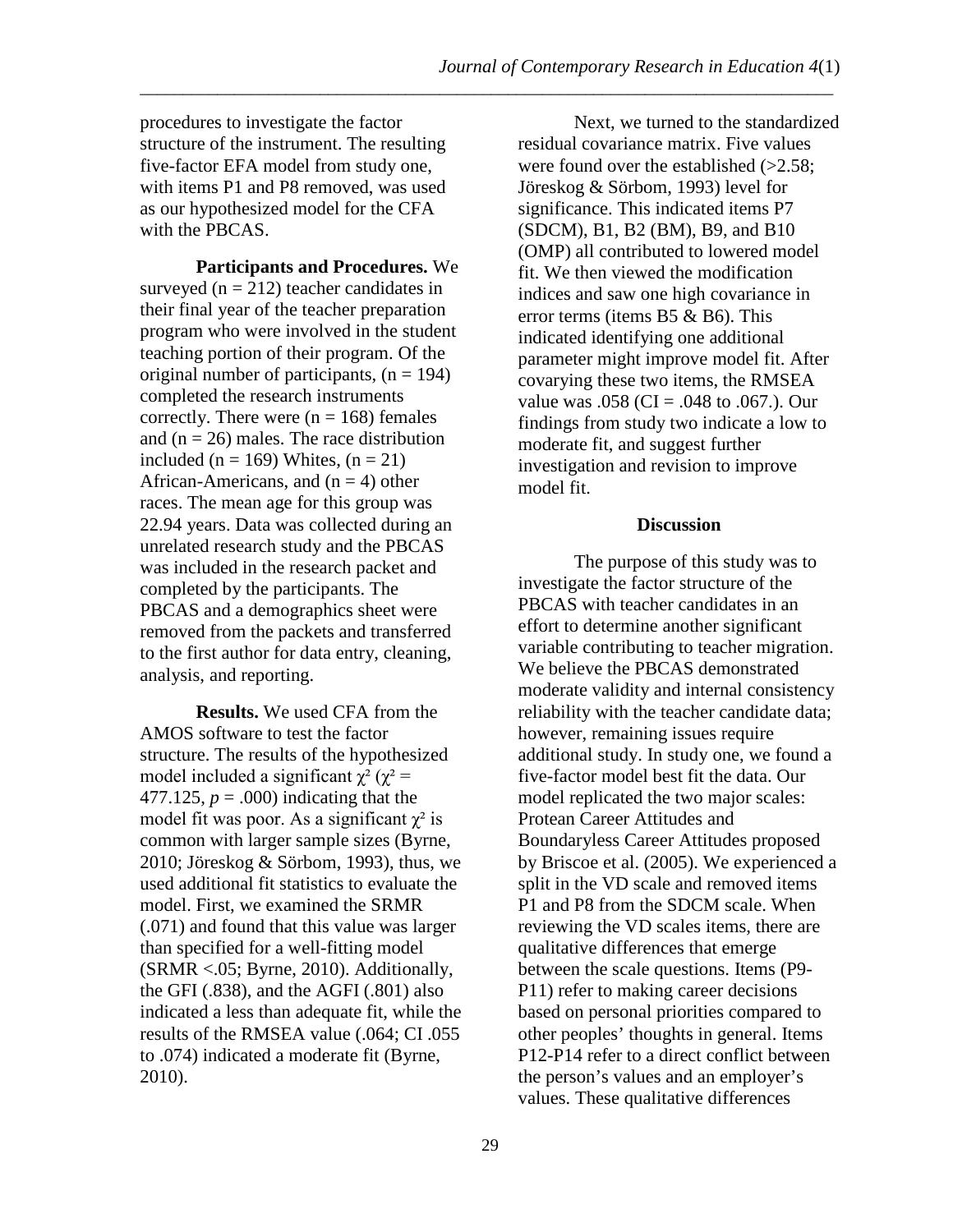appear to be indicative of the split in the proposed VD factor. This result was present in the original study (Briscoe et al., 2005) and the follow-up study by de Bruin and Buchner (2010). The applicability of items P1 and P8 are also in doubt. Both of these questions asked participants to reflect on past employment. The mean age of our study 1 participants was 21.76 years. The questions may not represent our participants due to limited employment experiences.

The testing of the model in the second study demonstrated low to moderate fit. The items specified loaded well on the latent variables in most cases. The OMP scale indicated one low loading (Item B9; .47) and the BM scale followed with the second lowest (Item B1; .49). The most important issue facing the validity of the instrument is the splitting of the VD factor. This specific issue is important for the use of the scale in future research and practice. We speculate two specific constructs were represented, as the strong correlation between scales suggests a different latent variable may be involved.

Although the results indicate the scale has validity issues, there are aspects of this study that imply teacher candidates do possess Protean and Boundaryless attitudes. The SDCM scale, minus the removed items, is an important aspect of the protean career, and appears to assess this construct well. Even though the VD scale divided into two scales, each seems to have significant loadings that indicate a reliance on individual values in this sample. The BM scale indicates teacher candidates may possess attitudes signifying work and career are applicable across organizational boundaries and organizational limits may be artificial. This is important for school administrators to understand as more artificial structures may work against retaining teachers.

\_\_\_\_\_\_\_\_\_\_\_\_\_\_\_\_\_\_\_\_\_\_\_\_\_\_\_\_\_\_\_\_\_\_\_\_\_\_\_\_\_\_\_\_\_\_\_\_\_\_\_\_\_\_\_\_\_\_\_\_\_\_\_\_\_\_\_\_\_\_\_\_\_\_\_\_\_\_\_

As teacher candidates transition into the profession, Protean and Boundaryless career attitudes may be used to survey the administrative environment of the school. By filtering employment experiences through these attitudinal schemes, new teachers may be assessing the fit between their personal attitudes and the work environment, looking for ways to contribute to the organization across boundaries, and taking responsibility for personal career development. Building opportunities for teachers to nurture these attitudes within the profession may be an important factor in retaining teachers.

#### **Limitations and Further Research**

There are specific limitations to this study. We limited our sample to current students. Replicating levels of teacher development beyond teacher candidates is needed to establish the PBCAS as relevant to the teaching profession, especially with the VD scale.

This study was designed to investigate the constructs of the Protean and Boundaryless career attitudes in teacher candidates. Given the research on teacher migration, serious attention must be steered toward factors that can explain and measure the phenomena. The Protean and Boundaryless constructs are important in helping to explain the attitudes of workers in the new economy. Applying these constructs to help explain teacher migration is a prudent application of these constructs. Perhaps teaching, as a profession, is accepting the Protean and Boundaryless concepts. If so, this has implications for policy makers and school leaders.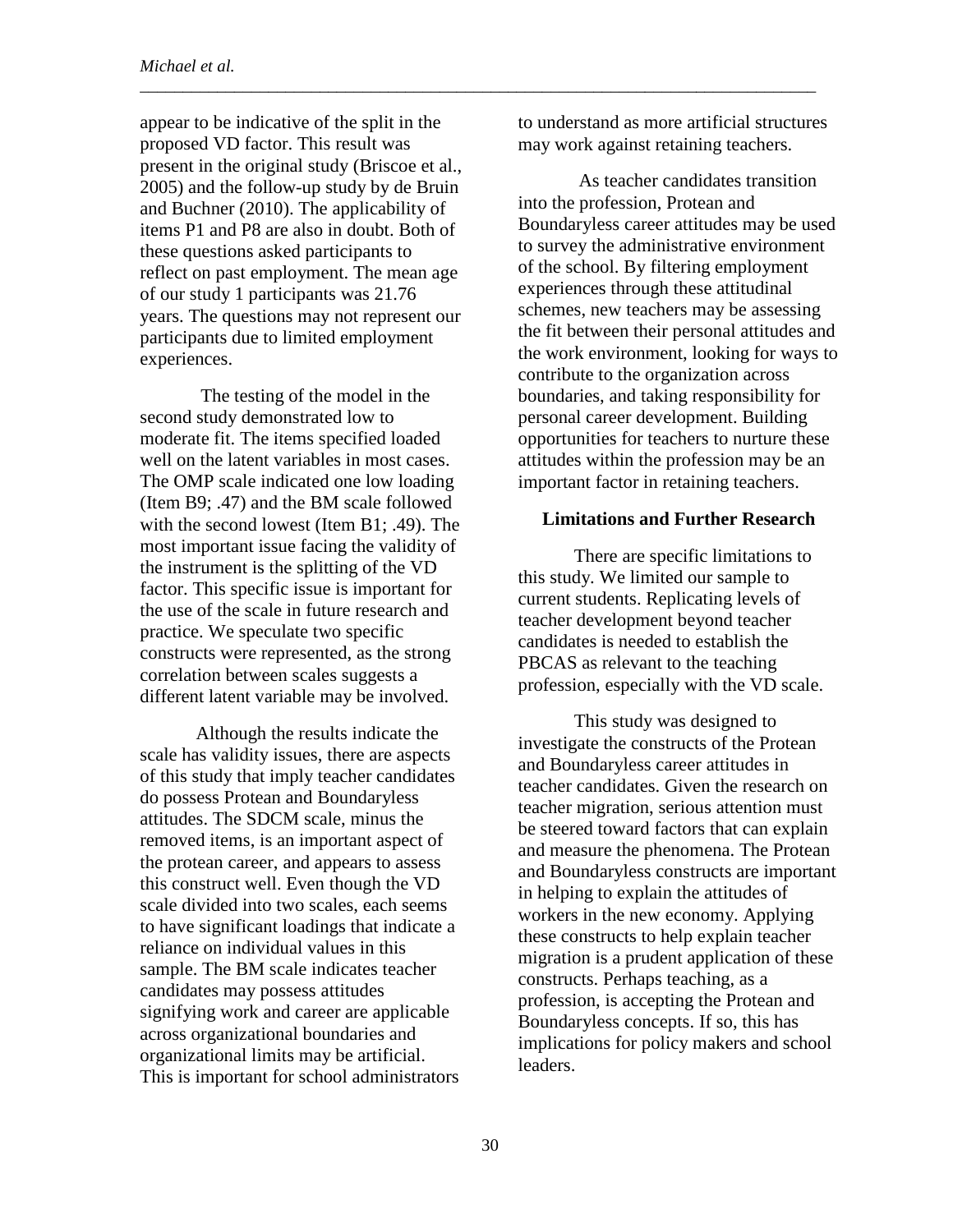#### **References**

- Arthur, M. B. (1994). The Boundaryless career - a new perspective for organizational inquiry. *Journal of Organizational Behavior*, *15*(4): 295-306.
- Arthur, M. B., & Rousseau, D. M. (1996). *The Boundaryless career: A new employment principle for a new organizational era*. New York: Oxford University Press.
- Briscoe, J. P., & Hall, D. T. (2006). The interplay of Boundaryless and Protean careers: Combinations and implications. *Journal of Vocational Behavior*, *69*(1), 4-18.
- Briscoe, J. P., Hall, D. T., & DeMuth, R. L. F. (2006). Protean and Boundaryless careers: An empirical exploration. *Journal of Vocational Behavior*, *69*(1): 30-47. doi.10.1016/j.jvb.2005.09.003
- Briscoe, J.P., & Finkelstein, L. (2009). The 'new career' and organizational commitment: Do boundaryless and protean attitudes make a difference? *Career Development International, 14*(3), 242-260.
- Briscoe, J. P., Henagan, S. C., Burton, J. P. and Murphy, W. M. (2012). Coping with an insecure employment environment: the differing roles of protean and boundaryless career orientations. *Journal of Vocational Behavior, 80*, 308-316.
- Byrne, B. M. (2010). Structural education modeling with AMOS; Basic concepts, applications, and

programming (2 ed). New York: Routledge.

- Cabrera, E.F. (2009), "Protean organizations: reshaping work and careers to retain female talent", *Career Development International, 14*(2), 186-201.
- de Bruin, G. P., & Buchner, M. (2010). Factor and item response theory analysis of the Protean and Boundaryless career attitude scales. *SA Journal of Industrial Psychology/SA Tydskrif vir Bedryfsielkunde*, *36*(2): 1-11.
- Goldring, R., Taie, S., and Riddles, M. (2014). Teacher attrition and mobility: Results from the 2012– 13 Teacher Follow-up Survey (NCES 2014-077). U.S. Department of Education. Washington, DC: National Center for Education Statistics. Retrieved [ $10/15/14$ ] from http://nces.ed.gov/pubsearch.
- Hall, D. T. (1996). Protean careers of the 21st century. *The Academy of Management Executive*, *10*(4), 8- 16.
- Hall, D. T., & Associates. (1996). The *career is dead-Long live the career*. San Francisco: Jossey-Bass.
- Henke, R. R., Chen, X., & Geis, S. (2000). *Progress through the teacher pipeline:1992-93 college graduates and elementary/secondary school teaching as of 1997*. Washington, DC: National Center for Educational Statistics.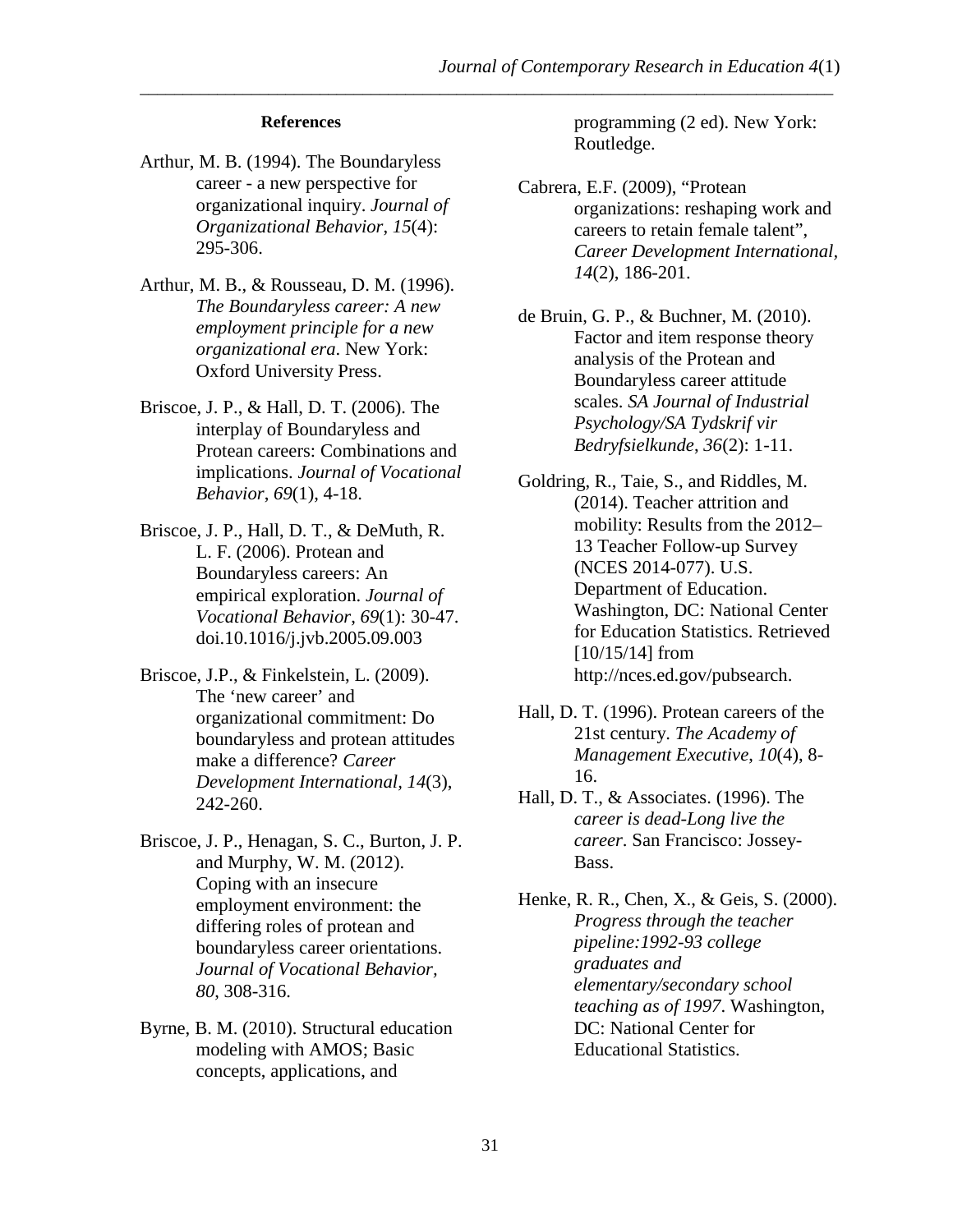Ingersoll, R. M. (2001). Teacher turnover and teacher shortages: An organizational analysis. *American Educational Research Journal, 38*(3), 499-534.

\_\_\_\_\_\_\_\_\_\_\_\_\_\_\_\_\_\_\_\_\_\_\_\_\_\_\_\_\_\_\_\_\_\_\_\_\_\_\_\_\_\_\_\_\_\_\_\_\_\_\_\_\_\_\_\_\_\_\_\_\_\_\_\_\_\_\_\_\_\_\_\_\_\_\_\_\_\_\_

- Johnson, S. M., & Birkeland, S. E. (2003). Pursuing a "sense of success": New teachers explain their career decisions. *American Educational Research Journal*, *40*(3), 581-617.
- Jöreskog, K. G., & Sörbom, D. (1993). *Lisrel 8: Structured equation modeling with the Simplis command language*. Chicago, IL: Scientific Software International.
- McArdle, S., Waters, L., Briscoe, J. P., & Hall, D. T. (2007). Employability during unemployment: adaptability, career identity and human and social capital. *Journal of Vocational Behavior, 71*(2), 247-264.
- Okurame D. E., & Fabunmi R. (2014). Protean and boundaryless careers. *Career Development International, 19*(1), 73-100.
- Rippon, J. H. (2005). Re-defining careers in education. *Career Development International*, *10*(4), 275- 292.Savickas, M. (2011). *Career counseling*. Washington, DC: American Psychological Association.
- Segers, J., Inceoglu, I., Vloeberghs, D., Bartram, D., & Henderickx, E. (2008). Protean and Boundaryless careers: A study on potential motivators. *Journal of Vocational Behavior, 73*(2), 212-230.
- Sullivan, S. E., & Baruch, Y. (2009). Advances in career theory and research: A critical review and agenda for future exploration. *Journal of Management, 35*(6), 1542-1571.
- Super, D. E. (1990). A life-span, life-space approach to career development. In D. Brown, L. Brooks & Associates (Eds.), *Career choice and development: Applying contemporary theories to practice*  (2nd ed., pp. 197–261). San Francisco, CA: Jossey-Bass.
- U.S. Department of Education, National Center for Education Statistics, Schools and Staffing Survey. (2013). "Public School Teacher Data File," 1987-88 through 2011- 12; "Private School Teacher Data File," 1987-88 through 2011-12; and "Charter School Teacher Data File," 1999-2000.
- Watt, H. M., & Richardson, P. W. (2007). Motivational factors influencing teaching as a career choice. Development and validation of the FIT-Choice scale. *The Journal of Experimental Education, 75*(3), 167-202.

**Tony Michael** is an Assistant Professor of Counseling and Psychology at Tennessee Technological University, specializing in attachment and counseling services provided by children, adolescents, and college students. **Dr. Michael** is the corresponding author on this article, and can be reached at [tmichael@tnttech.edu.](mailto:tmichael@tnttech.edu)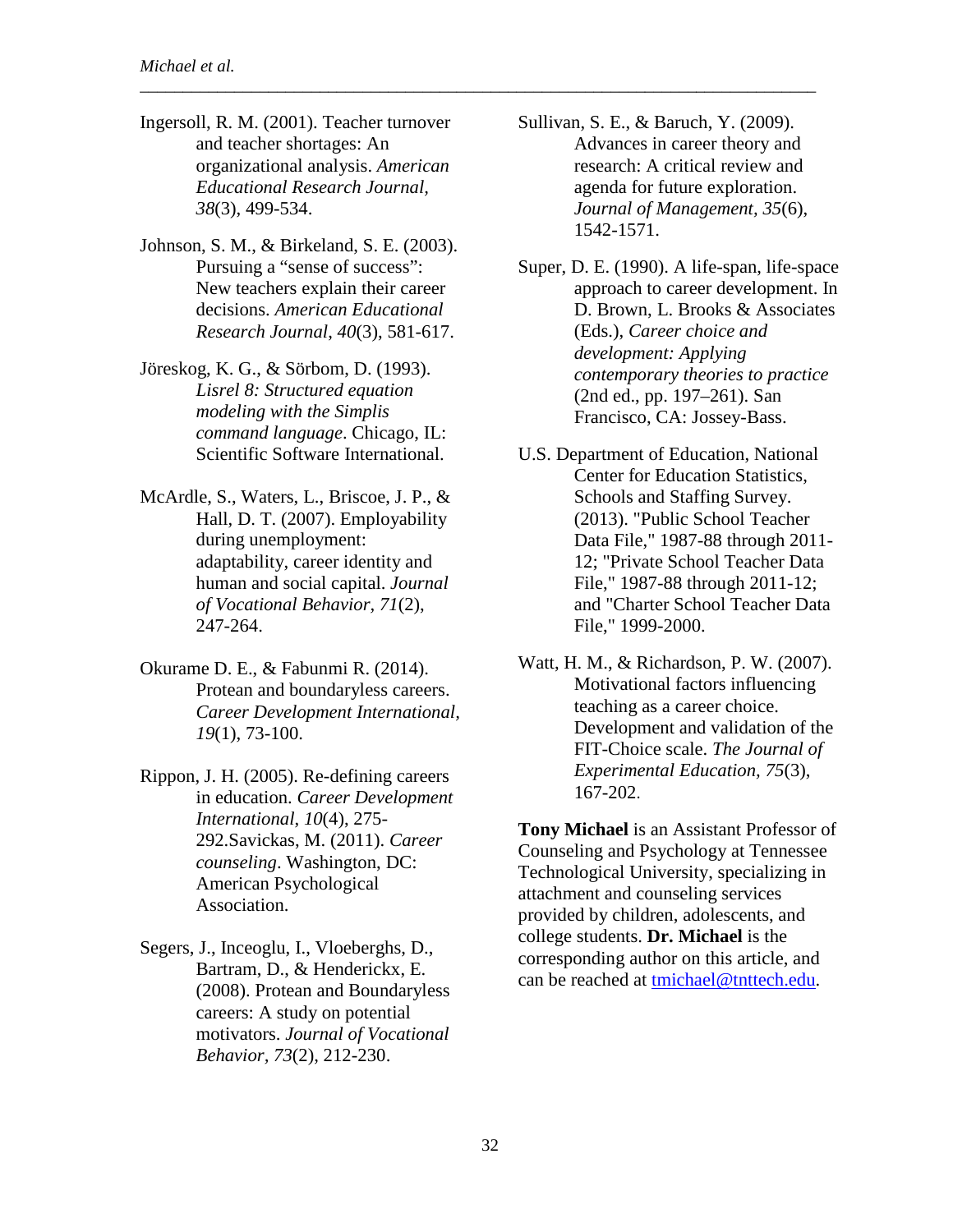**Kevin B. Stoltz** is an Associate Professor at the University of Central Arkansas.

**Lori A. Wolff** is Associate Dean for Academic Affairs at Fordham University.

**Laith G. Mazahreh** is an Assistant Professor in the Department of Counseling, Educational Psychology, and Foundations at Mississippi State University.

**Ann E. Monroe** is an Associate Professor of Teacher Education and Director of Assessment in the School of Education at The University of Mississippi.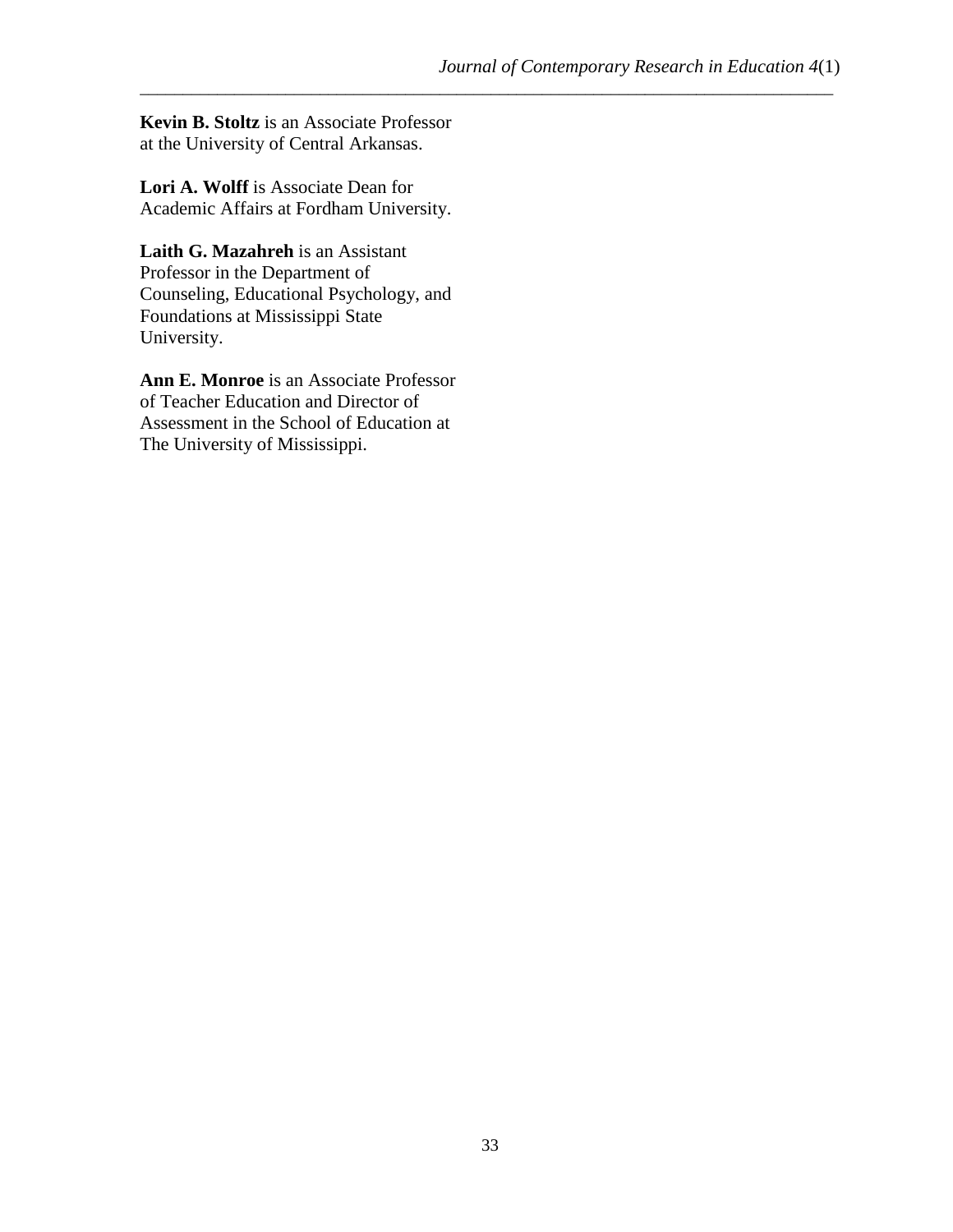| Factor<br>$\alpha$ | ${\rm F}1$<br>$\alpha = .905$ | F2<br>$\alpha = .855$ | F3<br>$\alpha$ = .722 | F4<br>$\alpha$ = .793 | ${\rm F}5$<br>$\alpha$ = .736 |
|--------------------|-------------------------------|-----------------------|-----------------------|-----------------------|-------------------------------|
| Items              |                               |                       |                       |                       |                               |
| B <sub>5</sub>     | .862                          |                       |                       |                       |                               |
| B4                 | .833                          |                       |                       |                       |                               |
| B <sub>6</sub>     | .823                          |                       |                       |                       |                               |
| $\mathbf{B}2$      | .810                          |                       |                       |                       |                               |
| B3                 | .796                          |                       |                       |                       |                               |
| $\mathbf{B}7$      | .710                          |                       |                       |                       |                               |
| ${\bf B8}$         | .586                          |                       |                       |                       |                               |
| B1                 | .457                          |                       |                       |                       |                               |
| <b>B12</b>         |                               | .826                  |                       |                       |                               |
| <b>B13</b>         |                               | .785                  |                       |                       |                               |
| <b>B11</b>         |                               | .777                  |                       |                       |                               |
| <b>B10</b>         |                               | .701                  |                       |                       |                               |
| <b>B9</b>          |                               | .583                  |                       |                       |                               |
| P10                |                               |                       | .822                  |                       |                               |
| P11                |                               |                       | .572                  |                       |                               |
| $\mathbf{P}9$      |                               |                       | $.361*$               |                       |                               |
| <b>P6</b>          |                               |                       |                       | .743                  |                               |
| P <sub>5</sub>     |                               |                       |                       | .714                  |                               |
| $\mathbf{P}2$      |                               |                       |                       | .627                  |                               |
| ${\bf P}7$         |                               |                       |                       | .558                  |                               |
| P <sub>4</sub>     |                               |                       |                       | .526                  |                               |
| P <sub>3</sub>     |                               |                       |                       | .498                  |                               |
| P12                |                               |                       |                       |                       | $-0.733$                      |
| P14                |                               |                       |                       |                       | $-.703$                       |
| P13                |                               |                       |                       |                       | $-.560$                       |
|                    |                               |                       |                       |                       |                               |

| Table 1                                                                  |  |
|--------------------------------------------------------------------------|--|
| Factor Loadings for EFA (PAF) & Alpha Coefficients for Calculated Scales |  |

*Note*. F1 = Boundaryless Mind Set; F2 = Organizational Mobility Preference; F3 = Values Drive 1; F4 = Self-Directed Career Management without items  $P1*$  and  $P8*$ ; F5 = Values-Driven 2.  $\alpha$  = Cronbach's alpha coefficient; \*= Item did not load at minimum cutoff level.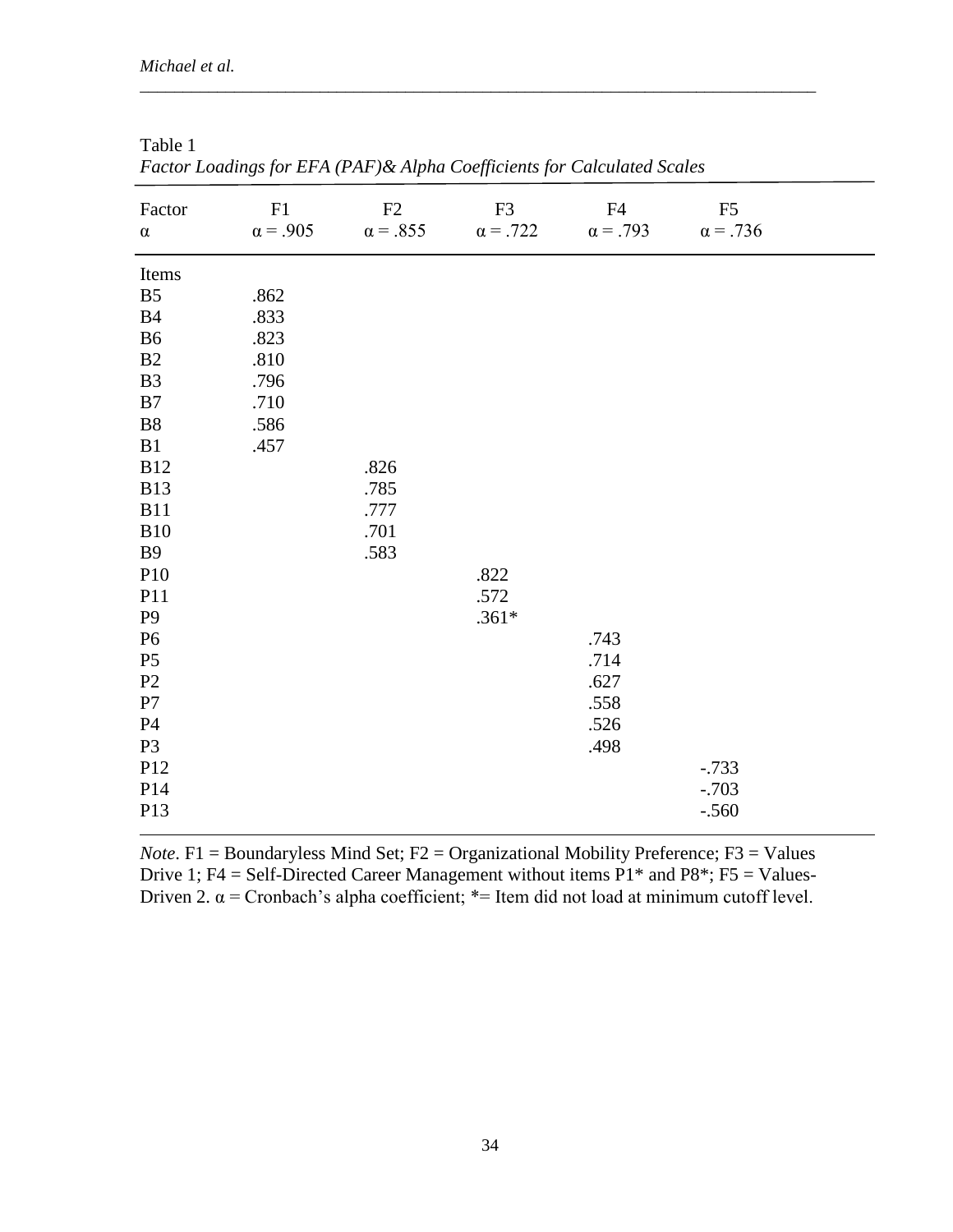#### **Steven J. Bourgeois**

*Responsive Education Solutions*

#### **Abstract**

While words of encouragement from teachers may seem innocuous on the surface, the practice may have hidden costs (Kohn, 1993). Although effective in the short-run, the use of extrinsic motivators, such as praise, has been shown to have an undermining effect on long-term motivation to learn (Deci & Ryan, 2000). Mindful of the fact that academic intrinsic motivation decreases from ages 9-18 (Gottfried & Gottfried, 1996, 2006), the present study sought to gain insight into the phenomenon of classroom praise from the perspective of 105 elementary teachers, revealing their explanation and justification for this practice. Although research has documented the effects of praise in the school setting (Deci & Ryan, 2000; Kohn, 1993; Reeve, 2006), there have been few accounts of *how* and *why* teachers administer praise. The realities of the elementary classroom, including student discipline, standardized curriculum, and high-stakes testing, provide context for understanding the implementation of systems of incentives. While the open-ended descriptions of motivational techniques are insightful in their own right, the teachers' explanations and justification for these approaches represent a philosophy of education, one that both reflects and shapes our culture.

\_\_\_\_\_\_\_\_\_\_\_\_\_\_\_\_\_\_\_\_\_\_\_\_\_\_\_\_\_\_\_\_\_\_\_\_\_\_\_\_\_\_\_\_\_\_\_\_\_\_\_\_\_\_\_\_\_\_\_\_\_\_\_\_\_\_\_\_\_\_\_\_\_\_\_\_\_\_\_\_\_\_\_\_\_

#### **Introduction**

Montessori (1967) expressed the view that teachers should avoid interrupting a child who is fully engaged in an academic activity. She exhorts teachers to follow her dictum that "as soon as concentration has begun, act as if the child does not exist" (Montessori, 1967, p. 280). While academic engagement is touted as a national instructional goal (National Survey of Student Engagement, 2013), current educational practice often opposes this objective. For example, the well-intentioned teacher can quickly disturb the fragile spell of an engaged child by offering words of encouragement or praise. The ubiquitous *Good job*! or even the more informational *I like the way you are . . .* represent staples of schooling, common elements of the teacher's toolbox for ensuring behavioral compliance and academic success. Contrary to Montessori's advice, teachers praise and correct mistakes constantly, perpetuating an expectation for feedback that is fundamental to American education.

Educational psychologists have shown that approval from parents, teachers, and peers is a developmental need of elementary-aged children (Piaget, 1959, original work 1923; Vygotsky, 1986). In a survey of parental attitudes, Mueller and Dweck (1998) found that 85% of parents felt that praising the successful performance of their child was necessary to make the child know he or she is competent or intelligent. The implicit theory of parenting is that affirmation of ability builds the child's self-esteem and fosters selfconcept and motivation. In the classroom setting, teachers take on the parental role, representing the authority figure who can bestow approval or disapproval with respect to the child's behavior and academic output.

With this in mind, it is not surprising that educators leverage words of approval as a key method of ensuring the behavioral compliance and academic progress of students. Along with tangible rewards, such as food, stickers, gold stars, and certificates, praise represents common currency in the elementary classroom (Kohn, 1993). In his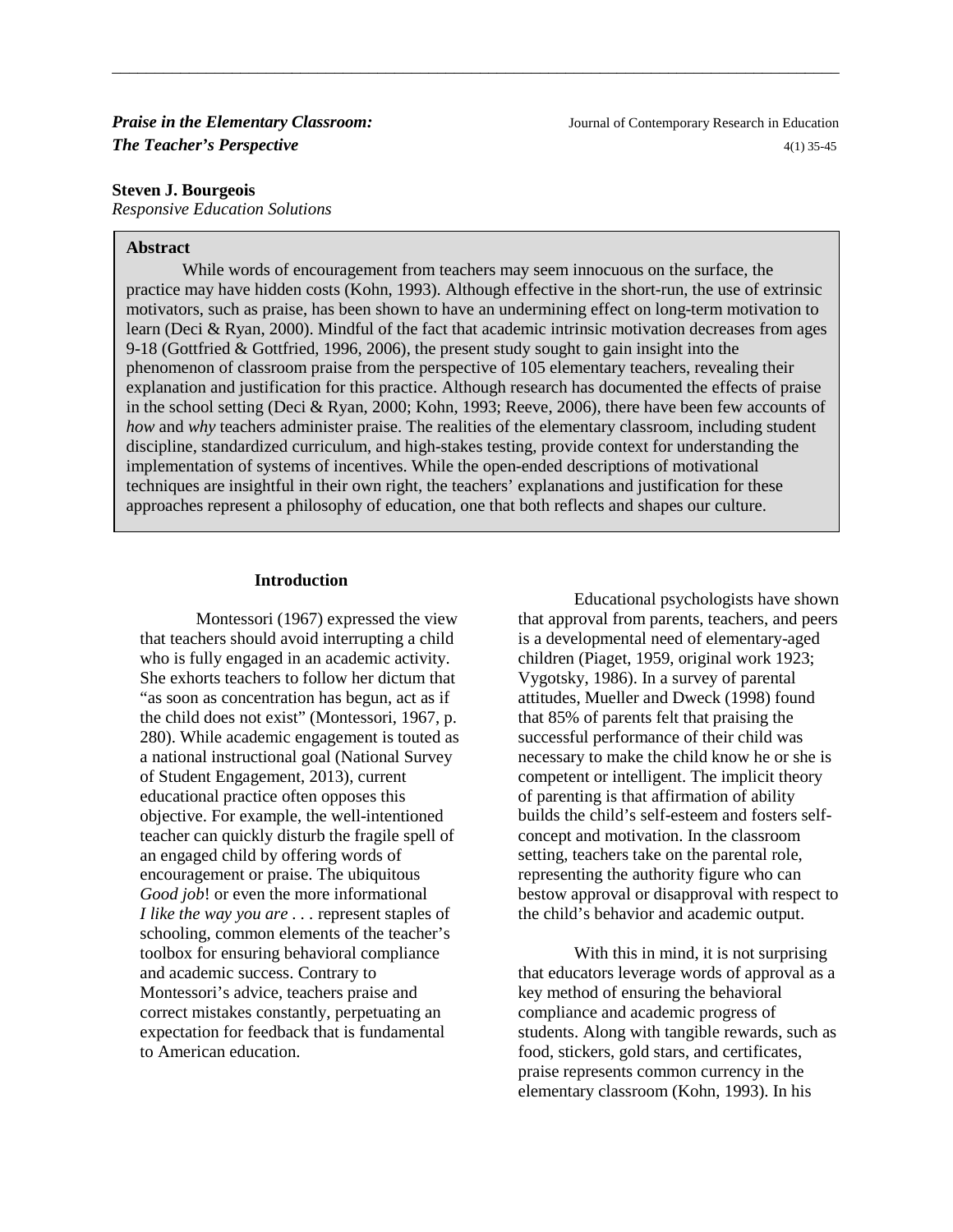seminal article on the subject, Brophy (1981) offered a working definition of praise, explaining the purpose is "to commend the worth of or to express approval or admiration" (p. 5). He went on to a more complete definition, drawing attention to the emotional content of such an interaction in the classroom setting:

\_\_\_\_\_\_\_\_\_\_\_\_\_\_\_\_\_\_\_\_\_\_\_\_\_\_\_\_\_\_\_\_\_\_\_\_\_\_\_\_\_\_\_\_\_\_\_\_\_\_\_\_\_\_\_\_\_\_\_\_\_\_\_\_\_\_\_\_\_\_\_\_\_\_\_\_\_\_\_

It connotes a more intense or detailed teacher response to student behavior than terms such as "feedback" or "affirmation of correct response" do. When teachers praise students, they do not merely tell them the degree of success they achieved (by nodding or repeating answers, by saying "okay," "right," or "correct," or giving a letter grade or percentage score). In addition to such feedback, praise statements express positive teacher affect (surprise, delight, excitement) and/or place the student's behavior in context by giving information about its value or its implications about the student's status. (Brophy, 1981, p. 5-6)

By bringing out the relational component of praise, Brophy suggests that individual students may respond differently to praise. While some students may light up with public recognition of their accomplishments, others may feel embarrassed, wishing to be left alone. According to Butler (1987), the cumulative effect of verbal praise may influence a child's self-concept, promoting a personal assessment of abilities through performance outcomes.

In a related work, Mueller and Dweck (1998) distinguished between praise for ability and praise for effort in fifth graders. They found that praising for ability (*You are smart*) focuses the child upon performance goals rather than learning goals. They also found that children praised for ability exhibited less resilience after failure than those praised for effort (Mueller & Dweck, 1998). Taking the analysis into more detail, Corpus and Lepper (2007) found that *process praise* (effort) enhanced motivation, while *product praise*

(ability or achievement) decreased motivation for fourth grade girls. Conversely, both types of praise had no significant effect upon subsequent motivation for boys in the same age group. This solidifies the point that praise may have varying effect upon different individuals.

In a conceptual piece on a similar theme, Kohn (2001) put forth five potential unintended consequences of verbal praise from parents and teachers, including "1) manipulating children . . . 2) creating praise junkies . . . 3) stealing a child's pleasure . . . 4) losing interest . . . and 5) reducing achievement" (pp. 1-2)." Kohn recommended a circumspect approach to praising children of all ages, suggesting that parents and educators provide informational feedback, asking questions rather than offering evaluation. This aligns with Montessori's (1967) exhortation that teachers should never "interfere by praising a child's work" (p. 244).

#### **Statement of the Problem**

While words of encouragement from teachers may seem innocuous on the surface, the practice may have hidden costs (Kohn, 1993). Although effective in the short-run, the use of extrinsic motivators, such as praise, has been shown to have an undermining effect on long-term motivation to learn (Deci & Ryan, 2000). Mindful of the fact that academic intrinsic motivation decreases from ages 9-18 (Eccles, Wigfield, Harold, & Blumenfeld, 1993; Gottfried & Gottfried, 1996, 2006; Harter, 1981; Lepper, Iyengar, & Corpus, 2005), I wonder the extent to which the pervasive use of praise fosters an extrinsic orientation toward learning. Although research has documented the effects of praise in the school setting (Deci & Ryan, 2000; Kohn, 1993; Reeve, 2006), there have been few accounts of *how* and *why* teachers administer praise. The realities of the elementary classroom, including student discipline, standardized curriculum, and high-stakes testing, provide context for understanding the implementation of systems of incentives. Yet, the individuals possessing the most insight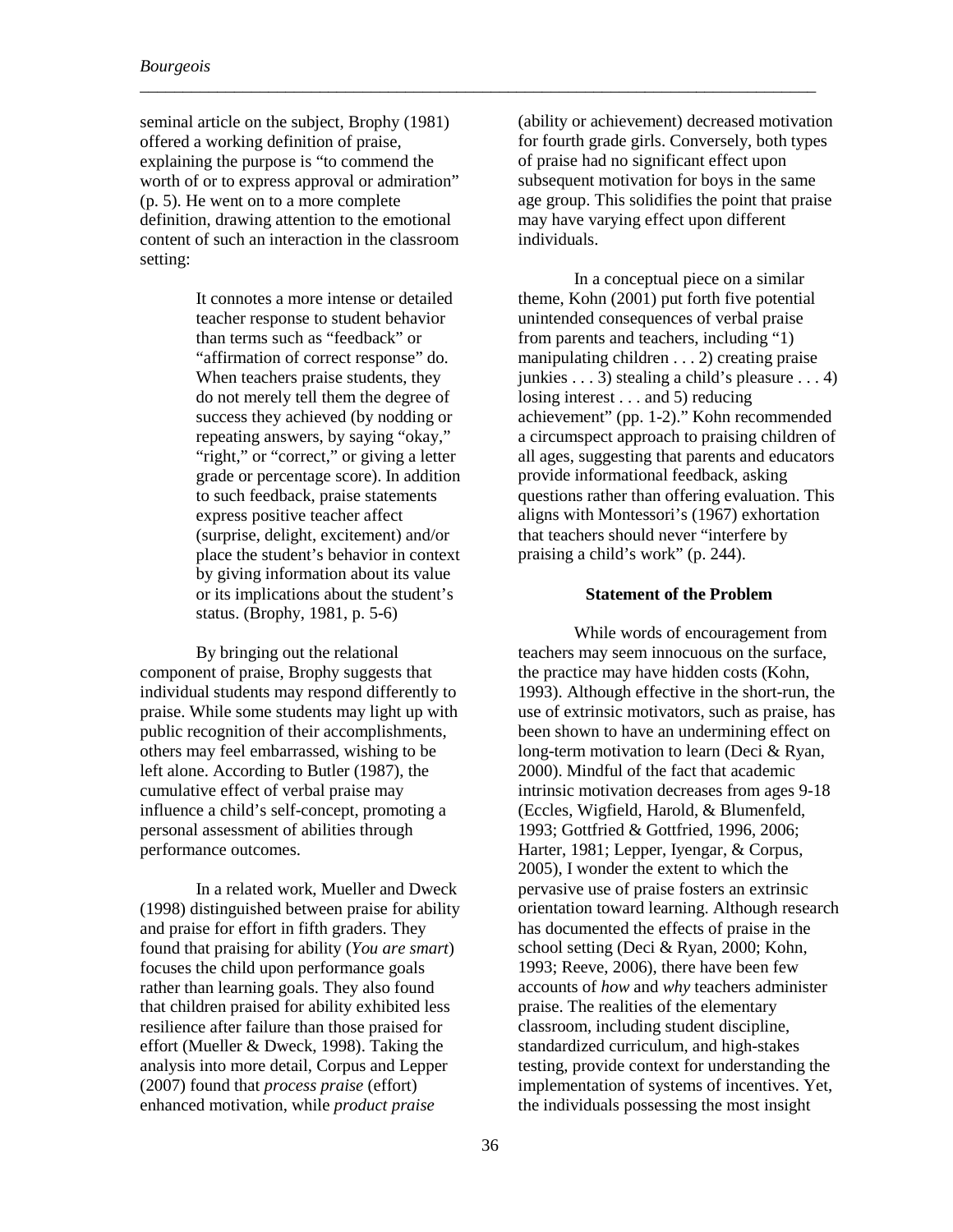into the phenomenon have not been given the opportunity to describe and justify this practice.

#### **Purpose of the Study**

The present study sought to gain insight into the phenomenon of praise within the elementary classroom in grades one through five. Through the responses of elementary teachers, the study uncovered an array of approaches to student motivation, with emphasis upon verbal and written rewards. The study sought to elucidate techniques that teachers employ to ensure student compliance with classroom rules and mastery of proscribed curricula. Since the use of verbal rewards has become common practice, particularly within the elementary setting, the present study entails problematizing a customary aspect of educational practice. While descriptions of motivational techniques are insightful in their own right, the teachers' explanations and justification for these approaches represent a philosophy of education, one that both reflects and shapes our culture.

#### **Theoretical Framework**

The chosen framework of the current study, self-determination theory (Deci & Ryan, 1985) grew out of DeCharms' (1968) concept of personal causation, where "man's primary motivational propensity is to be effective in producing changes in his environment" (p. 269). DeCharms (1968) introduced the terms "Origin and Pawn" (p. 315) to characterize what Heider (1958) termed "personal causality" (p. 100). DeCharms defined an individual who perceives himself/herself to be an Origin as intrinsically motivated, while someone who considers himself/herself to be a Pawn is extrinsically motivated. The term Origin would describe individuals who seem to "attack problems in the environment with zest, apparently seeking uncertainty and change, and reveling in risky situations" (p. 327). Conversely, a Pawn would be someone who

depends upon external direction or some type of incentive to instigate action.

Building upon DeCharms' constructs, self-determination theory (Deci & Ryan, 1985) posits three universal psychological needs, including autonomy, competence, and relatedness*.* According to Deci, Vallerand, Pelletier, and Ryan, (1991) *Autonomy* represents the extent to which one feels in control of his or her actions. *Competence* concerns the individual's expectation of performing activities at a proscribed level. *Relatedness* characterizes the process by which someone forms emotional connections with significant others, including parents, teachers, administrators, and fellow students (Deci et al., 1991). Deci et al. indicated that individuals who experience autonomy, competence, and relatedness are intrinsically motivated to the extent that their acts are "fully endorsed" (p. 328) at the cognitive level. According to Deci (1975), intrinsically motivated activities are those in which people engage for their inherent enjoyment with no external reward or compulsion. Although individuals with an intrinsic orientation experience psychological well-being and happiness (Deci & Ryan, 1985), cultural factors, including education and parenting can foster or undermine intrinsic motivation.

Self-determination theory (Deci & Ryan, 1985) explains this undermining effect, where children lose motivation to engage in a proscribed activity once the reward is removed. Deci and Ryan (1985) characterized praise as a verbal reward, which can be perceived as either informational or controlling by individual students. In a study on this topic, Deci and Ryan (2000) found that praise interpreted by students as informational fostered long-term intrinsic motivation (Deci & Ryan, 2000). Conversely, they concluded that controlling praise undermined long-term intrinsic motivation (Deci & Ryan, 2000). In a related study, Deci, Koestner, and Ryan (2001) found that informational praise was more effective for college students than for elementary students.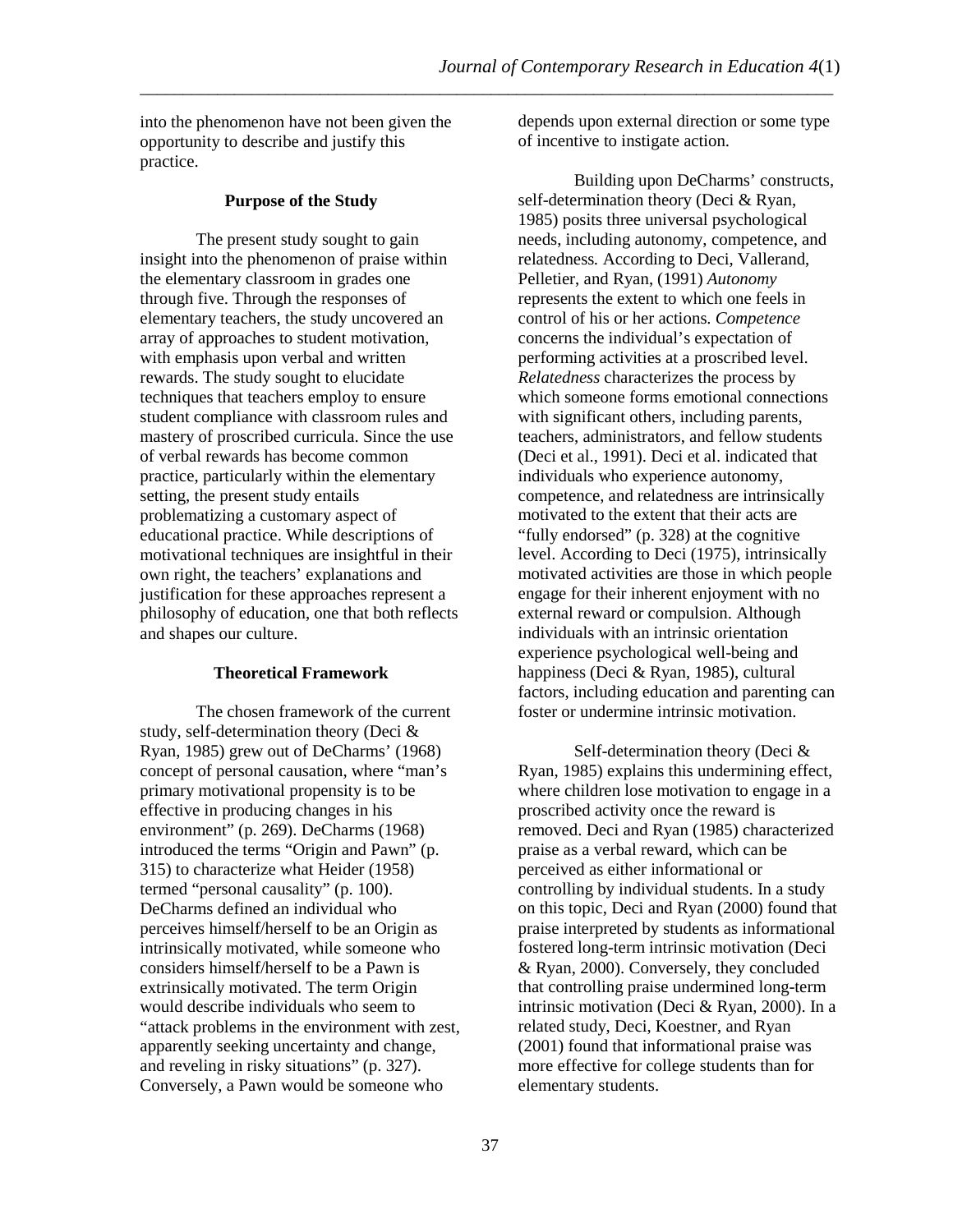#### **Research Questions**

The following questions guided the collection and analysis of data:

- How do elementary teachers use praise to enhance academic and behavioral outcomes of students?
- How do elementary teachers implement and justify their use of praise in the classroom?
- How useful is self-determination theory (Ryan & Deci, 1985) in explaining the use of praise by elementary teachers?

#### **Method**

The study employed mixed methods, including quantitative survey data and openended textual data to gain insight into teacher practices and attitudes. While the quantitative portion of data collection and analysis provided a broad understanding of teacher practice, the open-ended qualitative data provided rich description (Geertz, 1973) of the classroom setting. Links to Survey Monkey were sent to 200 elementary teachers of grades one to five within a single school district in the Southern United States. Participants in the survey included 105 teachers (53% response rate), spanning a range of teaching experience at a variety of grade levels. Ninety-nine female and six male teachers represented a balance of new and experienced practitioners. The written survey consisted of five demographic items, two Likert-type items, and 11 open-ended questions, allowing the teachers to comment freely on their use of systems of incentives and praise in the classroom.

**Coding and Analysis.** I coded and organized data in relation to the research questions and through the lens of selfdetermination theory (Deci & Ryan, 1985). While I sought to limit my interpretation during the Results, I reserved comment until the subsequent Discussion. However, I reject the possibility of a pure, unbiased interpretation of a phenomenon. Simply put,

there are no innocent questions. Similarly, any presentation of data represents an array of choices (which material to include, which to cut) by the researcher. I posed questions and analyzed data through existing theory with reflexive awareness of my role as researcher in the interpretive process. With this in mind, I followed Heidegger's (1996, p. 3) dictum that "every questioning is a seeking. Every seeking takes its direction beforehand from what is sought" (original work published 1927).

#### **Results**

Participants provided a general understanding of their attitudes toward classroom praise by responding to two Likerttype items on a seven-point scale, with 7 indicating *very true*, 4 indicating *somewhat true*, and 1 indicating *not true at all*. I calculated the sum of responses of 7, 6, and 5 (all indicating a relatively high level of perceived truth) to represent the level of consensus. Table 1 indicates that nearly all teachers (98%) frequently praise students in class.

#### Table 1

\_\_\_\_\_\_\_\_\_\_\_\_\_\_\_\_\_\_\_\_\_\_\_\_\_\_\_\_\_\_\_\_\_\_\_\_\_\_\_\_\_\_\_\_\_\_\_\_\_\_\_\_\_\_\_\_\_\_\_\_\_\_\_\_\_\_\_\_\_\_\_\_\_\_\_\_\_\_\_

*I frequently praise students in class*. (7-point Likert scale)

|                     | Percentage | Count |
|---------------------|------------|-------|
| 7 (Very true)       | 66.3%      | 69    |
| 6                   | 23.1%      | 24    |
| 5                   | 9.6%       | 10    |
| 4 (Somewhat true)   | 1%         | 1     |
| 3                   | 0%         | 0     |
| 2                   | 1%         | 1     |
| 1 (Not at all true) | 0%         | 0     |
| <b>Total</b>        | 100%       | 105   |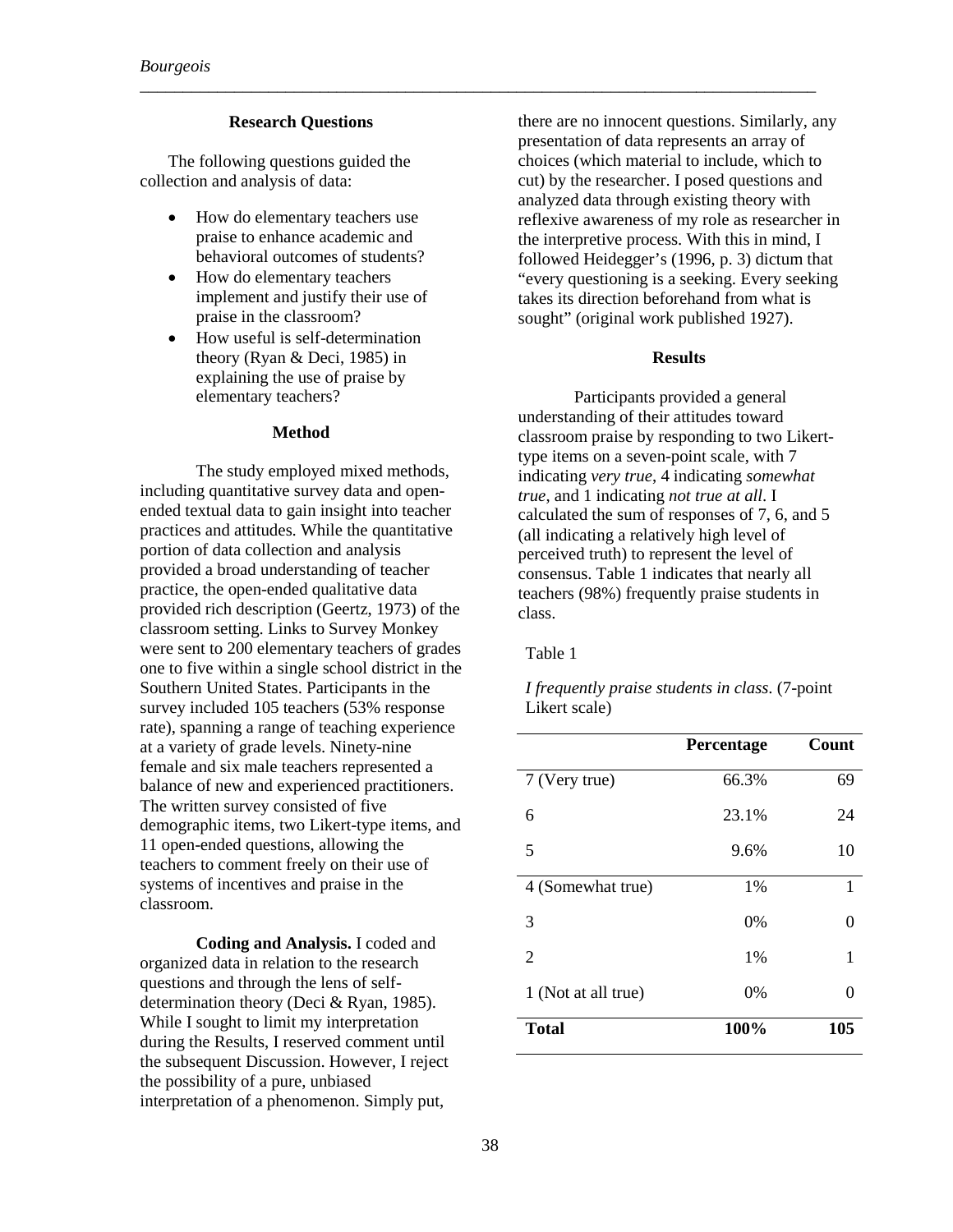Similarly, Table 2 indicates that 93% of participants reported that praise effectively reinforces desired behavior of students.

#### Table 2

*I believe that praise effectively reinforces desired behavior by my students*. (7-point Likert)

|                                      | Percentage Count |     |  |
|--------------------------------------|------------------|-----|--|
| 7 (Very<br>true)                     | 59.5%            | 62  |  |
| 6                                    | 23.1%            | 24  |  |
| 5                                    | 10.6%            | 11  |  |
| $\overline{4}$<br>(Somewhat<br>true) | 5.8%             | 6   |  |
| 3                                    | 1.9%             | 2   |  |
| $\overline{2}$                       | 0%               | 0   |  |
| 1 (Not at<br>all true)               | 0%               | 0   |  |
| <b>Total</b>                         | 100%             | 105 |  |

#### **Open-Ended Responses**

While the self-report measures provided a broad understanding of the teachers' attitudes toward the use of praise in the classroom, open-ended written responses allowed for teachers to detail their specific approaches. The written responses also provided teachers a forum to articulate their thought processes, supplying justifications for the use of praise from both theoretical and practical perspectives. Open-ended written responses revealed three contrasting themes relating to the teachers' approaches toward praise of students. These included praise for ability vs. praise for effort, non-specific vs. informational praise, and private vs. public

praise. With these contrasting categories, I allowed the teachers to speak for themselves, providing a detailed description of the phenomenon.

**Praise for Ability vs. Praise for Effort.** While teachers reported praising students equally for appropriate behavior and for academic success, there were few comments indicating direct praise for ability or intelligence. One teacher alluded to a practice along these lines, noting that she will "tell them how smart they are." However, the vast majority of teachers preferred to praise for effort or improvement. One teacher expressed a circumspect approach to praise for effort, noting "Praise is not given in abundance to the point where the children feel it is just being used to be used. It is given for specific items directed at the individual child. If the child struggles to read and works hard they are praised." Another teacher referenced acknowledging students "when they answer questions correctly or when they attempt to answer a question." This aligns with another teacher's statement concerning an individualized approach to verbal rewards, noting "I use praise as I see fit with each child. It is usually given when they accomplish something difficult for them or when they are doing what I asked them to do."

Just as teachers reported praising students' academic effort, several expressed how they praised efforts to improve behavior. One teacher summarized this approach, stating "I praise my students frequently for many different things—academically, socially (behavior to me and with their peers), improvement in various areas, and just overall good citizenship qualities." Another provided a similar response, noting "Students are praised for their good behavior and for showing improvement if they'd been struggling." This aligns with another teacher, who stressed the sincerity of complements, stating "I praise good behavior and encourage those who struggle. I am not fake about it—if I praise you for something, you've earned it."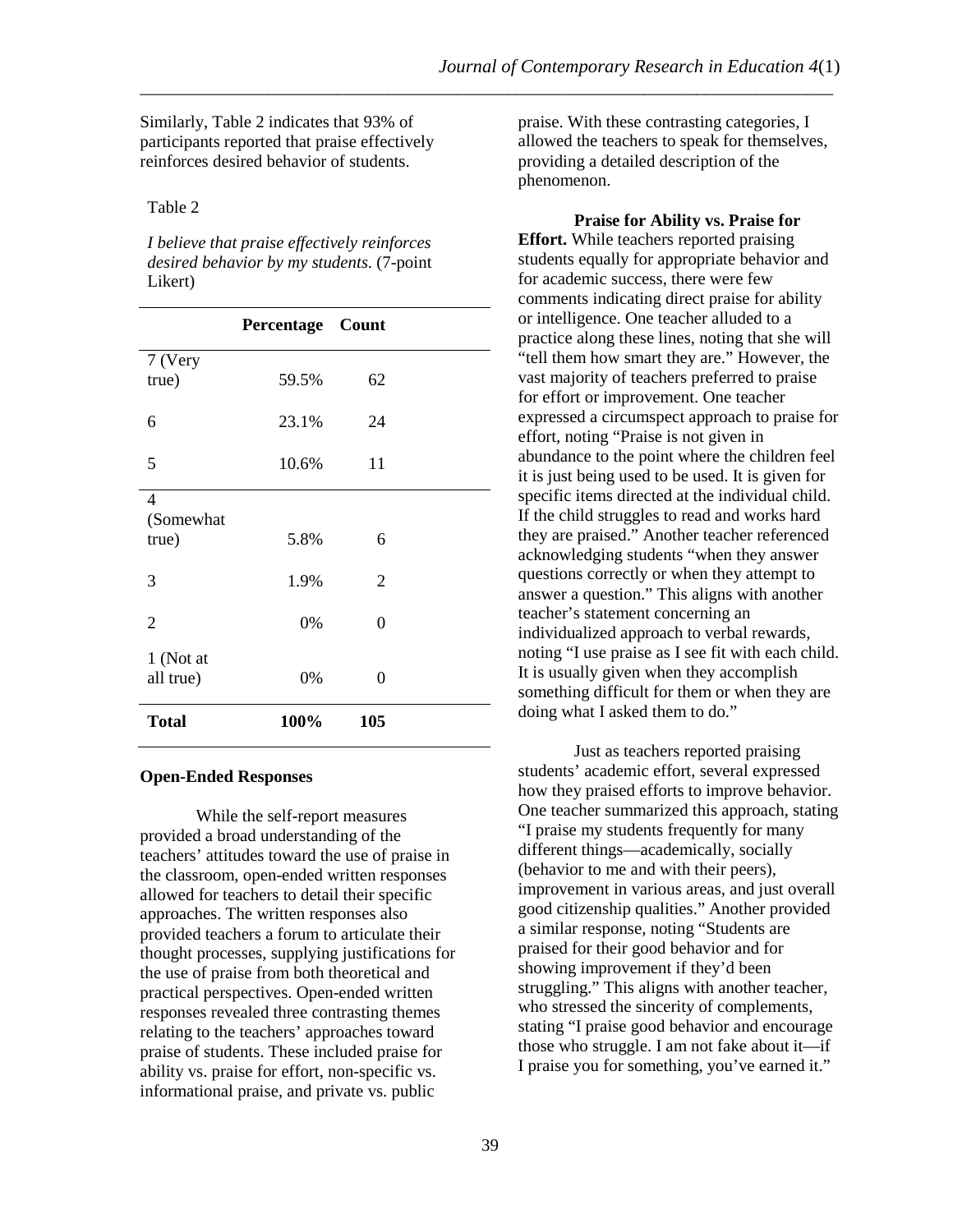**Non-Specific Praise vs. Informational Praise.** While teachers reported their patterns of offering praise for both behavioral and academic merit, they also detailed the precise verbiage of their compliments. Teachers described a variety of praising words, both non-specific and informational. Teachers produced a substantial list of non-specific praise words and phrases, including "Good job!" . . . "That looks great!" ... "Wow!" ... "You are awesome!" ... "Great answer!" . . . "Outstanding work!" . . . "Excellent job!" . . . "I know you can do it!" . . . "Keep it up!" One teacher provided justification for the frequency of praise, recommending "Lots and lots of praise all the time! A child thrives on positive reinforcement!" Another described how she combined a non-specific praise with a tangible reward, noting "I might tell a student what a good job they are doing or let them choose something from the treasure box for right answers."

Although many teachers described the use of non-specific verbal rewards, a few specified an approach to praise that was informational, always referencing the reason of the praise. One teacher explained "When I see a student doing something correctly I mention their name and say what they are doing correctly . . . or I tell them 'Good Job', or 'I like the way you are . . .'" Another teacher was even more specific, noting "I try to individualize it to give exact praise like, 'I love your handwriting on this paper.' Or, 'I love how you are walking in star formation so well.'" Still another teacher reported her formula for informational praise, stating "When a child is doing the right thing, I often say, 'I like the way is (sitting on the carpet, standing in line, working quietly).'" On a similar note, a teacher linked informational praise to self-esteem, stating "Praise must be specific and consistent. Generic is too easy and even five-year-olds know its worth. One of a teacher's most important functions should be to BUILD a child's self-esteem, not damage it."

**Private Praise vs. Public Praise.** In addition to describing the verbiage of both non-specific and informational praise, teachers made the distinction between private and public praise. While only a few teachers described instances of private praise, they did distinguish between verbal and written versions. One teacher explained that she considered the inclination of students, noting "Some prefer to be praised in private and some enjoy the attention from the class for positive behavior." Although the teachers reported some private verbal praise, most came in the form of written notes, both to the student and parents. One teacher explained this practice, noting "I write positive notes on papers or in their planners." Another provided additional details, explaining "Any time I see my kids doing a great job, helping each other, or being responsible, I either write them a little note saying how proud I am of them, or tell them personally when I see them!" Several teachers described offering indirect praise to students through their parents, often "in note form in their take-home folders, so that parents can see their success as well." Another teacher described this practice in detail:

When I see a parent outside of school, I always try to make a positive statement about some aspect of behavior or academics. I also make phone calls in which I sandwich a negative behavior issue between two positive aspects about the student.

While a few advocated private praise—both spoken and written—the overwhelming majority of teachers preferred to make their words of praise public, often as an example for the entire group. One elementary teacher related a preference for positive, rather than negative reinforcement, typically in the form of public praise:

> I try to notice good behavior and move the students up the behavior chart as often as possible. Instead of correcting the students who are misbehaving by saying, "No talking in the hallway, Skylar," I try to keep my

\_\_\_\_\_\_\_\_\_\_\_\_\_\_\_\_\_\_\_\_\_\_\_\_\_\_\_\_\_\_\_\_\_\_\_\_\_\_\_\_\_\_\_\_\_\_\_\_\_\_\_\_\_\_\_\_\_\_\_\_\_\_\_\_\_\_\_\_\_\_\_\_\_\_\_\_\_\_\_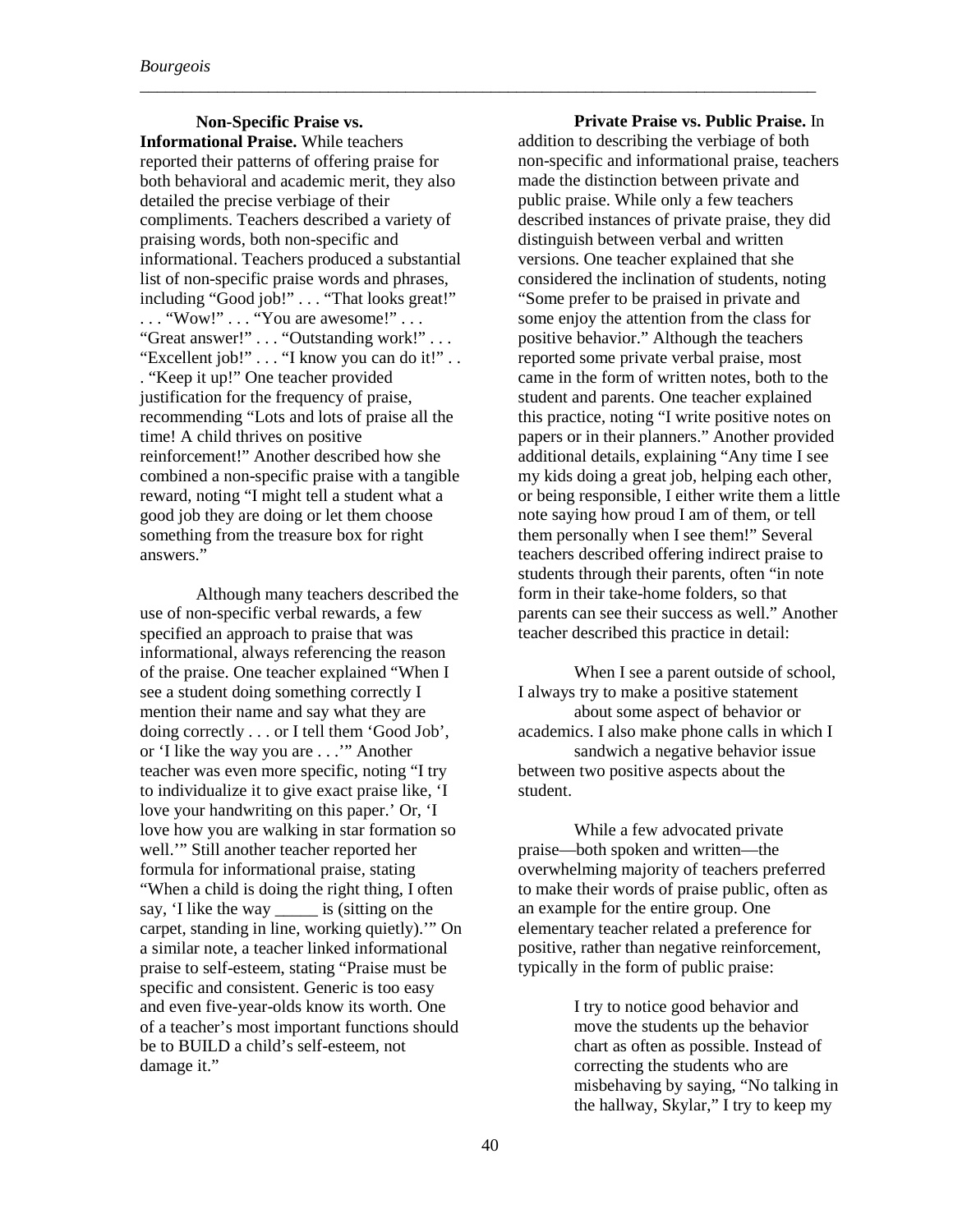comments more positive, by saying "Thank you, Joshua, for not talking in the hallway." Usually the other students will notice and straighten up.

Another teacher described her animated style of drawing attention to positive student behavior, declaring "I am loud! So I will usually say 'that's awesome' or a big 'woo hoo!' I always try to recognize great behavior or work out loud." Still another teacher illustrated how she called attention to positive behavior that contrasted to the behavior of classmates:

> I praise students who are doing the right thing when the majority of the class is not. I say something like . . . "I really appreciate how so-and-so is standing in line quietly, working hard on her assignment, etc." I also use the term "being a good example" frequently. I have a few major behavioral concerns who are always in trouble for one thing or another, and I usually try to look for anything they are doing that is appropriate to praise so that they are not just getting negative attention.

The teachers were unified in their support of public praise, both for appropriate behavior and for academic success.

#### **Discussion**

The Discussion is divided into the three sections, according to the three basic human needs posited in self-determination theory (Deci & Ryan, 1985). Recall that individuals perceiving themselves to possess high levels of *autonomy*, *competence*, and *relatedness* tend to feel self-determined and experience intrinsic motivation (Deci et al., 1991). As I reviewed the participating teachers' accounts of their application of praise in the classroom, I was first struck by the uniformity of their views. Self-report measures revealed a strong endorsement of praise as an effective motivator in the classroom setting. However, teachers' openended responses were somewhat mixed concerning the potentially undermining longterm effects of praise on intrinsic motivation. Perhaps most significant was the teachers' view that praise can be effectively used to promote both academic and behavioral outcomes.

#### **Autonomy**

\_\_\_\_\_\_\_\_\_\_\_\_\_\_\_\_\_\_\_\_\_\_\_\_\_\_\_\_\_\_\_\_\_\_\_\_\_\_\_\_\_\_\_\_\_\_\_\_\_\_\_\_\_\_\_\_\_\_\_\_\_\_\_\_\_\_\_\_\_\_\_\_\_\_\_\_\_\_\_\_\_

According to Deci et al., (1991), verbal rewards can be interpreted as either autonomy-supportive or controlling by students. With this in mind, individual students may internalize teacher praise quite differently. While some students may consider the frequent "good job!" to be a simple affirmation of understanding, others may perceive it as deeply controlling. Since this represents subjective interpretation on the part of students, the tone with which teachers deliver the praise is meaningful. In the present study, several teachers articulated the importance of "not being fake" about classroom praise. They seemed cognizant of the sophistication with which students view their words, indicating that students must "earn" praise, communicating a sense that verbal rewards are not bestowed lightly.

Although a few teachers described examples of private praise in the form of verbal and written comments, the vast majority firmly advocated public praise. According to the teachers, they "caught a student behaving well," and made this fact known to the entire class. This approach may indeed be effective for students who receive little praise from home. However, according to Deci, Koestner, & Ryan (1999), such praise may have a strong controlling aspect, which would tend to undermine subsequent intrinsic motivation. Also, some students may find this type of overt praise to be embarrassing; others may learn to value the public praise more than the activity for which they earned that praise. By praising in public, the teachers leveraged a teachable moment, communicating success to the praised student, while also making overt the expectation for the other students in the class. This can be viewed as efficiency on the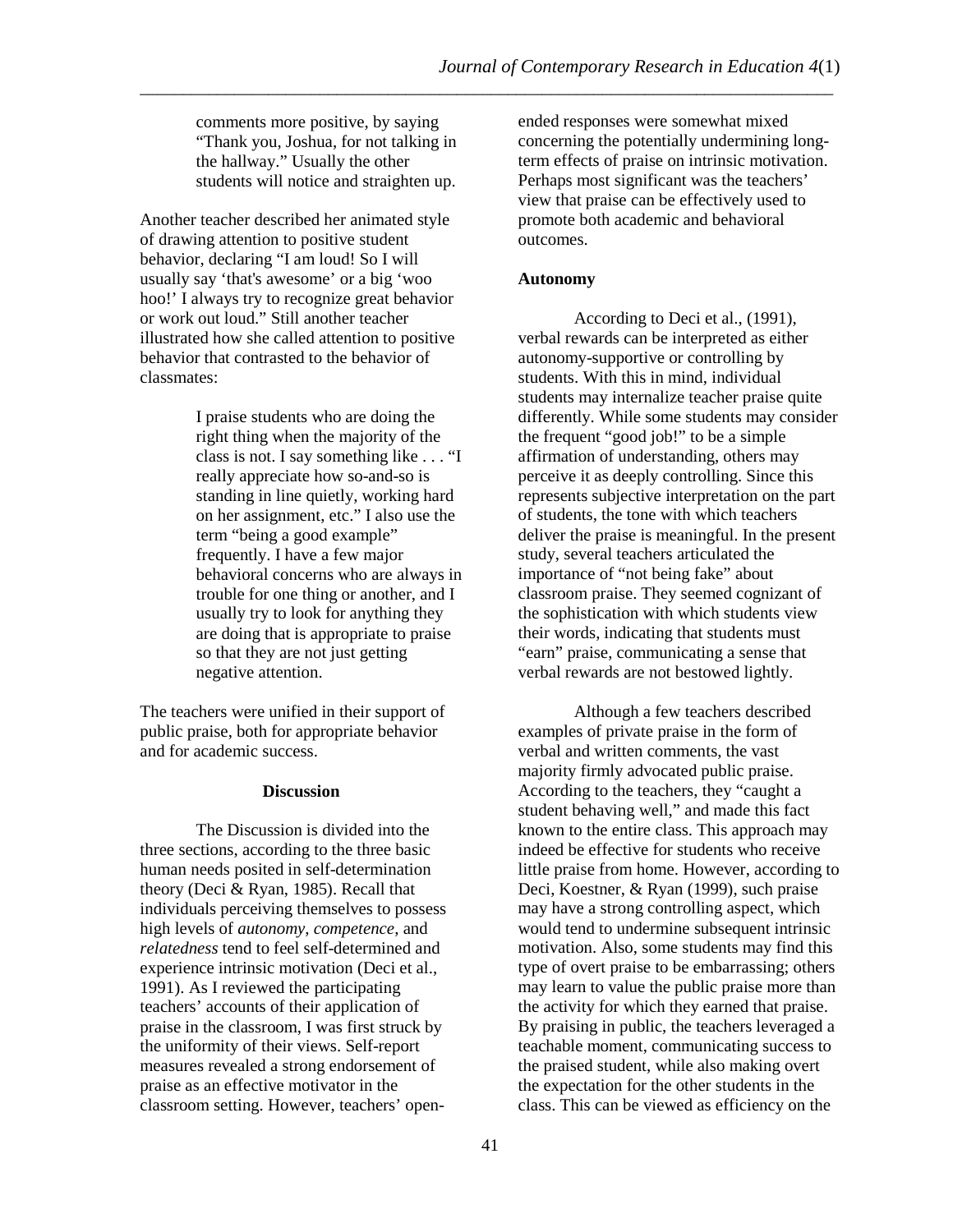part of teacher; it can also be seen as a shortterm approach to motivation, which fails to address the consequences for students once the praise is removed.

#### **Competence**

While teachers strongly preferred public affirmation of student success, they expressed an inclination for praising effort over ability. This aligns with Mueller and Dweck (1998), who found that praise of ability undermined resilience after failure experiences. In the present study, teachers modified their approach to praise for specific students. For example, if a student had been receiving a barrage of negative feedback, teachers attempted "to look for anything they [were] doing that [was] appropriate." This illustrates that the teachers praised for both effort and individual improvement. Although the ever-present "good job!" can promote the narrative of school as *work*, it can also be interpreted as an attempt to support the idea that success can be achieved through effort. The effectiveness of this technique would certainly depend upon the tone with which the praise was delivered, since some students may interpret the current praise as an underhanded insult of their past performance.

In addition to praising for effort and improvement, teachers described their techniques for praising "specific items," often in formulaic fashion. This practice aligns with a body of research showing that informational praise tends to foster intrinsic motivation (Deci, Koestner, & Ryan, 1999). Students receiving specific and detailed feedback would certainly gain understanding of *why* they are receiving praise, which may improve their sense of competence for future activities. In the current study, teachers expressed preference for affirmative feedback, placing "a negative behavior issue between two positive aspects about the student." This approach indicates that the teachers sought to "build a child's self-esteem" through verbal rewards. Again, this technique may have a short-term positive effect on the student's self-image. However, it could also represent

"manipulating children" and "creating praise junkies" (Kohn, 1993, p. 244) in the longterm.

#### **Relatedness**

\_\_\_\_\_\_\_\_\_\_\_\_\_\_\_\_\_\_\_\_\_\_\_\_\_\_\_\_\_\_\_\_\_\_\_\_\_\_\_\_\_\_\_\_\_\_\_\_\_\_\_\_\_\_\_\_\_\_\_\_\_\_\_\_\_\_\_\_\_\_\_\_\_\_\_\_\_\_\_

While informational praise has been shown to foster subsequent intrinsic motivation (Deci, Koestner, & Ryan, 1999), the meaning of the transaction depends upon the relationship established between teacher and student (Reeve, 2006). According to Reeve, the administration of informational praise has the effect of mitigating the power relationship between student and teacher. Just by stating, "I like how you . . . ," the teachers in the present study demonstrated an autonomy-supportive, collaborative approach. Perhaps most important is the manner in which the teacher delivers the verbal reward. For example, "Thank you, Joshua, for not talking in the hallway" could have been expressed sarcastically or in a matter-of-fact tone. Only knowledge of the context between teacher and student could clarify the nature and effect of this praise.

Even with detailed informational comments, there is no way to completely avoid a power relationship between teacher and student, since the teacher alone expresses affirmation or correction. Recall Brophy's (1981) statement concerning the affective nature of teacher praise, including "surprise, delight, [and] excitement" (P. 5-6). By making an emotional public display of student success, the teachers leveraged the students' need for affirmation. In addition, they created context where students established a hierarchy of relative achievement. While an individual student received verbal reinforcement, the other students who observed the public display acquired a meaningful confirmation as well.

#### **Limitations and Future Research**

Although the data come from a single school district, one would expect similar accounts in most classrooms across the United States. Future research could expand the sample to a range of public and private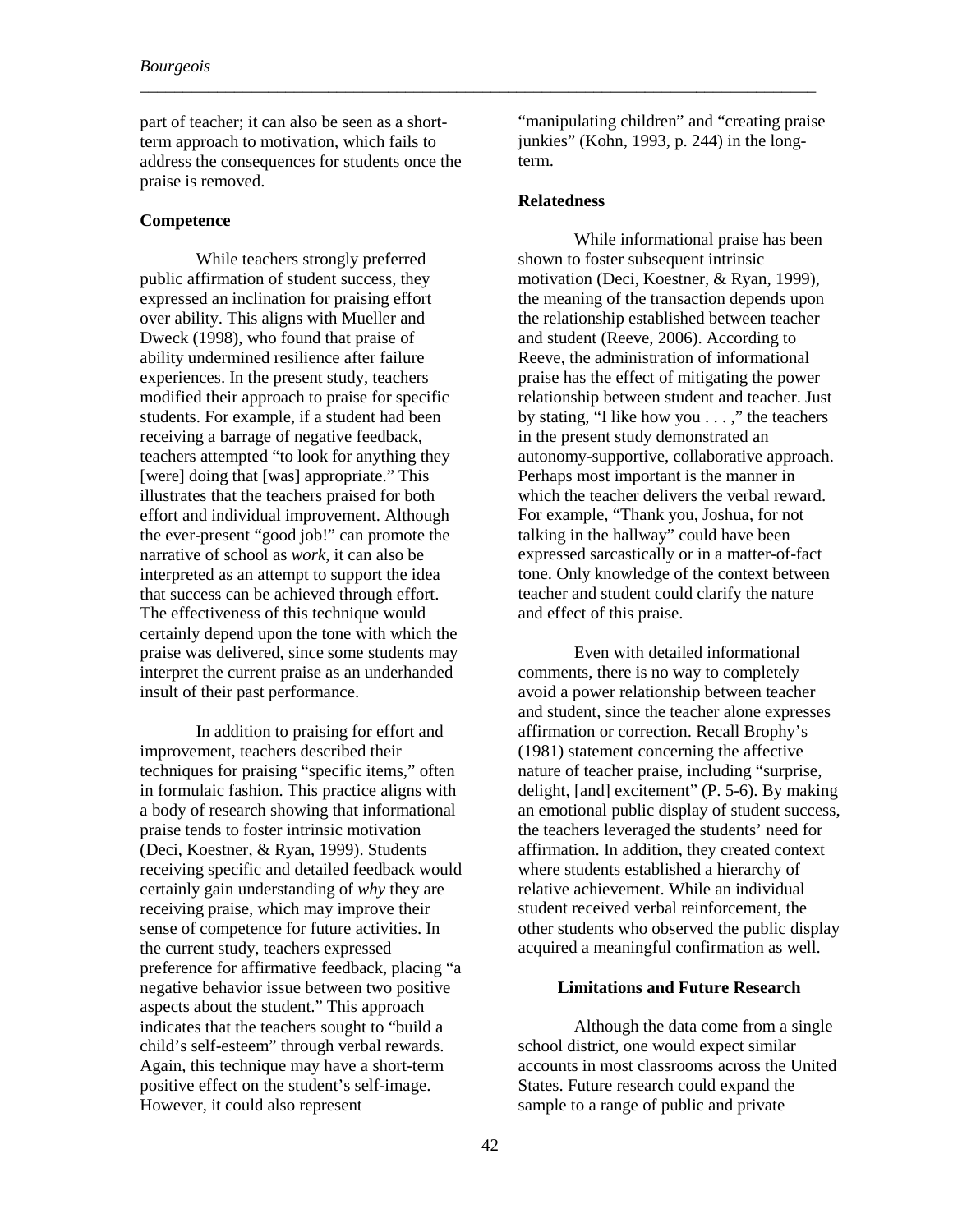schools. In addition, it would be instructive to consider the use of praise throughout the entire k-12 spectrum, focusing on the qualitatively different forms that emerge at the high school level. One could also gain meaningful insight into the phenomenon by observing the use of praise in action within an elementary classroom, paying particular attention to the level of autonomy-support vs. control exhibited by teachers. Research could also uncover the motivational link between the home and school by comparing the use of praise in both settings. On a broader scale, it would be instructive to learn the extent to which heightened incentivizing of education through praise represents a peculiarly American phenomenon. One could compare levels of praise by teachers in various countries, such as Germany, Japan, and China, who have high-stakes summative assessments similar to those in the United States. Finally, research should explore approaches such as Montessori, where teachers apply informational, rather than evaluative feedback, and minimize the imposition of incentives for learning (Montessori, 1912).

#### **Conclusion and Implications**

While the present study was exploratory in nature, it confirmed many suspicions that I had about the use of praise in the elementary classroom. It also confirmed the fact that self-determination theory (Deci & Ryan, 1985) is an appropriate lens through which to understand the phenomenon. Although substantial research from the past four decades has shown the unintended consequences of extrinsic motivators, such as praise, in the educational setting (Deci, Koestner, & Ryan, 1999), the practice has continued, both in the face-to-face and virtual learning environments.

I framed this study with Montessori's (1967) appeal for teachers to resist interrupting engaged students through verbal rewards. Based upon a career of observing children engaged in learning, Montessori (1989) declared "A child does not need praise; praise breaks the enchantment" (p. 16).

Although a body of research suggests that there may be unintended consequences for exposing students to a barrage of kind and encouraging words (Kohn, 1993), educators appear to have chosen expediency over students' long-term motivation to learn. If the current study is representative of the greater school community, we may be witnessing a devaluation of the intrinsic affirmation of the learning moment.

#### **References**

- Brophy, J. (1981). Teacher Praise: A Functional Analysis. *Review of Educational Research*, *51*(1), 5-32.
- Butler, R. (1987). Task-involving and egoinvolving properties of evaluation: Effects of different feedback conditions on motivational perceptions, interest, and performance. *Journal of Educational Psychology, 79*, 474-482.
- Corpus, J., & Lepper, M. (2007). The effects of person versus performance praise on children's motivation: Gender and age as moderating factors. *Educational Psychology, 27*(4), 487-508.
- DeCharms, R. (1968). *Personal causation: The internal affective determinants of behavior*. New York: Academic Press.
- Deci, E. (1975). *Intrinsic motivation*. New York: Plenum Press.
- Deci, E., Koestner, R., & Ryan, R. (1999). A meta-analytic review of experiments examining the effects of extrinsic rewards on intrinsic motivation. *Psychological Bulletin*, *125*(6), 627- 668.
- Deci, E., Koestner, R., & Ryan, R. (2001). Extrinsic rewards and intrinsic motivation in education: Reconsidered once again. *Review of Educational Research*, *71*, 1-27.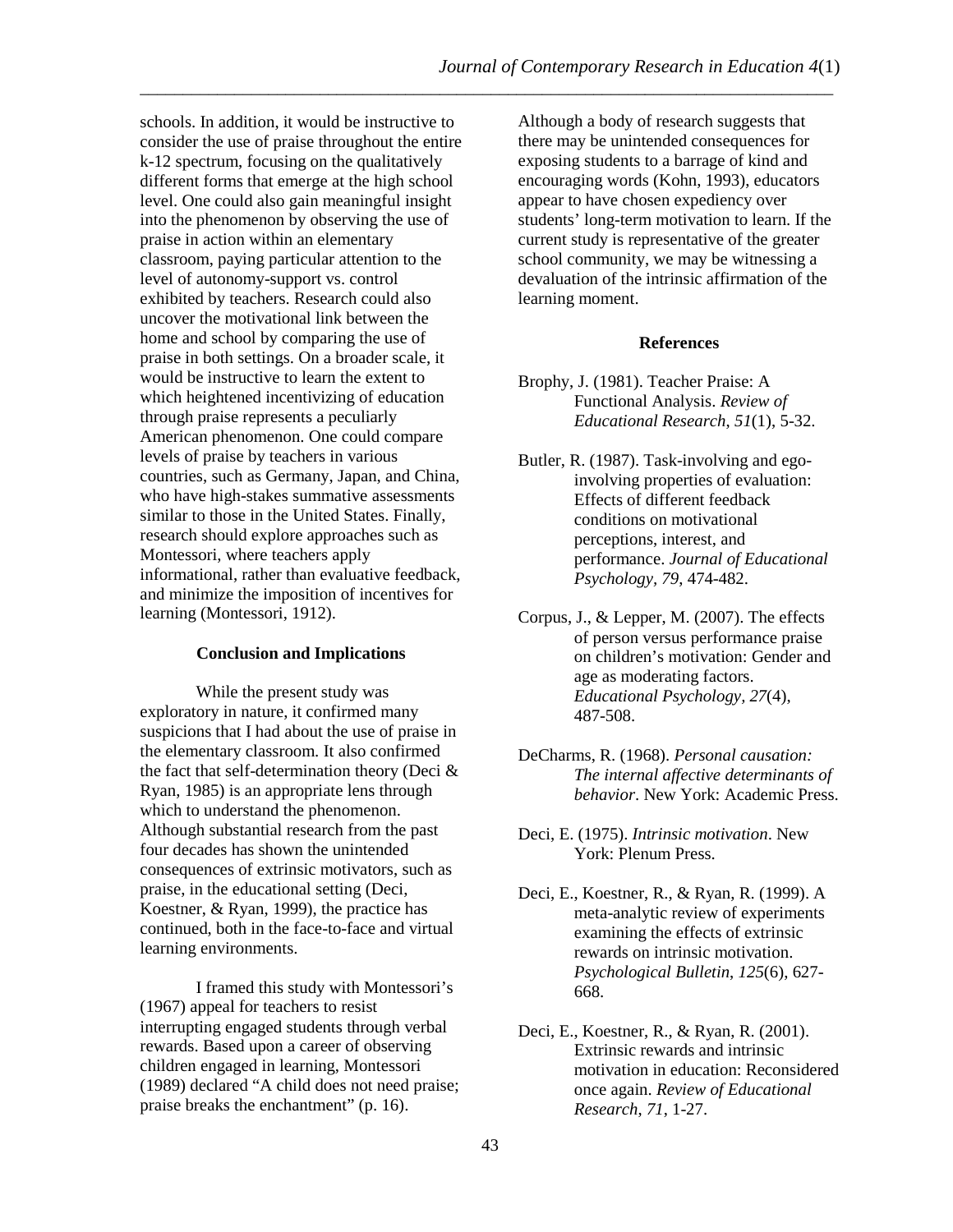Deci, E., & Ryan, R. (1985). *Intrinsic motivation and self-determination in human behavior*. New York: Plenum.

\_\_\_\_\_\_\_\_\_\_\_\_\_\_\_\_\_\_\_\_\_\_\_\_\_\_\_\_\_\_\_\_\_\_\_\_\_\_\_\_\_\_\_\_\_\_\_\_\_\_\_\_\_\_\_\_\_\_\_\_\_\_\_\_\_\_\_\_\_\_\_\_\_\_\_\_\_\_\_

- Deci, E., & Ryan, R. (2000). When rewards compete with nature: The undermining of intrinsic motivation and self-regulation. In C. Sansone & J. Harackiewicz (Eds.), *Intrinsic and extrinsic motivation: The search for optimal motivation and performance* (pp. 14-48). San Diego: Academic Press.
- Deci, E., Vallerand, R., Pelletier, L., & Ryan, R. (1991). Motivation and education: The self-determination perspective. *Educational Psychologist*, *26*, 325- 246.
- Eccles, J. S., Wigfield, A., Harold, R., & Blumenfeld, P. B. (1993). Age and gender differences in children's selfand task perceptions during elementary school. *Child Development,*64, 830-847.
- Geertz, C. (1973). *The interpretation of cultures: Selected essays* (pp. 3-30). New York: Basic.
- Gottfried, A.E., & Gottfried, A.W. (1996). A longitudinal study of academic intrinsic motivation in intellectually gifted children: Childhood through early adolescence. *Gifted Child Quarterly, 40*, 179-183.
- Gottfried, A.W., & Gottfried, A.E. (2006). The Fullerton longitudinal study: A long-term investigation of intellectual and motivational giftedness. *Journal for the Education of the Gifted, 29*(4), 430-450.
- Harter, S. (1981). A new self-report scale of intrinsic versus extrinsic orientation in the classroom: Motivational and informational components. *Developmental Psychology, 17*, 300– 312.
- Heidegger, M. (1996). *Being and time* (J. Stambaugh, Trans.). Albany: State University of New York Press. (Original work published 1927)
- Heider, F. (1958). *The psychology of interpersonal relations.* New York: Wiley.
- Kohn, A. (1993). *Punished by rewards.* New York: Haughton Mifflin Company.
- Kohn, A. (2001). Five reasons to stop saying, "good job!" *Young Children, 56*(5), 24–30.
- Lepper, M., Iyengar, S., & Corpus, J. (2005). Intrinsic and extrinsic motivational orientations in the classroom: Age differences and academic correlates. *Journal of Educational Psychology, 97*(2), 184-196.
- Montessori, M. (1912). *The Montessori method*. Cambridge: Robert Bentley, Inc.
- Montessori, M. (1967). *The absorbent mind* (C. Claremont, Trans.). New York: Henry Holt.
- Montessori, M. (1989). *The child, society, and the world: Unpublished speeches and writings* (Vol. 7). Oxford: Clio.
- Mueller, C., & Dweck, C. (1998). Praise for intelligence can undermine children's motivation and performance. *Journal of Personality and Social Psychology*, *75*(1), 33-52.
- National Survey of Student Engagement. (2013). A Fresh Look at Student Engagement—Annual Results 2013. Bloomington, IN: Indiana University Center for Postsecondary.
- Reeve, J. (2006). Teachers as facilitators: What autonomy-supportive teachers do and why their students benefit. *The*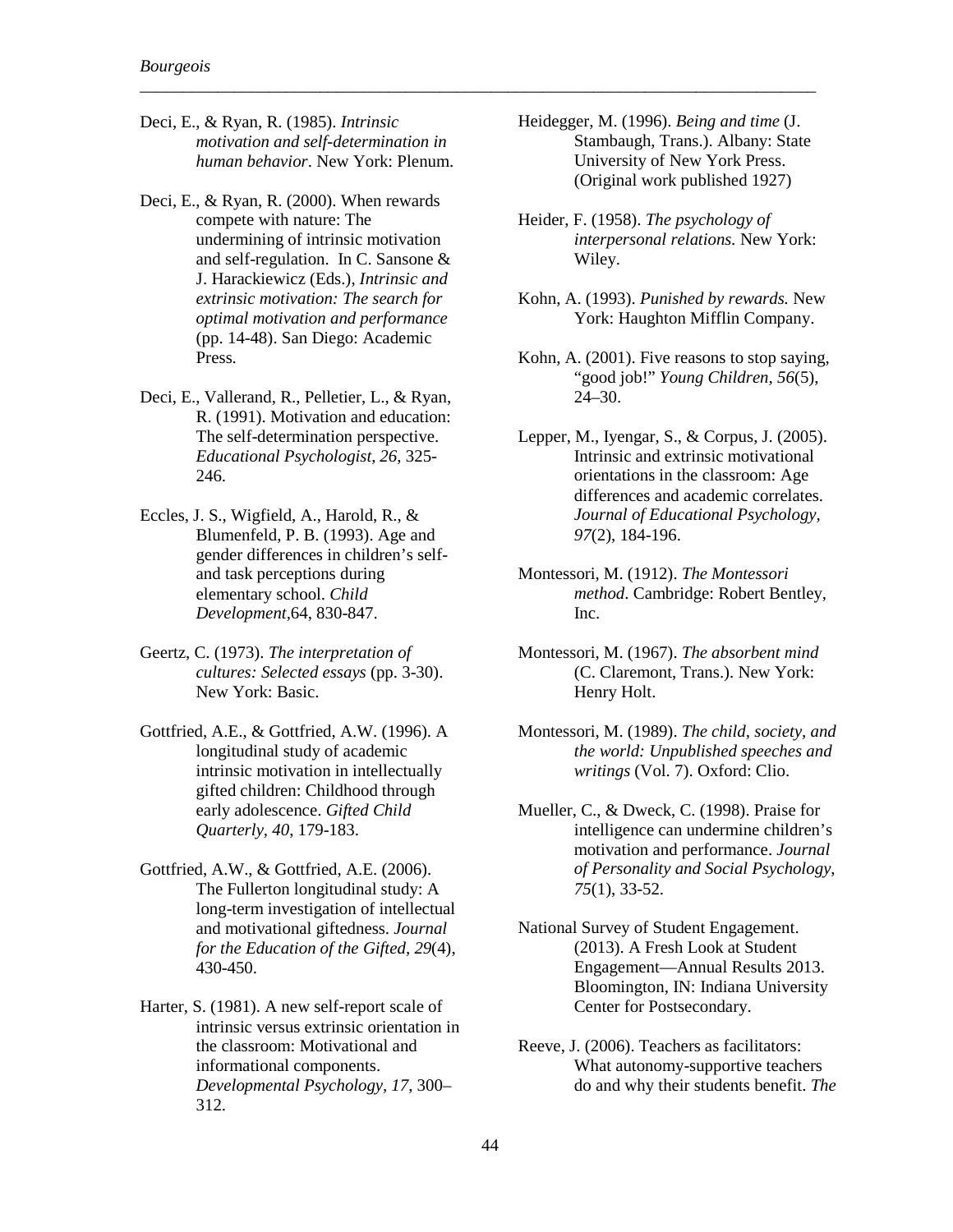*Elementary School Journal*, *106*(3), 225-236.Research.

- Piaget, J. (1959). *The language and thought of the child*. London: Routledge & Kegan Paul. (Original work published 1923).
- Vygotsky, L. (1986). *Thought and Language*. Cambridge, MA: The MIT Press.

**Steven J. Bourgeois** is the Director of Research for Responsive Education Solutions, the largest charter school provider in the state of Texas. **Dr. Bourgeois** can be reached at [sbourgeois@responsiveed.com.](mailto:sbourgeois@responsiveed.com)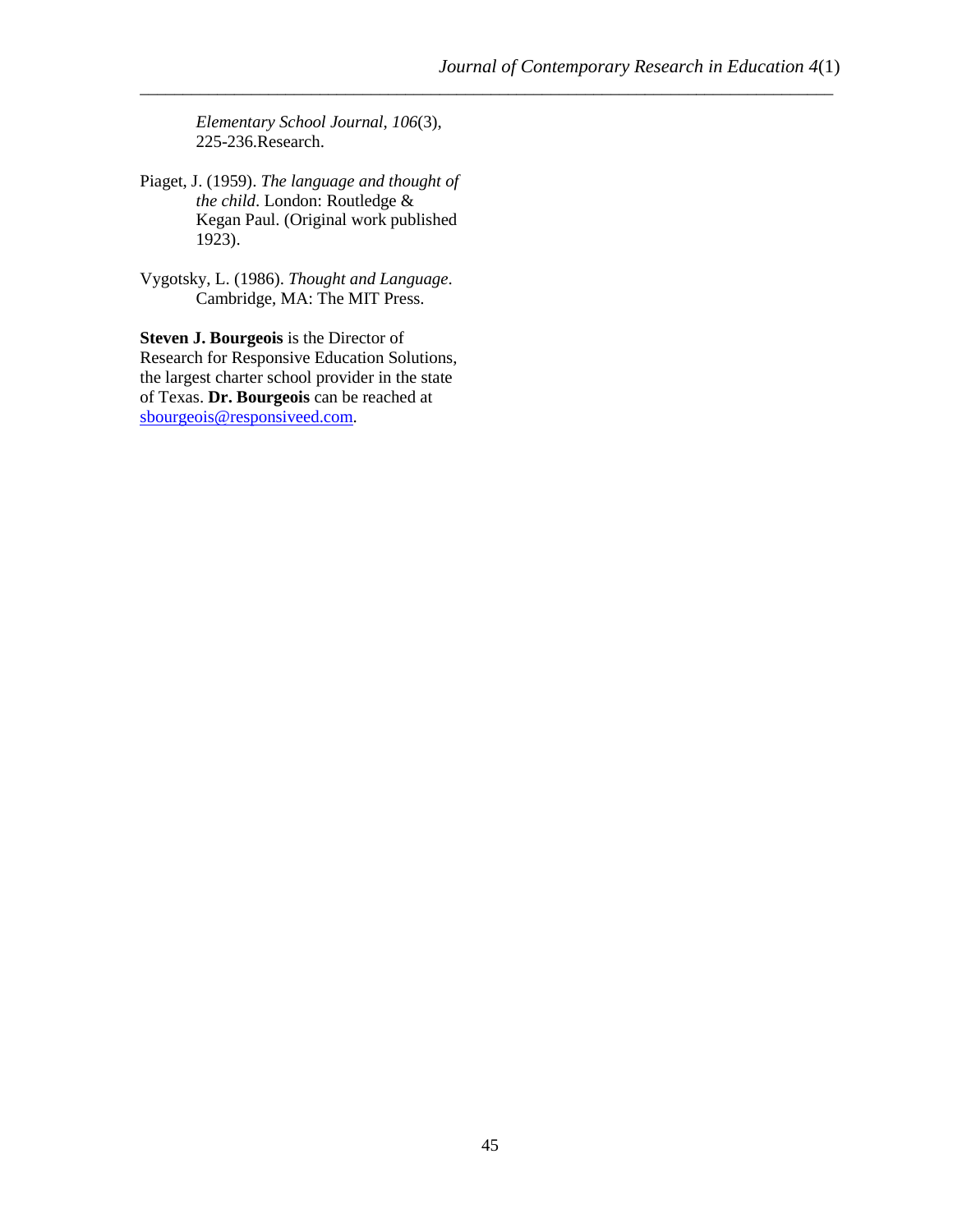**Light Technology for Promoting Learning in Schools:** Journal of Contemporary Research in Education *A Review of the Educational Research*  $4(1)$  46-53

**Jessica F. Simpson** *Augusta University* **Michael S. Mott** *The University of Mississippi* **Virginia J. Moore** *The University of Mississippi* **Susan S. McClelland** *The University of Mississippi* **Lisa Thomas** *Graceland University*

#### **Abstract**

Research addressing light technology has been conducted since the early 1900s primarily in industrial settings for determining how to make the workplace more productive. Presently, the role of how light technology impacts the workplace, home and community settings has broadened to include research on light for positively impacting education. The current review addresses lighting by learning in educational settings to date and focuses on the two latest light technologies of fluorescent and light emitting diodes (LEDs). Results of studies reveal that various light technical specifications lead to behavioral improvement, cognitive growth and achievement in oral reading fluency. Implications for educational administrators are offered to increase the efficacy of new lighting technology acquisition in schools.

\_\_\_\_\_\_\_\_\_\_\_\_\_\_\_\_\_\_\_\_\_\_\_\_\_\_\_\_\_\_\_\_\_\_\_\_\_\_\_\_\_\_\_\_\_\_\_\_\_\_\_\_\_\_\_\_\_\_\_\_\_\_\_\_\_\_\_\_\_\_\_\_\_\_\_\_\_\_\_\_\_

Light is important to human beings. In fact, light is a basic need that is known to affect physical, and psychological behaviors in humans (Bellia, 2011) and overall wellbeing including alertness and sleepiness (Baron, Rea & Daniels, 1992). Aries, Aarts & Hoof (2013) note that humans have evolved while under the influence of the daylight and dark cycle. The researchers explain that humans overwhelmingly prefer to work and sit near windows, but there is no full explanation as to why. Potential reasons link to view of the outside, quantity and quality of light and the possible influence on human health.

Lighting system research and technology has transitioned over the years. As electronic and architectural evolutions occur, the type of lights humans use inside building environments has been opened to

professional and personal preference in some buildings. The lighting evolution has included the use of direct sunlight, windows and sky vaults, incandescent, fluorescent, and LED bulbs (Bellia, 2011).

Light has been evaluated in work settings as well as in educational settings. In 2011, researchers studied four workplace lighting technologies and their effect on perception, cognition, and affective state (Hawes, Brunye, Mahoney, Sullivan, & Aall, 2012). This study found that individuals had increased cognitive reaction time and their mood state was reliable when lighting had been manipulated to varying color temperatures. Similarly, but in classrooms, a group of educational researchers found that varying the color temperature of lighting in classrooms had a positive effect on literacy skills in children (Mott, Robinson,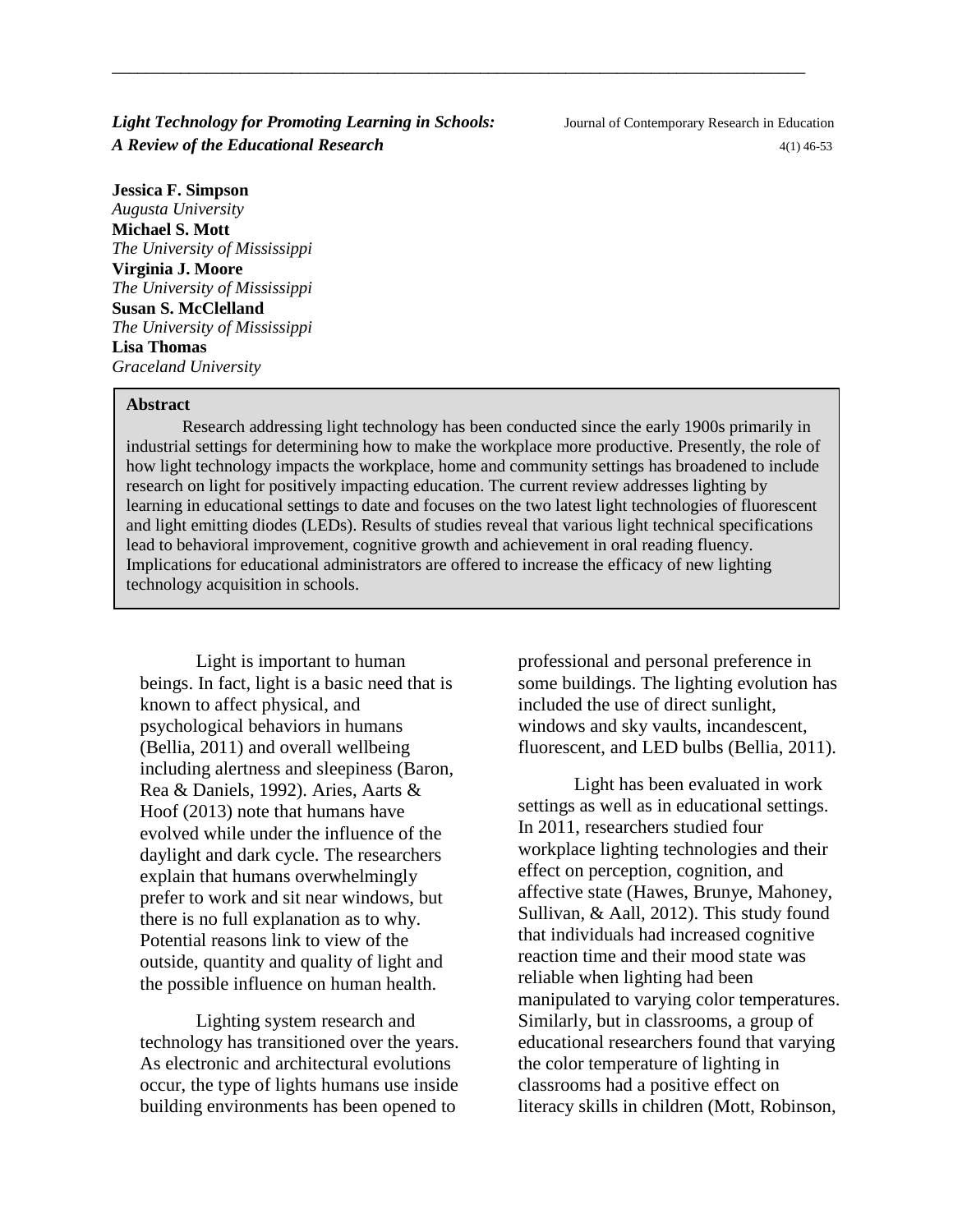Walden, Burnette & Rutherford, 2011; Mott, Robinson, Williams-Black, & McClelland, 2014)

Since Luckiesh and Moss (1940) documented increased achievement on test scores for 5th and 6th grade students in well-lit classrooms over students in regular or poorly lit classrooms, researchers have been studying the implications of classroom lighting. Lighting greatly influences the psychological well-being of students and teachers and also has an affect on behavior and academic outcomes of students.

## **School Lighting Environment**

School environment design is significant. As one professor of architecture noted, "The data for the designing of public school buildings have been more completely standardized than for any other type of structure, except the American public library" (Hamlin, 1910, p. 3). Another author at the turn of the century stated, "the school building should be simple, dignified and plain and should be build of the most enduring materials…because the true character of the building will be expressed through such materials" (Mills, 1915, p. 34). As research and architectural design standards evolve it is important to look back at the trends of the past. It is also instructive to look to the future of school design, specifically how the design elements of lighting have evolved. In an extensive review of the literature regarding school design, Baker (2012) notes that prior to 1945 daylight was fundamental to school buildings primarily due to the lack of electricity in the structures. Baker further explains how lighting has evolved in the recent history noting incidentally lighting standards have remained largely the same since the 1959, utilizing both windows for

natural light as well as newly added artificial (fluorescent) light.

Wall color is often determined by a school district, windows cannot be opened due to safety concerns, and light fixtures are often incandescent or fluorescent. Tanner (2008) acknowledges that the physical design of schools can affect student achievement. His study concluded that there are variances in achievement when students were exposed to design elements including lighting. Additionally, poor learning environments', including poor lighting conditions, can foster negative attitudes just as exceptional designs may boost achievement (Chan, 1996).

Quality of light varies in nature and classrooms as much as the individual's ability to see and focus can vary. Teachers seek to design the most beneficial environment conducive for student learning and productivity. Considerations of floor space, temperature, noise levels and lighting have solid research underpinnings for optimal learning space. As a result, all aspects of the classroom can be manipulated to enhance learning (Bettenhausen, 1998).

The impact of the classroom environment on educators and students is not ignored in past or current research. One of the most critical areas of this line of research focuses on classroom lighting. Lighting conditions within a classroom can be a significant source of impact in student performance and overall learning (Dunn, Krimsky, Murray & Quinn, 1985, Horton, 1972, Luckiesh & Moss, 1940).

Ott (1976) designed a pilot study to evaluate how full-spectrum fluorescent lighting, which emits a natural daylight spectrum, affected student behaviors. The study revealed that the use of cool white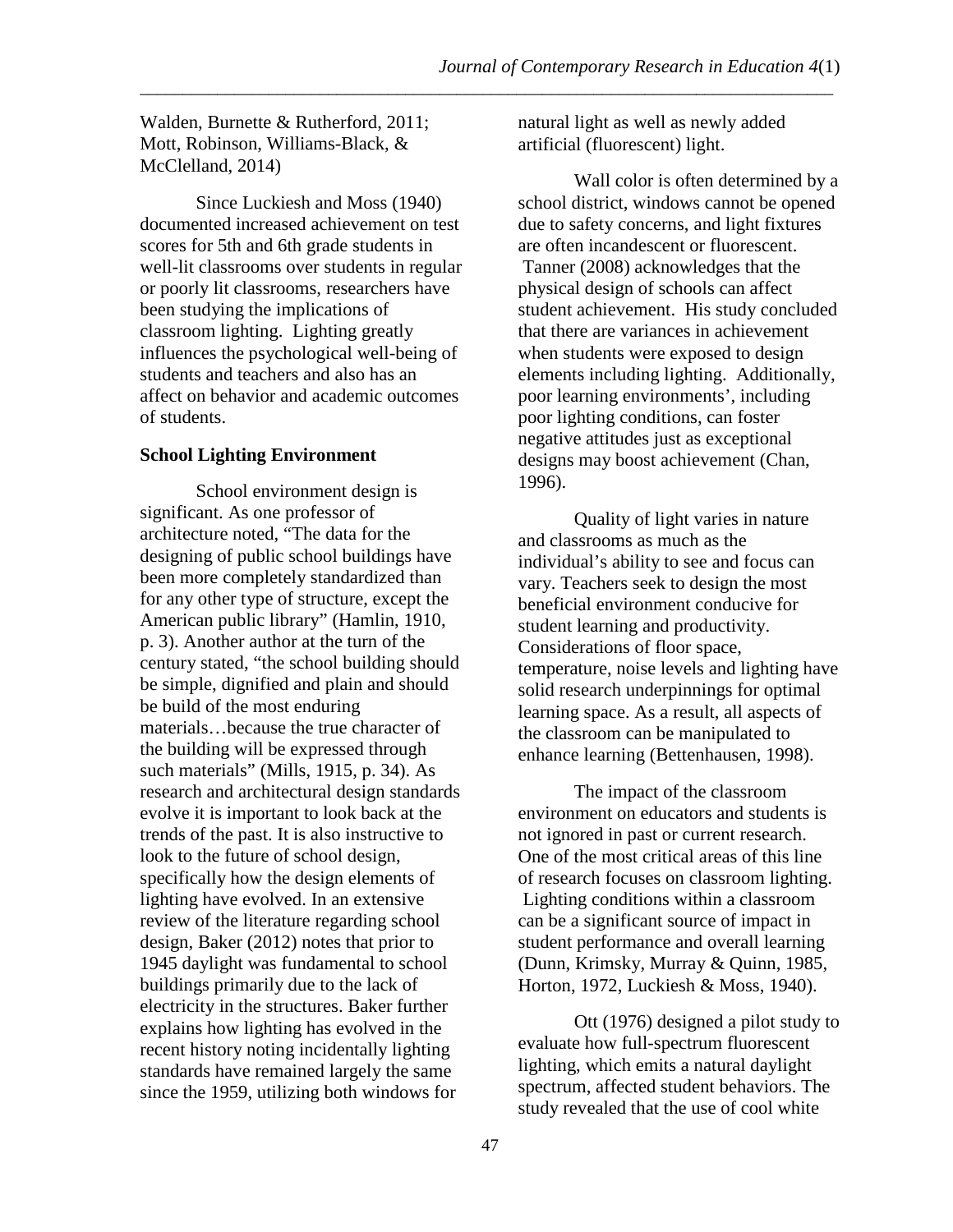fluorescent light bulbs, with aluminum covering the ends of the lighting tubes to block soft x-rays in classrooms, improves the behavior of students who display hyperactive behaviors or have learning challenges. Furthering Ott's research, Grangaard, (1995) studied how color and light effected on and off task behaviors of students as well as their blood pressure. His study examined the effects of color and light on the learning of eleven six year olds enrolled in an elementary school. He videotaped students to identify off–task behaviors and also measured student blood pressure in two settings: a standard classroom using cool-white fluorescent lights and a classroom using full-spectrum Duro-test Vita-lite lights, which was considered the "modified" classroom. The study revealed that students in the modified classroom had lower blood pressure and exhibited fewer off-task behaviors.

Battles (2006) designed a quantitative study to determine the relationship of the effect of the use of full spectrum lighting on the increased achievement, attendance, sense of wellbeing, and on-task behavior in the special education student population. Instruments used were bi-monthly surveys, pre and post-tests, weekly grades, frequency counts of off-task behaviors, and attendance record. Paired T Test, ANOVA 1-WAY, and MANOVA were used as statistical analysis. Battles' analysis indicates that full spectrum lighting did enhance English, mathematics, and social studies achievement as well as on-task behaviors in the students he studied.

Tanner (2008) states that the physical design of schools can affect student's ability to learn. Likewise, Bishop (2009) received survey responses indicating that all responders agree that the amount of natural light incorporated into the design of a school facility has a positive impact on student and staff behaviors as well as student achievement.

\_\_\_\_\_\_\_\_\_\_\_\_\_\_\_\_\_\_\_\_\_\_\_\_\_\_\_\_\_\_\_\_\_\_\_\_\_\_\_\_\_\_\_\_\_\_\_\_\_\_\_\_\_\_\_\_\_\_\_\_\_\_\_\_\_\_\_\_\_\_\_\_\_\_\_\_\_\_\_

Sleegers, Moolenaar, Galetzka, Pruyn, Sarroukh, & Zande (2013) conducted research for The Philips Corporation, an international diversified technology company focusing on lighting, to examine lighting variables of color temperature and illuminance for impacting: sleep, mood, focus, motivation, concentration, as well as work and school performance. The study reported an increased reading speed as well as cooperation level and reduced hyperactivity behaviors in children participating in the research.

#### **Physiology of the Eye**

Lisman (2015) explains that the brain is one of the most complex systems on Earth. He notes neuroscience has provided insight into how the particular networks can lead to particular firing patterns. One such network and pattern research explores is how the brain computes what the eye receives.

Friend (2014) describes the eye as a complex organ composed of three layers. The first layer is described as a protective layer. It includes the cornea and the sclera. The second layer of the eye is referred to as the uveal tract. This layer includes the iris, pupil, lens, ciliary body, aqueous humor, and the choroid. The innermost layer of the eye is called the retina. Simply, "If the eye were a camera, the retina would be the photosensitive film" (Oyster, 1999, p. 79).

The process of seeing an image through the eye is complicated. It begins with light rays entering the eye, traveling through the cornea, passing through the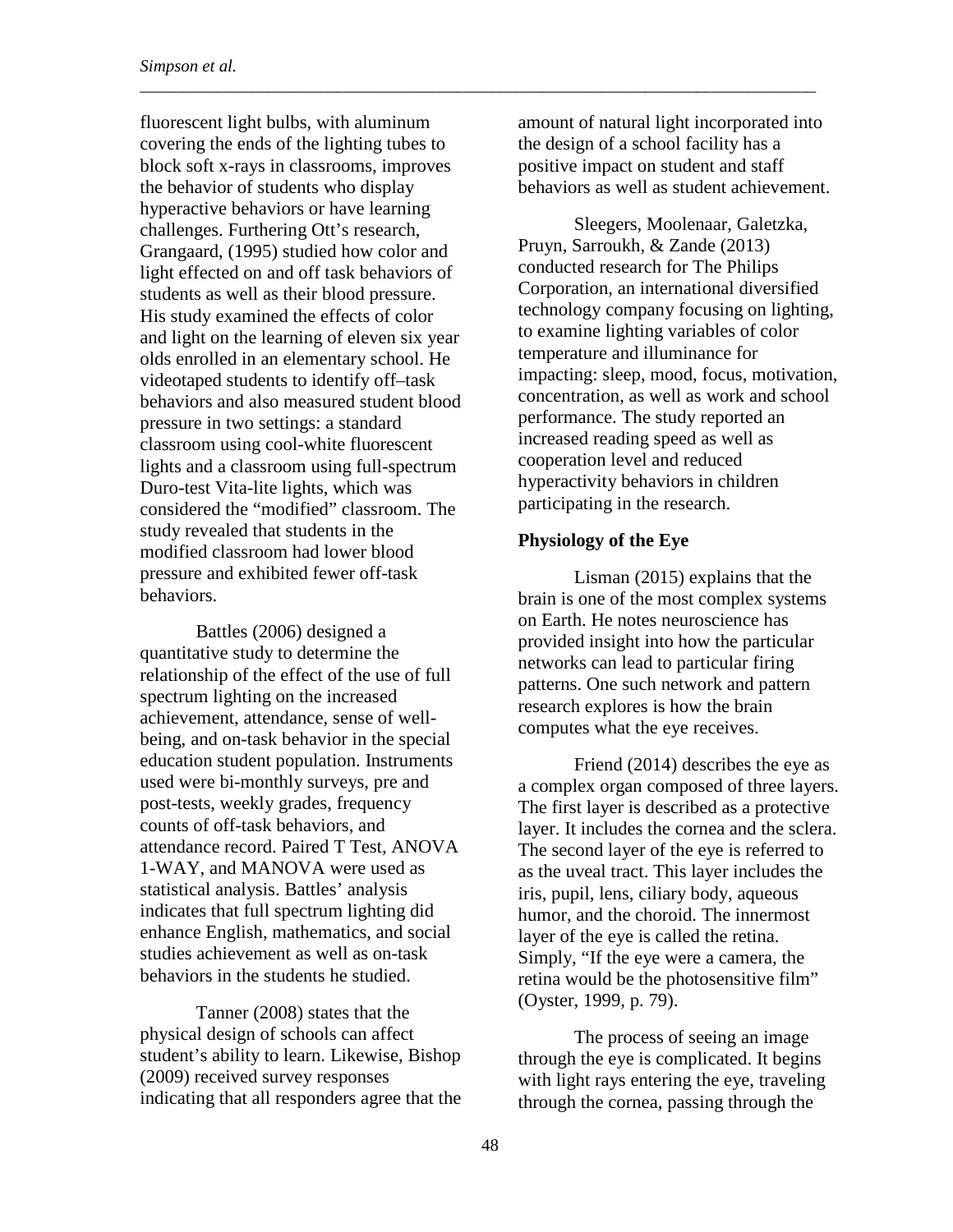aqueous humor to the iris, continuing through the lens, where the rays are adjusted, and eventually landing on the retina where the image is focused (Friend, 2014). Faran (2000) explains that color and color quality of an image as perceived by the brain correspond to the physical property of the wavelength of color and are represented in the human nervous system as a profile of responses across cones, which absorb wavelengths of light to varying degrees.

For most people, the experience of color is similar. However, if an individual has visual perception difficulties, color could be perceived in a different way entirely. It could even provoke certain emotions or even amplify medical concerns (McGuiness, 2007). A new line of research regarding sight, lighting, processing and learning is growing. Recently there has been a research focus on the physical environment in the educational process.

## **Updating Classroom Lighting**

Emerging technology with positive academic and behavioral implications supported by research is offering school systems more options for modifying the learning environment through lighting. Extensive research related to environment and lighting was conducted in school classrooms by Mott, Robinson, Walden, Burnette, & Rutherford (2012). These researchers hypothesized that offering lighting conditions that support children biologically, psychologically, or visually during literacy lessons would improve student achievement. The study evaluated how variable lighting settings affected the oral reading fluency of eighty-four third grade students in the mid-South region of the United States. Mott et al. (2012) specifically examined the "Focus" lighting setting, which consists of 1000 lux and a temperature of 6500 kelvin and emitting a bright white color, and the "Normal" lighting setting, which consists of 500 lux and a temperature of 3500 kelvin, emitting a natural white light. Student's AIMSweb scores for both pre and post lighting treatment change were used as a measure of the effect for the lighting settings on oral reading fluency performance. The study found a significant positive effect on oral reading as well as behavior when classroom environment was modified by the use of a dynamic lighting system, which allows the teacher to control the color and intensity of the overhead lights in the classroom. Using a similar quasiexperimental design Mott, Robinson, Williams-Black, and McClelland (2014) evaluated the oral reading fluency gains of eighty-eight third grade students when using the "Focus" and "Normal" lighting settings. The results of the study support the findings in 2012, suggesting that variable artificial lighting does play a role in student achievement. Students who received instruction with the use of "Focus" setting did improve oral reading fluency at a greater rate than those students who were instructed under "Normal" lighting conditions. This finding suggests that situational lighting can create an environment with less stress on the student's eyes and an overall comfortable environment to work and be successful.

Rating scales for lighting sources are measured through CCT (correlated color temperature) values range from warm to cool in appearance. Lux is referred to as the measure of illumination. According to Sleegers, Moolenaar, Galetzka and van der Zanden (2012) a connection between the CCT value and student performance exists. Classrooms with a "blue-rich white light" represented in a 12,000K CCT value can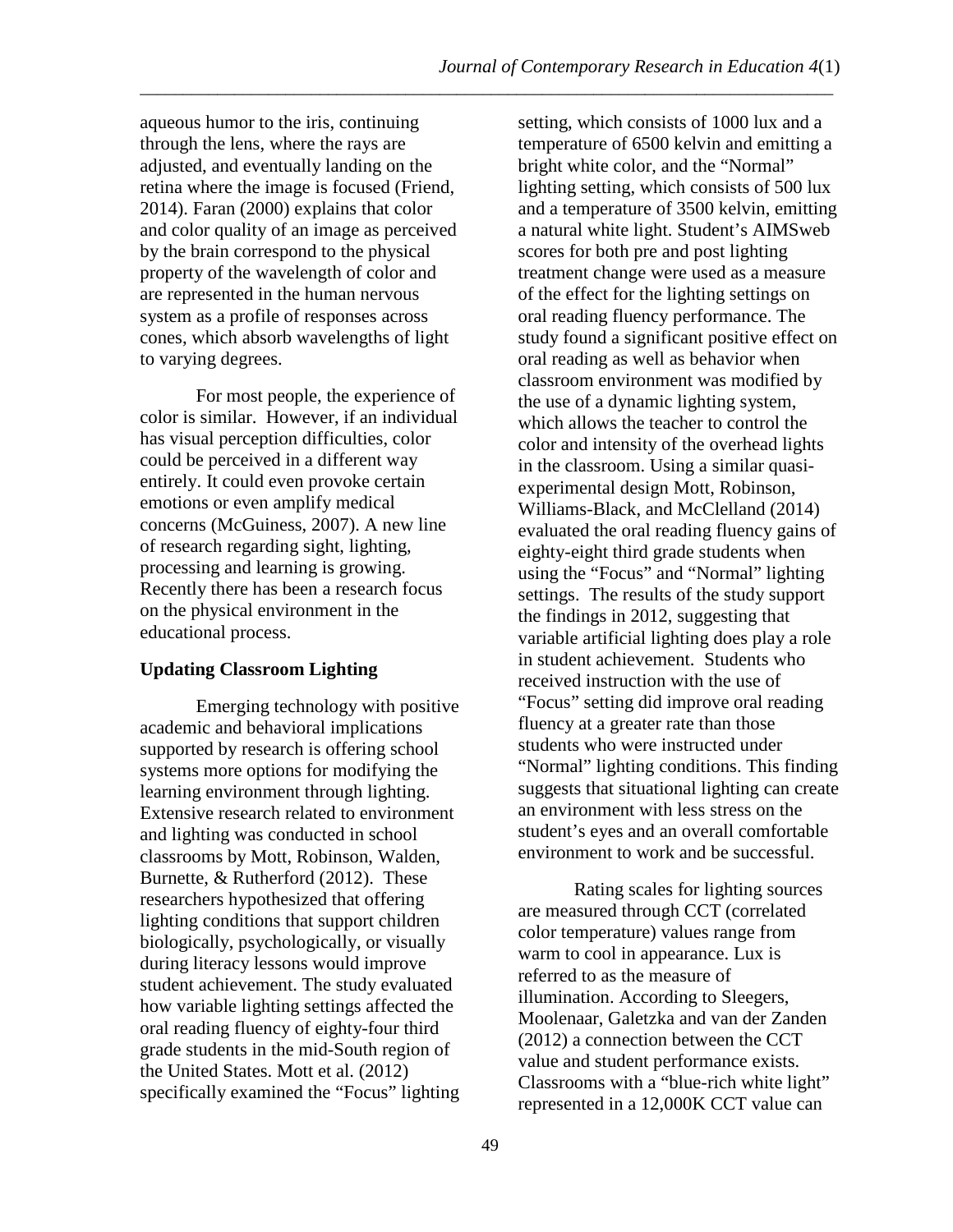stimulate students and create an energetic atmosphere. Whereas, a room filled with a "warm, red color tone" with a CCT value of 2900K could translate to a more calming atmosphere. However, the traditional light used within a classroom is rated between a 3000-4000K CCT value. Lighting choices are also influenced by age. Younger children can adjust to a light due to their age that has some glare (Fielding, 2000).

\_\_\_\_\_\_\_\_\_\_\_\_\_\_\_\_\_\_\_\_\_\_\_\_\_\_\_\_\_\_\_\_\_\_\_\_\_\_\_\_\_\_\_\_\_\_\_\_\_\_\_\_\_\_\_\_\_\_\_\_\_\_\_\_\_\_\_\_\_\_\_\_\_\_\_\_\_\_\_

Many experimental studies in the past have examined the effects of monochromatic light, which is a shortwavelength light representing only one light. Today, most indoor public places have polychromatic light that expresses a diverse spectrum of brightness and color temperature. It is thought that a diverse spectrum of brightness and color temperature may affect cognitive function, such as attention, executive function, and memory. In a recent study, researchers evaluated thirty-two subjects as they performed cognitive tasks while being exposed to four different polychromatic lighting conditions (Young, et al., 2013). In addition, two different levels of color temperature and brightness were implemented in the research environment. The outcome revealed that the interaction between color temperature and brightness affects alpha activity in the frontal and occipital areas. Therefore, based on the Kruithof curve both color temperature and brightness should be considered as optimal lighting for working environments such as colleges and schools.

### **Administrator's Implications**

Given the body of research that is emerging, educational leaders must find ways to address the cost/benefit of moving away from artificial pink or cool-white fluorescent lighting, known as

*malillumination* (Ott, 1976) to full spectrum lighting and color, known as *posillumination* (Martel, n.d.). Few school leaders consider themselves lighting experts; therefore, those seeking to make a significant impact on classroom environments may ask the following questions:

- 1. What does the research say about the effects of lighting on student achievement and behavior?
- 2. What do I need to know about lighting to move my school forward?
- 3. What are the costs associated with retrofitting my school and where do I locate the funds?
- 4. How will I measure success?

Research clearly documents that lighting affects student behavior and achievement with multiple studies providing methods to measure the success of moving to full spectrum lighting. However, the more difficult questions for school leaders to address are how do I move my school forward? What are the costs? And, where do I find the funds? Administrators must understand the true costs associated with moving their school forward; therefore, they should seek out lighting experts to assist in estimating the total cost of purchasing and maintaining lighting systems in all classrooms. Budgeting for initial replacement costs and retrofitting costs may require school leaders to seek out alternate funding opportunities to cover these initial costs.

#### **Conclusion**

In conclusion, this literature review offers insight into the history of lighting in schools and explores the academic benefits for variable lighting use in classrooms.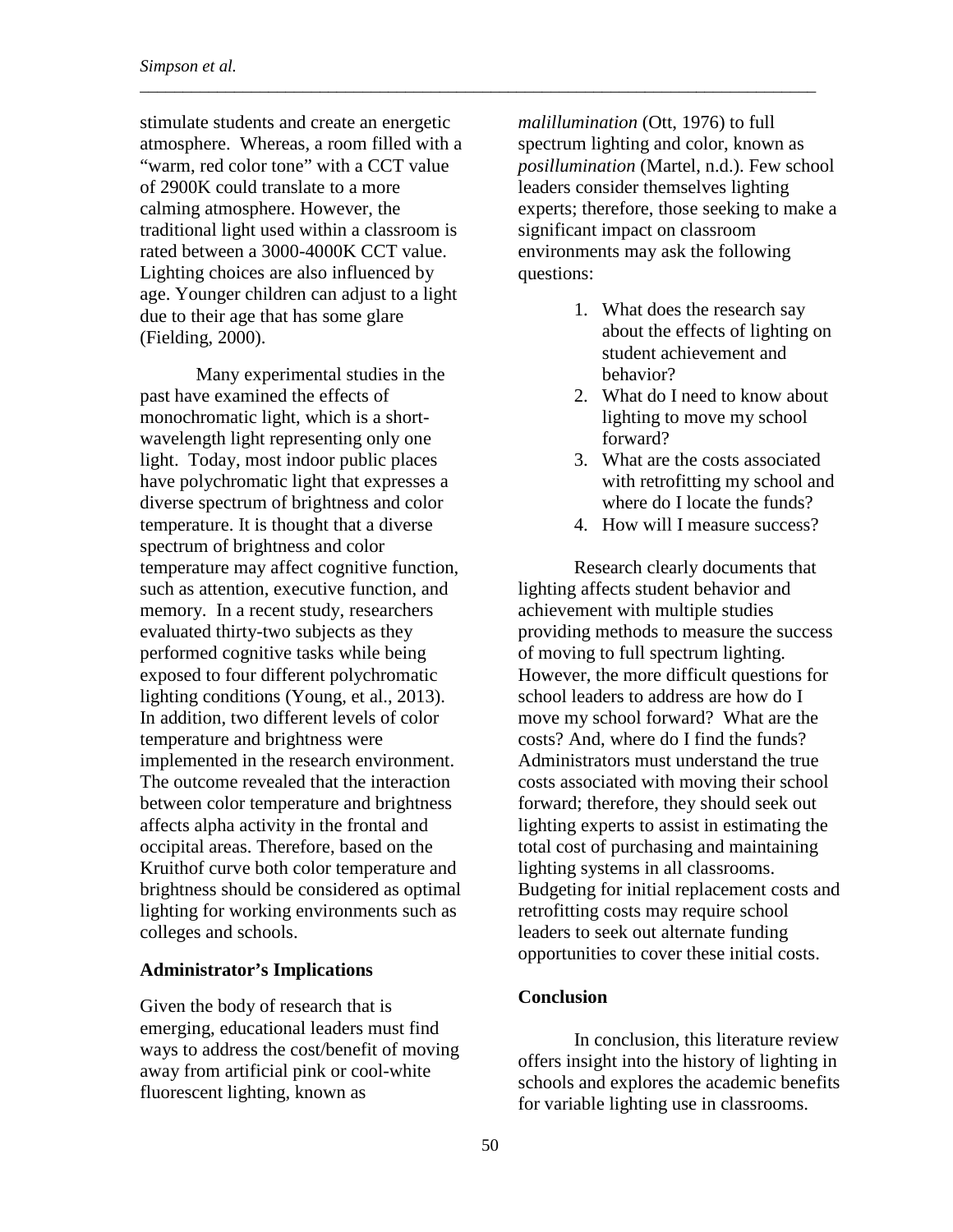One practical inference to be drawn from the literature is to minimize the level of illumination (Kelvin) emitted by fluorescent tube lighting to create a calming classroom environment and potentially decrease adverse behaviors and improve mood. Future research implications include further experimental studies regarding lighting and academics, as well as an extension of research to include how variable lighting affects the behaviors and moods of children with behavior based disabilities. Continually extending the experimental research opportunities and results to support the literature could undoubtedly open an opportunity for grants and agency funding to support modernization and modification of school lighting use and design.

### **References**

- Aries, M. B. C., Aarts, M. P. J., & van Hoof, J. (2015). Daylight and health: A review of the evidence and consequences for the built environment. *Lighting Research Technology*, *47*, 6-27.
- Baker, L. (2012). A history of school design and its indoor environmental standards, 1900 to today. National Clearinghouse for Educational Facilities. Retrieved from <http://eric.ed.gov/?id=ED539480>
- Baron, R. A., Rea, M. S. & Daniels, S. G. (1992). Effects of indoor lighting (illuminance and spectral distribution) on the performance of cognitive tasks and interpersonal behaviors: The potential mediating role of positive affect. *Motivation and Emotion, 16*, 1-33.
- Battles, A. B. (2006). The use of full spectrum lighting to enhance

academic achievement, attendance, sense of wellbeing, and on task behavior in the special education student population (Doctoral dissertation). Retrieved from ProQuest Dissertations & Theses database.

- Bellia, L., Bisegna, F., Spada, G. (2011). Lighting in indoor environments: Visual and non-visual effects of light sources with different spectral power distributions. *Building and Environment. 46*, 1984-1992.
- Bettenhausen, S. (1998). Make proactive modifications to your classroom. *Intervention in School and Clinic, 33* (3), 182-183.
- Bishop, M.E. (2009). A Case Study on Facility Design: The Impact of New High School Facilities in Virginia on Student Achievement and Staff Attitudes and Behaviors. (Unpublished doctoral dissertation). The George Washington University, Washington,D.C.
- Chan, T. C. (1996). Environmental impact on student learning. Retrieved from [http://eric.ed.gov/ERICWebPortal/](http://eric.ed.gov/ERICWebPortal/Home.portal;jsessionid=HwnVGyBDgy9NhJG1H116JTk4TokkyTpywbjQz5r8DFCXHJYqvM1209635?_nfpb=true&ERICExtSearch_SearchValue_0=%22Chan+T.+C.%22&ERICExtSearchType_0=au&_urlType+action&_pageLabel==ERICSearchResult) [Home.portal;jsessionid=HwnVGy](http://eric.ed.gov/ERICWebPortal/Home.portal;jsessionid=HwnVGyBDgy9NhJG1H116JTk4TokkyTpywbjQz5r8DFCXHJYqvM1209635?_nfpb=true&ERICExtSearch_SearchValue_0=%22Chan+T.+C.%22&ERICExtSearchType_0=au&_urlType+action&_pageLabel==ERICSearchResult) [BDgy9NhJG1H116JTk4TokkyTpy](http://eric.ed.gov/ERICWebPortal/Home.portal;jsessionid=HwnVGyBDgy9NhJG1H116JTk4TokkyTpywbjQz5r8DFCXHJYqvM1209635?_nfpb=true&ERICExtSearch_SearchValue_0=%22Chan+T.+C.%22&ERICExtSearchType_0=au&_urlType+action&_pageLabel==ERICSearchResult) [wbjQz5r8DFCXHJYqvM1209635](http://eric.ed.gov/ERICWebPortal/Home.portal;jsessionid=HwnVGyBDgy9NhJG1H116JTk4TokkyTpywbjQz5r8DFCXHJYqvM1209635?_nfpb=true&ERICExtSearch_SearchValue_0=%22Chan+T.+C.%22&ERICExtSearchType_0=au&_urlType+action&_pageLabel==ERICSearchResult) [?\\_nfpb=true&ERICExtSearch\\_Sea](http://eric.ed.gov/ERICWebPortal/Home.portal;jsessionid=HwnVGyBDgy9NhJG1H116JTk4TokkyTpywbjQz5r8DFCXHJYqvM1209635?_nfpb=true&ERICExtSearch_SearchValue_0=%22Chan+T.+C.%22&ERICExtSearchType_0=au&_urlType+action&_pageLabel==ERICSearchResult) rchValue  $0=$ %22Chan+T.+C.%22 [&ERICExtSearchType\\_0=au&\\_url](http://eric.ed.gov/ERICWebPortal/Home.portal;jsessionid=HwnVGyBDgy9NhJG1H116JTk4TokkyTpywbjQz5r8DFCXHJYqvM1209635?_nfpb=true&ERICExtSearch_SearchValue_0=%22Chan+T.+C.%22&ERICExtSearchType_0=au&_urlType+action&_pageLabel==ERICSearchResult) [Type+action&\\_pageLabel==ERIC](http://eric.ed.gov/ERICWebPortal/Home.portal;jsessionid=HwnVGyBDgy9NhJG1H116JTk4TokkyTpywbjQz5r8DFCXHJYqvM1209635?_nfpb=true&ERICExtSearch_SearchValue_0=%22Chan+T.+C.%22&ERICExtSearchType_0=au&_urlType+action&_pageLabel==ERICSearchResult) [SearchResult](http://eric.ed.gov/ERICWebPortal/Home.portal;jsessionid=HwnVGyBDgy9NhJG1H116JTk4TokkyTpywbjQz5r8DFCXHJYqvM1209635?_nfpb=true&ERICExtSearch_SearchValue_0=%22Chan+T.+C.%22&ERICExtSearchType_0=au&_urlType+action&_pageLabel==ERICSearchResult)
- Dunn, R. Krimsky, J.S., Murray, J.B., & Quinn, P.J. (1985). Light up their lives: A research on the effects of lighting on children's achievement and behavior. *The Reading Teacher, 38*(19), 863-869.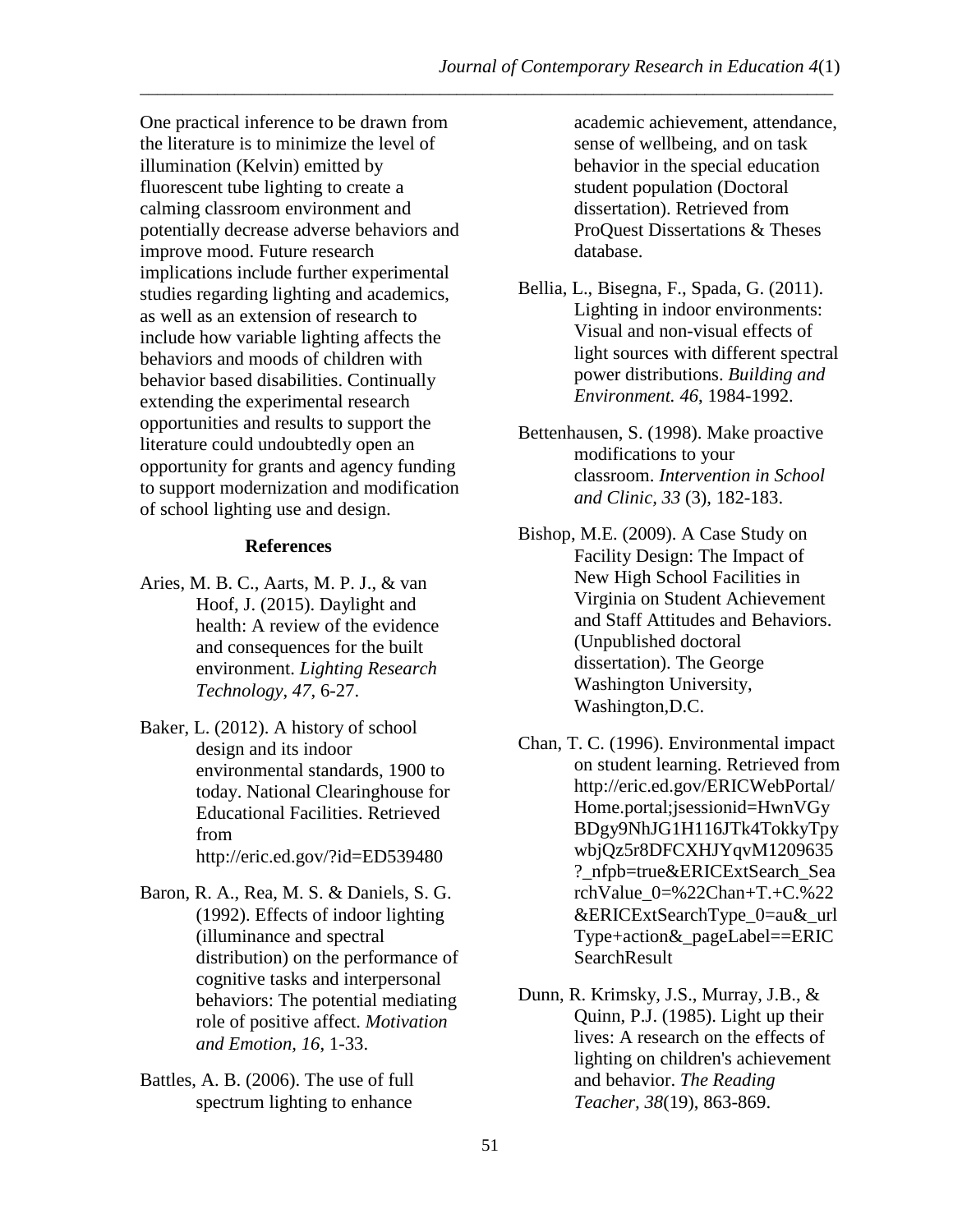Faran, M. J. (2000). *The cognitive neuroscience of vision*. Malden, MA: Blackwell Publishing.

\_\_\_\_\_\_\_\_\_\_\_\_\_\_\_\_\_\_\_\_\_\_\_\_\_\_\_\_\_\_\_\_\_\_\_\_\_\_\_\_\_\_\_\_\_\_\_\_\_\_\_\_\_\_\_\_\_\_\_\_\_\_\_\_\_\_\_\_\_\_\_\_\_\_\_\_\_\_\_

- Felding, R. (2002) Lighting the Learning Environment. Design Share. Retrieved from [http://www.designshare.com/Resea](http://www.designshare.com/Research/Lighting/LightingEnvr1.htm) [rch/Lighting/LightingEnvr1.htm](http://www.designshare.com/Research/Lighting/LightingEnvr1.htm)
- Friend, M. (2014). *Special education: Contemporary perspectives for school professionals*. Boston, MA: Pearson Publishing.
- Grangaard, E. M. (1995). *Color and lighting effects on learning*. (Research Report No. 143). Retreived from [http://files.eric.ed.gov/fulltext/ED3](http://files.eric.ed.gov/fulltext/ED382381.pdf) [82381.pdf](http://files.eric.ed.gov/fulltext/ED382381.pdf)
- Hamlin, A. (1910). *Modern school houses; being a series of authoritative articles on planning, sanitation, heating and ventilation*. New York, NY. The Swetland Publishing Co.
- Hawes, B., Brunye, T., Mahoney, C. Sullivan, J., Aall, C. (2012). Effects of four workplace lighting technologies on perception cognition and affective state. *International Journal of Instustrial Ergonomics*, *42*(1), 122-128.
- Horton, C.D. (1972). *Humanization of the learning environment*. Arlington, VA. (ERIC Document Reproduction Service No. ED066929).
- Lisman, J. (2015). The challenge of understanding the brain: Where we stand in 2015. *Neron, 86*, 864-882.
- Luckiesh, M. & Moss, F.K. (1940). Effects of classroom lighting upon the educational progress and visual

welfare of school children. *Illuminating Engineering*, *35*, 915- 938.

Martel, L. D. (n.d.) *Light: An element in the ergonomics of learning*. Retrieved from http://www.fullspectrumsolutions.c om/lighting\_for\_schools.shtml

McCreery, J. & Hill, T. (2012*)*  Illuminating the Classroom Environment*. Lighting Associates*. Des Moines, IA. Retrieved from [http://www.lightingassociates.org/i](http://www.lightingassociates.org/i/u/2127806/f/tech_sheets/illuminating_the_classroom_enviroment.pdf) [/u/2127806/f/tech\\_sheets/illuminati](http://www.lightingassociates.org/i/u/2127806/f/tech_sheets/illuminating_the_classroom_enviroment.pdf) [ng\\_the\\_classroom\\_enviroment.pdf](http://www.lightingassociates.org/i/u/2127806/f/tech_sheets/illuminating_the_classroom_enviroment.pdf)

- McGuiness, L. (2007). The healing power of colour. *Positive Health, 11*, 14- 16.
- Mills, W.T. (1915). *American School Building Standards*. Los Angeles, CA: Franklin Educational Publishing Co.
- Mott, M. S., Robinson, D. H., Walden, A., Burnette, J., Rutherford, A. S., (2012) Illuminating the Effects of Dynamic Lighting on Student Learning. Sage Open. Retrieved from http://sgo.sagepub.com/content/2/2 /2158244012445585
- Mott, M. S., Robinson, D. H., Williams-Black, T. H., & McClelland, S. S. (2014). The supporting effects of high luminous conditions on grade 3 oral reading fluency scores. Retrieved from http://www.springerplus.com/conte nt/pdf/2193-1801-3-53.pdf
- Ott, J. N. (1976). Influence of fluorescent lights on hyperactivity and learning